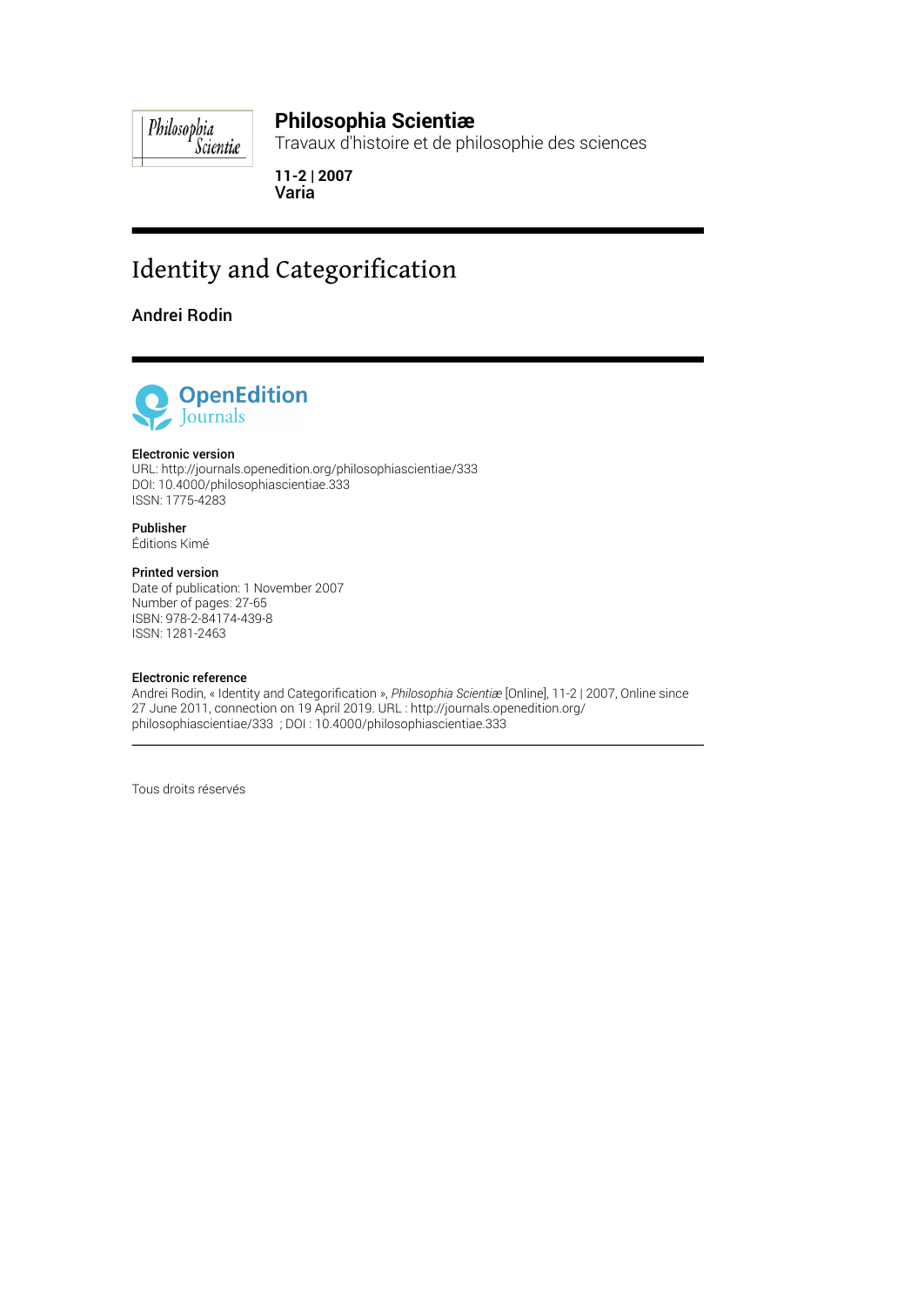# Identity and Categorification

Andrei Rodin Ecole Normale Supérieure Paris

Résumé : Dans cet article je présente une analyse critique de l'approche habituelle de l'identité mathématique qui a son origine dans les travaux de Frege et Russell, en faisant un contraste avec les approches alternatives de Platon et Geach. Je pose ensuite ce problème dans un cadre de la théorie des catégories et montre que la notion d'identité ne peut pas être « internalisée » par les moyens catégoriques standards. Enfin, je présente deux approches de l'identité mathématique plus spécifiques : une avec la fibration catégorielle et l'autre avec des catégories supérieures faibles.

Abstract: In this paper I consider the standard approach to identity in mathematics originating from Frege's and Russell's works and contrast it with alternative approaches due to Plato and Geach. Then I put the problem in a category-theoretic setting and show that the notion of identity cannot be "internalized" with usual categorical means. Finally I present two more specific mathematical approaches to the identity problem: one based on a categorical fibration and the other involving weak higher categories.

# 1 Paradoxes of Identity and Mathematics

Changing objects (of any nature) pose a difficulty for the metaphysically-minded logician known as the Paradox of Change. Suppose a green apple becomes red. If  $A$  denotes the apple when green, and  $B$  when it is red then  $A = B$  (it is the same thing) but the properties of A and B are different : they have a different colors. This is at odds with the *Indis*cernibility of Identicals thesis according to which identical things have identical properties. A radical solution - to explain away and/or dispense with the notion of change altogether was first proposed by Zeno around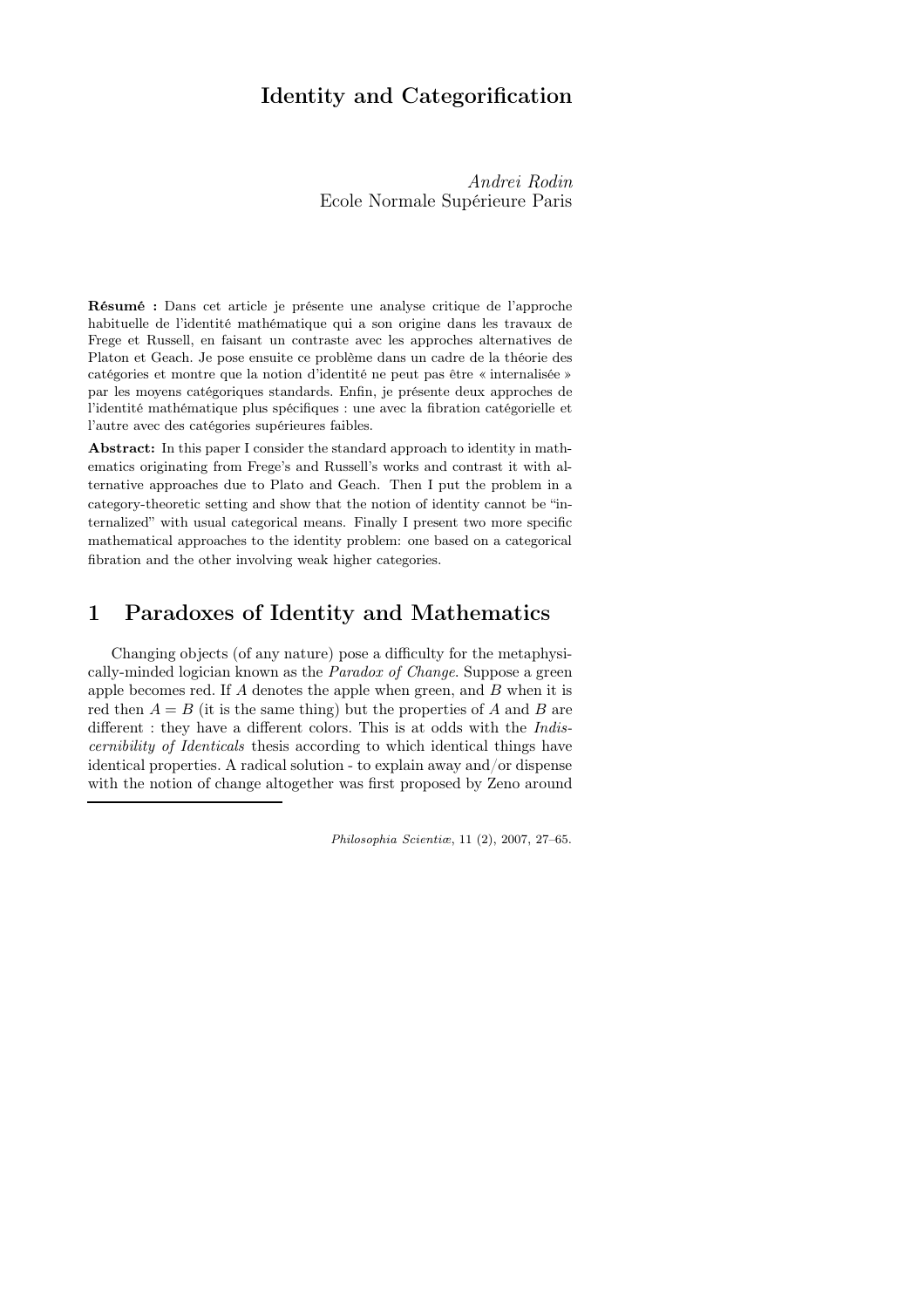500 BC and remains popular among philosophers (who often appeal to the relativistic spacetime to justify Eleatic arguments). Unlike physics, mathematics appeared to provide support for the Eleatic position : for some reason people were more readily brought to accept the idea that mathematical objects did not change than to accept a similar claim about physical objects - in spite of the fact that mathematicians had always talked about variations, motions, transformations, operations and other process-like notions just as much as physicists.

The Paradox of Change is the common ancestor of a family of paradoxes of identity which might be called *temporal* because all of them involve objects changing across time<sup>1</sup>. However *time* is not the only cause of trouble about identity : space is another. The Identity of Indiscernibles (the thesis dual to that of the *Indiscernibility of Identicals*) says that perfectly like things are identical. According to legend in order to demonstrate this latter thesis, Leibniz challenged a friend during a walk to find a counter-example among the leaves of a tree. Although there are apparently no perfect doubles among material objects, mathematics appears to provide clear instances immediately : think about two (different) points. But the example of geometrical space brings another problem: either the *Identity of Indiscernibles* thesis is false or our idea of perfect doubles like points is incoherent. In what follows I shall refer to this latter problem as the Paradox of Doubles. Mathematics looks more susceptible to this paradox than physics. However nowadays mathematics and physics are so closely entwined that it is hardly possible to isolate difficulties in one discipline from those in the other. Were she living today, Leibniz's friend might meet his challenge by mentioning the indiscernibility of particles in Quantum Physics <sup>2</sup> .

Category theory provides an original understanding of identity in mathematics, which takes seriously the idea that mathematical objects are, generally speaking, variable and handles the problem of doubles in a novel way. Category theory does not *resolve* paradoxes of identity of the above form ; rather it provides a setting where paradoxes in such a form do not arise. The Category-theoretic understanding of identity in mathematics may have important consequences in today's mathematicallyladen physics and hence (assuming some form of scientific realism) for the notion of identity in a completely general philosophical setting. In this paper I explore this new understanding of identity in Category Theory, leaving its implications outside mathematics for future study.

 $1$ Chrisippus' Paradox, Stature, The Ship of Theseus belong to this family. See [Deutsch 2002].

<sup>2</sup> [French 1988].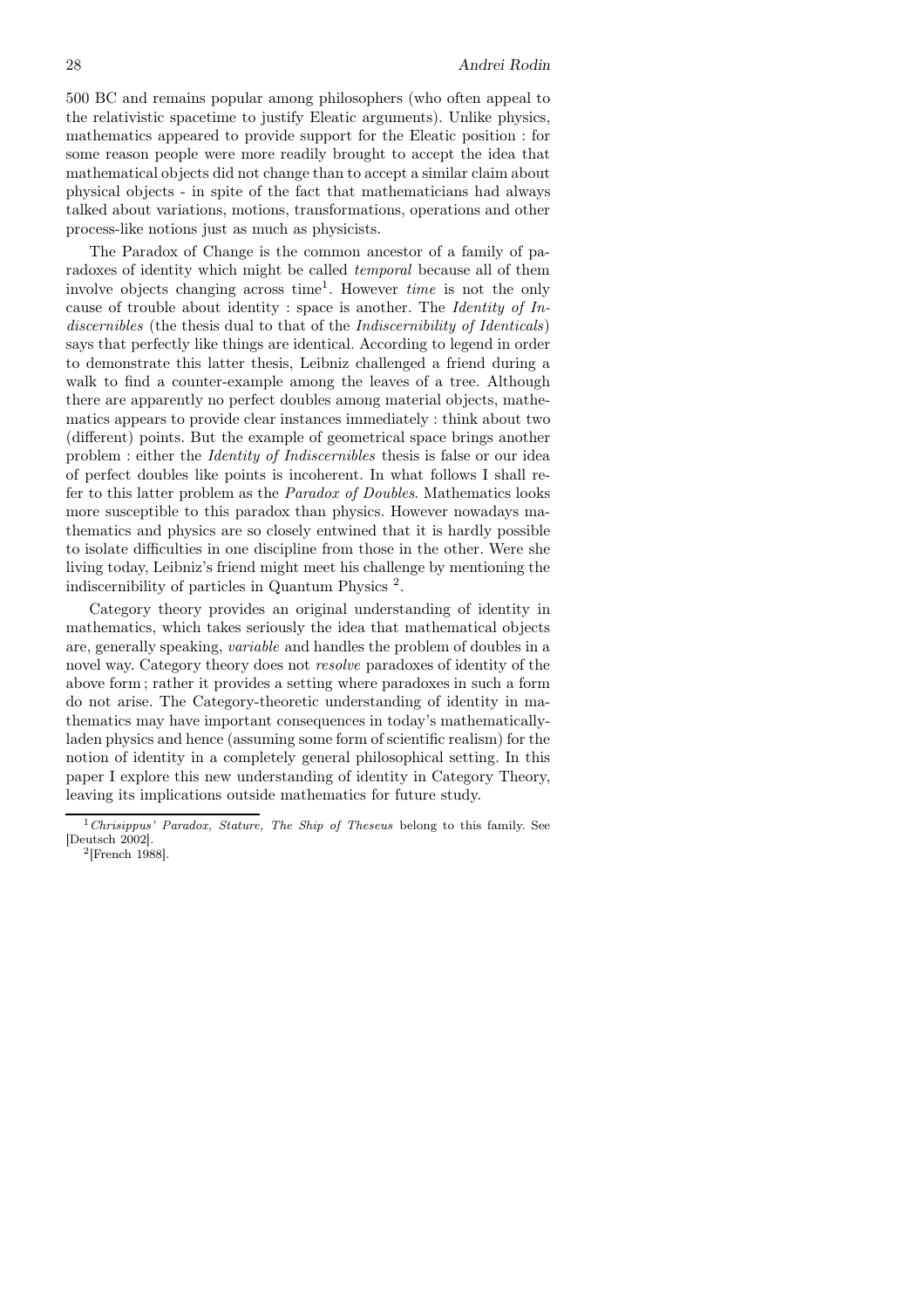The paper is organized as follows. First, I consider some difficulties about the notion of identity in mathematics, providing details and examples. Then I briefly review some attempts to overcome these difficulties. I pay particular attention to the account of identity in mathematics proposed by Frege and afterward developed by Russell, which remains standard in the eyes of many philosophers. Then I consider an alternative approach to identity in mathematics, which dates back to Greek geometry but made a new appearance in the 19th century and was later developed in Category theory. I consider the issue of identity in Category theory starting with general remarks and then turning to more specific questions concerning fibred categories and higher categories. Finally I suggest a way of thinking about categories, which implies diversification of the notion of identity and revision of Frege's assumption that identities must be fixed from the outset.

### 2 Mathematical Doubles

The example of two distinct points  $A, B$  (Fig.1) does not, it is usually argued, refute the Identity of Indiscernibles because the two points have different *relational* properties : in Fig. 1, A lies to the left of B but B does not lie to the left of itself<sup>3</sup> :

### $A \bullet \bullet B$

### Fig. 1

(The difference in the relational properties of A and B amounts to saying that the two points have *different positions*.)

However the example can be easily modified to meet the argument. Consider two *coincident* points (Fig. 2) : now A and B have the *same* position.

$$
A = B
$$

### Fig.2

It might be argued that coincident points are an exotic case, one which can and should be excluded from mathematics via its logical regimentation. But this is far from evident — at least if we are talking about

<sup>3</sup>These relational properties of the two points depend on their shared space : the argument doesn't go through for points living on circle. I owe this remark to John Stachel.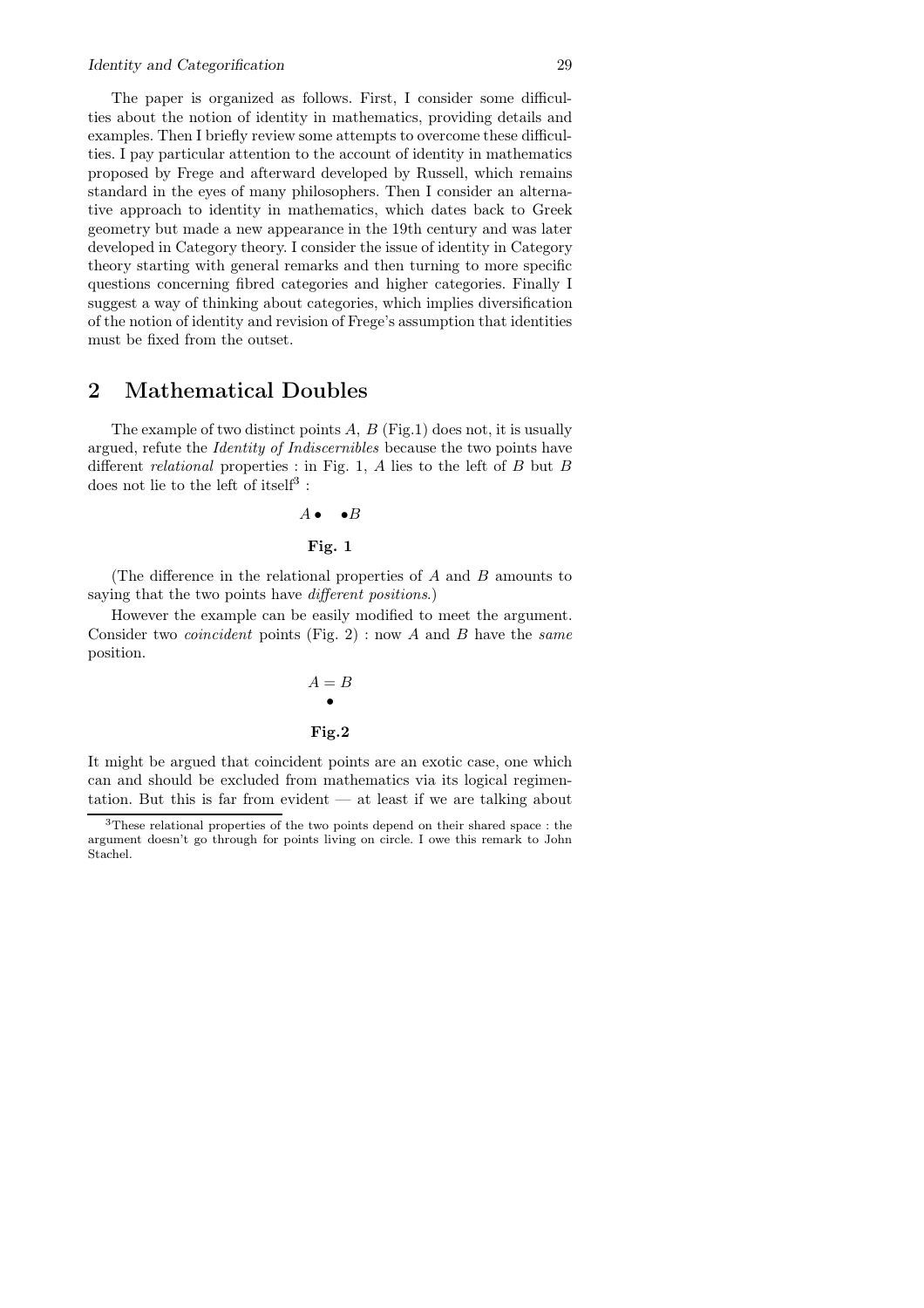classical Euclidean geometry. For one of the basic concepts of Euclidean geometry is congruence, and this notion (classically understood) presumes coincidence of points : figures  $F$ ,  $G$  are *congruent* iff by moving  $G$ (without changing its shape and its size) one can make  $F$  and  $G$  coincide point by point.

The fact that geometrical objects may coincide differentiates them significantly from material solids like chairs or Democritean atoms. The supposed *impenetrability* of material solids counts essentially in providing their identity conditions [Lucas 1973]. Thus, identity works differently for material atoms and geometrical points<sup>4</sup>.

We see that the alleged contradiction with the *Identity of Indiscer*nibles is not the only difficulty involved here. Indeed the whole question of identity of points becomes unclear insofar as they are allowed to coincide. Looking at Fig.2 we have a surprising freedom in interpreting  $\equiv$ " sign. Reading "=" as identity we assume that A and B are two different names for the same thing. Otherwise we may read "=" as specifying a coincidence relation between the (different) points A and B. It is up to us to decide whether we have only one point here or a family of superposed points. The choice apparently has little or no mathematical sense. One may confuse coincidence with identity here without any risk of error in proofs. However this does not mean that one can just assimilate the notions of identity and coincidence. For identity so conceived would be very ill-behaved, allowing for the merger of different things into one and the splitting of one into many. (Consider the fact that Euclidean space allows for the coincidence of *any* point with any other through a suitable motion.) Perhaps it would be more natural to say instead that the relations of coincidence and identity while not identical in general, coincide in this context ?

For an example from another branch of elementary mathematics consider this equation :  $3 = 3$ . Just as in the previous case there are different possible interpretations of the sign "=" here. One may read "=" either as identity, assuming that 3 is a unique object, or as a specific relation of equality which holds between different "doubles" (copies) of 3. Which option is preferable depends on a given context. There is a unique natural number x such that  $2 < x < 4$ ;  $x = 3$ . Here "=" stands for identity. But when one thinks about the sum  $3 + 3$  or the sequence

<sup>4</sup>This fact shows that Euclidean geometrical space cannot be viewed as a realistic model of the space of everyday experience as is often assumed. One needs the third dimension of physical space to establish in practice the relation of congruence between (quasi-) 1- and 2-dimensional material objects through the application of a measuring rod or its equivalent.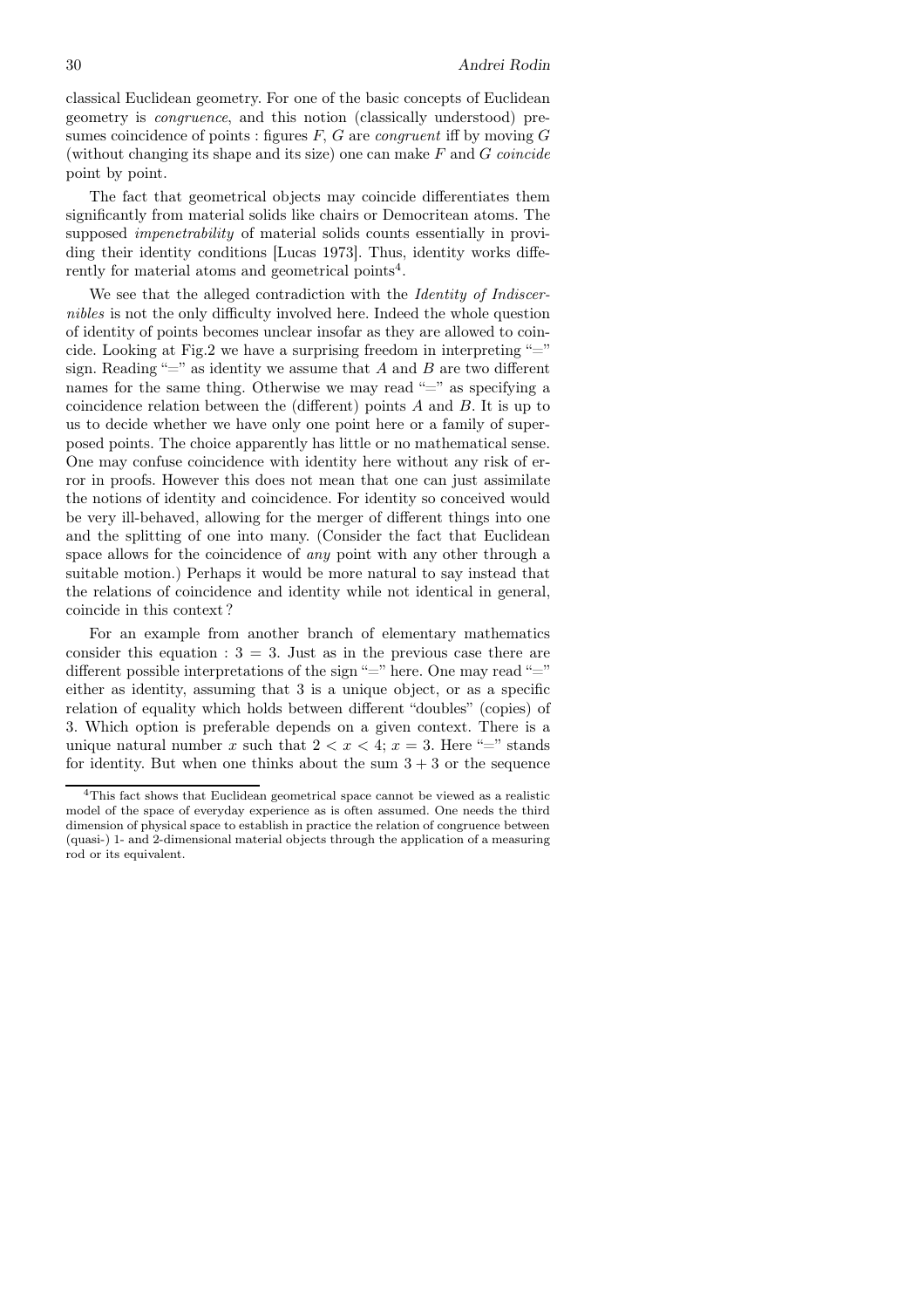3, 3, 3,. . . it is convenient to think of the 3s as many. In this latter case  $3 = 3$  still holds but now "=" is being read as equality rather than identity. Again the choice looks like a matter of convenience rather than of theoretical importance.

Similarly, in one sense cube is a particular geometrical object, while in a different sense there exist (in some suitable sense of "exist") many cubes. When one proves that there exist exactly 5 different regular polyhedrons, and says that the cube is one of them, one speaks about the cube in the first sense. When one considers a geometrical construction, which comprises several cubes, one thinks about the cubes in the second sense. However no distinction between the two meanings of the term "cube" can be found in standard textbooks, and it is not even clear whether such distinction can be sharply made. In fact in geometry the situation is even more complicated. For there is a sense in which the "same figure" means a figure of the same shape and the same size, and there is another sense in which it means only a figure of the same shape, and the notion of "same shape" can itself also be specified in different ways. In addition geometry unlike arithmetic allows for the identification of its objects (of geometrical figures) by directly naming them, usually through the naming of their most important points. This allows us to distinguish two different triangles  $ABC$  and  $A'B'C'$  which are the "same" in any of the above senses. There is apparently no clear argument, which would allow us to choose one of these senses of "the same" as basic and eliminate the others as an abuse of the language !

The above examples might make one think that the notion of identity simply plays no significant role in mathematics.  $2 \times 2 = 4$  remains true independently of whether the sign "=" is read as equality, or as identity, whether equality is treated as identity, or identity is weakened to equality. It looks as if here one may choose one's interpretation according to personal taste or preferred philosophical position. However such a liberal attitude to identity in mathematics looks suspicious from the logical point of view. Claims of existence and uniqueness of mathematical objects satisfying given descriptions (definitions) play an important role in mathematics. Such a claim means that a given description indeed picks out (identifies) an object, not just a property. The standard definition of the unit of a given group  $G$  (also often called the *identity of G*) is an example<sup>5</sup> . Obviously a claim that such-and-such an object is unique

<sup>&</sup>lt;sup>5</sup>The unit of a group G is defined as the element  $1 \in G$  such that for any element  $x \in G$  (including 1 itself)  $1 * x = x * 1 = x$ , where  $*$  is the group operation. The existence of 1 is guaranteed by definition but its uniqueness is proved. Suppose 1' is another element of the group satisfying the same condition :  $1 * x = x * 1' = x$ . Then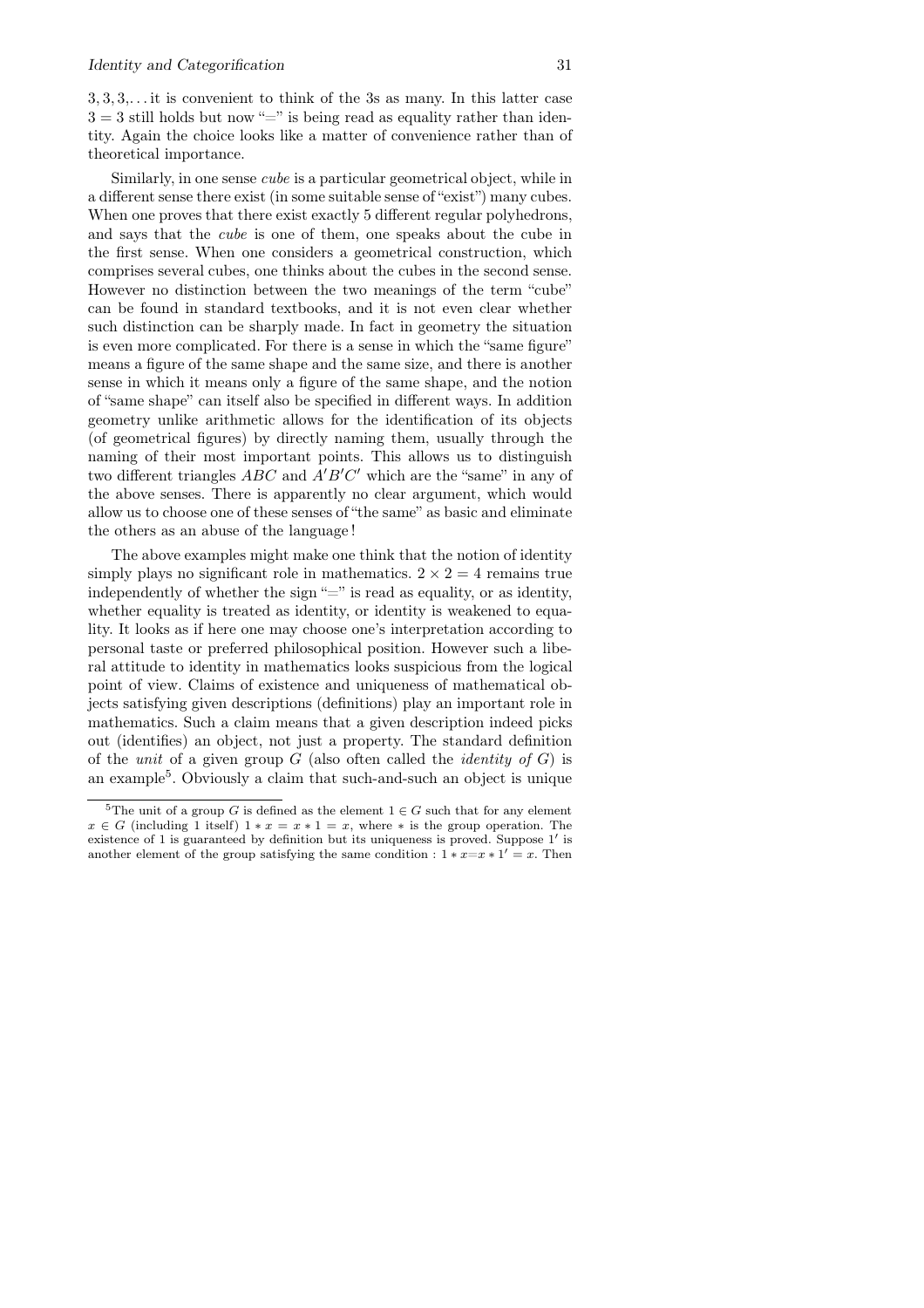makes sense only if its identity conditions are fixed. But as we have seen they may in fact be very loose. It is clear that 3 is the only natural number bigger than 2 and smaller than 4 but it is not clear that 3 indeed refers to an unique object. But how can mathematics hang together as a body of knowledge if it apparently does not meet Quine's "no entity without identity" requirement?

There are several ways to approach this problem. I now explore them.

## 3 Types and Tokens

The remedy, which readily comes to mind on the part of anyone familiar with contemporary Analytic metaphysics, is that of the type/token distinction. Consider another example, which prima facie looks very like the above mathematical cases. There are 26 letters in the English alphabet, and the letter  $a$  is one of them. In the last phrase the letter a is referred to as a particular thing, namely a particular letter of the alphabet. But in this phrase itself there are five such things. Hence the letter a is not a particular thing. The standard way of dissolving this puzzle is to say that here we have one a-type and five a-tokens. In explaining the distinction, one starts from tokens : an a-token is a piece of paper with typographic pigment, or another material object (e.g. a piece of printer's type) representing the letter  $a$ . Obviously  $a$ -tokens are many. The second step is to explain what the  $a$ -type is. Intuitively it is what all and only a-tokens share in common (typically a certain shape). To explain the notion of type better than this is not an easy task, and it involves old and hard metaphysical questions as well as complicated logical problems, which I shall not enter into here. Let me show instead that the type/token distinction doesn't fix the problem of identity of mathematics anyway : whatever mathematical types might be they do not correspond to well-distinguishable tokens.

The natural number 3 indeed looks like a type but the 3s, which we find in the series  $3,3,...$  or in the formula  $3+3$  do not look like tokens from the viewpoint of standard examples (like particular chairs). For formula 3+3 may be applied to many different situations : one might add 3 chairs to 3 chairs, 3 points to 3 points, or even (taking a liberal attitude) 3 chairs to 3 points<sup>6</sup>. Arguably such application amounts to instantiation of both

taking first  $x = 1$ , and then  $x = 1'$  we have  $1' * 1 = 1 * 1' = 1 = 1'$ . This argument justifies the use of the definite article in the expression "the unit of  $G$ ".

 $6$ The last example shows that the typification certainly matters here but this does not change the argument.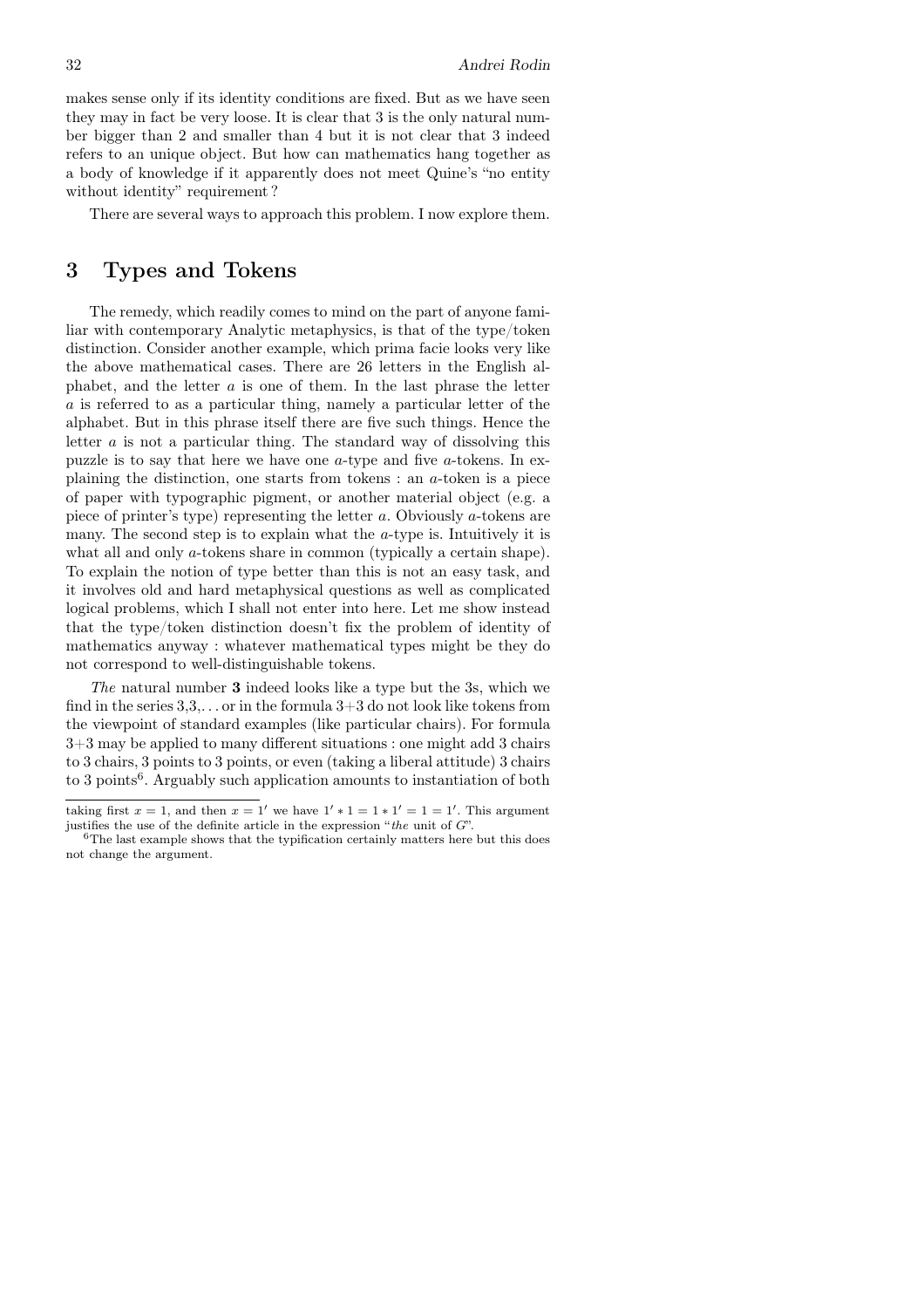3s (in formula  $3+3$ ) by certain sets of objects. That is certainly not how good tokens behave : the fact that types can be instantiated but tokens cannot is essential ; if we allow for the instantiation of tokens by other tokens we either lose the type/token distinction or must provide it with a new relational sense (which looks like an interesting project but I cannot pursue it here).

The case of points (or more structured geometrical figures like triangles) at first sight looks more promising. Apparently points are welldistinguishable tokens of the same type. Unlike the case of numbers it is common in mathematics to denote different point-tokens by different labels such as A and B. However this works only until coincident points are taken into consideration. For in the case of coincident points we cannot distinguish a singular point-token from a "stock" of point-tokens. It is tempting in this case to think of the stock of points as a "place" occupied by a family of singular point-tokens. But this again involves a reiteration of the type/token distinction on another level as in the case of 3-tokens. Point-locations initially considered as tokens can themselves be instantiated by second-order tokens stocked there. Once again this destroys the usual distinction between point-tokens and the point-type. It is a condition of acting as a (classical) token that the object so acting have determinate identity conditions — as concrete symbols like printed numerals do. But our hypothetical number- and point-tokens do not meet this condition. So the type/token distinction (at least in its usual form) does not help us to handle the identity issue in mathematics. (This also makes me doubt how well it works outside mathematics.)

# 4 Frege and Russell on The Identity of Natural Numbers

Frege considered it a principal task of his logical reform of arithmetic to provide absolutely determinate identity conditions for the objects of that science, i.e. for numbers. Referring to the contemporary situation in this discipline he writes in the Introduction to [Frege 1884] :

"How I propose to improve upon it can be no more than indicated in the present work. With numbers . . . it is a matter of fixing the sense of an identity." (quoted by [Frege 1964, Xe])

Frege makes the following important assumption : identity is a general logical concept, which is not specific to mathematics :

"It is not only among numbers that the relationship of identity is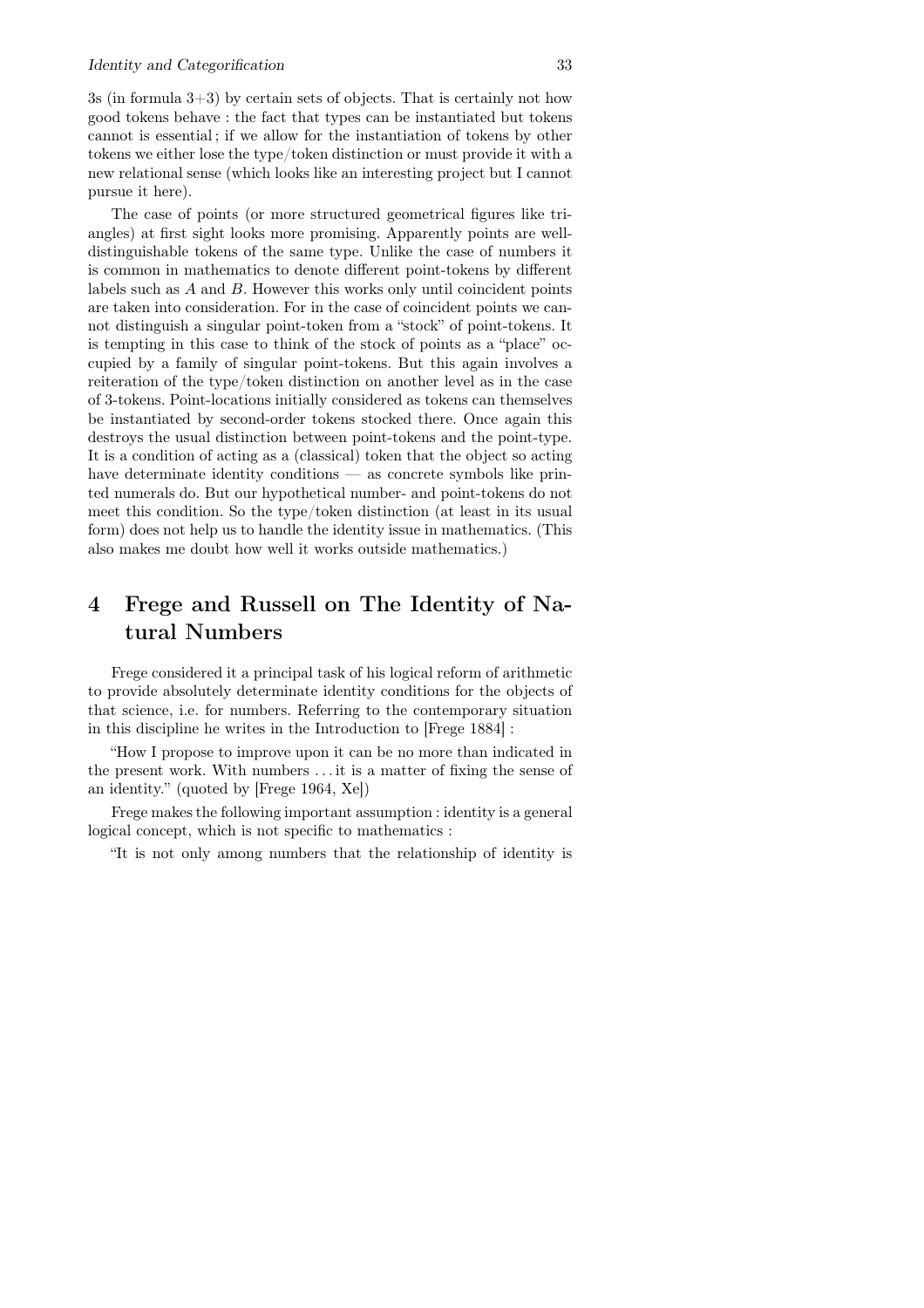found. From which it seems to follow that we ought not to define it specially for the case of numbers. We should expect the concept of identity to have been fixed first, and that then from it together with the concept of number it must be possible to deduce when numbers are identical with one another, without there being need for this purpose of a special definition of numerical identity as well." (quoted by [Frege 1964, 74e])

In a different place Frege says clearly that this concept of identity is absolutely stable across all possible domains and contexts :

"Identity is a relation given to us in such a specific form that it is inconceivable that various forms of it should occur" ([Frege 1903] ; quoted by [Frege 1962, 254])

Frege's definition of natural number, as modified in [Russell 1903] later became standard<sup>7</sup> . I present it here informally in Russell's simplified version. Intuitively the number 3 is what all collections consisting of three members (trios) share in common. Now instead of looking for a common form, essence or type of trios let us simply consider all such things together. According to Frege and Russell the collection (class, set<sup>8</sup>) of all trios just is the number 3. Similarly for other numbers. Isn't this construction circular ? Frege and Russell provide the following argument which they claim allows us to avoid circularity here : given two different collections we may learn whether or not they have the same number of members without knowing this number and even without the notion of number itself. It is sufficient to find a one-one correspondence between members of two given collections. If there is such a correspondence, the two collections comprise the same number of members, or to avoid any reference to numbers we can say that the two collections are *equivalent.* I shall follow current usage in calling this equivalence  $Hu$ mean<sup>9</sup>. Now we check that this relation is indeed an equivalence in the usual sense, and define natural numbers as equivalence classes under this relation.

This definition reduces the question of identity of numbers to that of identity of classes. This latter question is settled through the axiomatization of set theory in a logical calculus with identity. Thus Frege's project is realized : it has been seen how the logical concept of identity applies to numbers. However a closer look reveals some problems which call the success of Frege's project into question.

<sup>7</sup>See, for example [Fraenkel 1966, 10].

<sup>8</sup>Following [Russell 1903] I use here words class, collection, and set interchangeably ignoring their technical meanings if any. The standard distinction between sets and classes is discussed in the next section.

<sup>9</sup> [Hume 1978], book 1, part 3, sect. 1.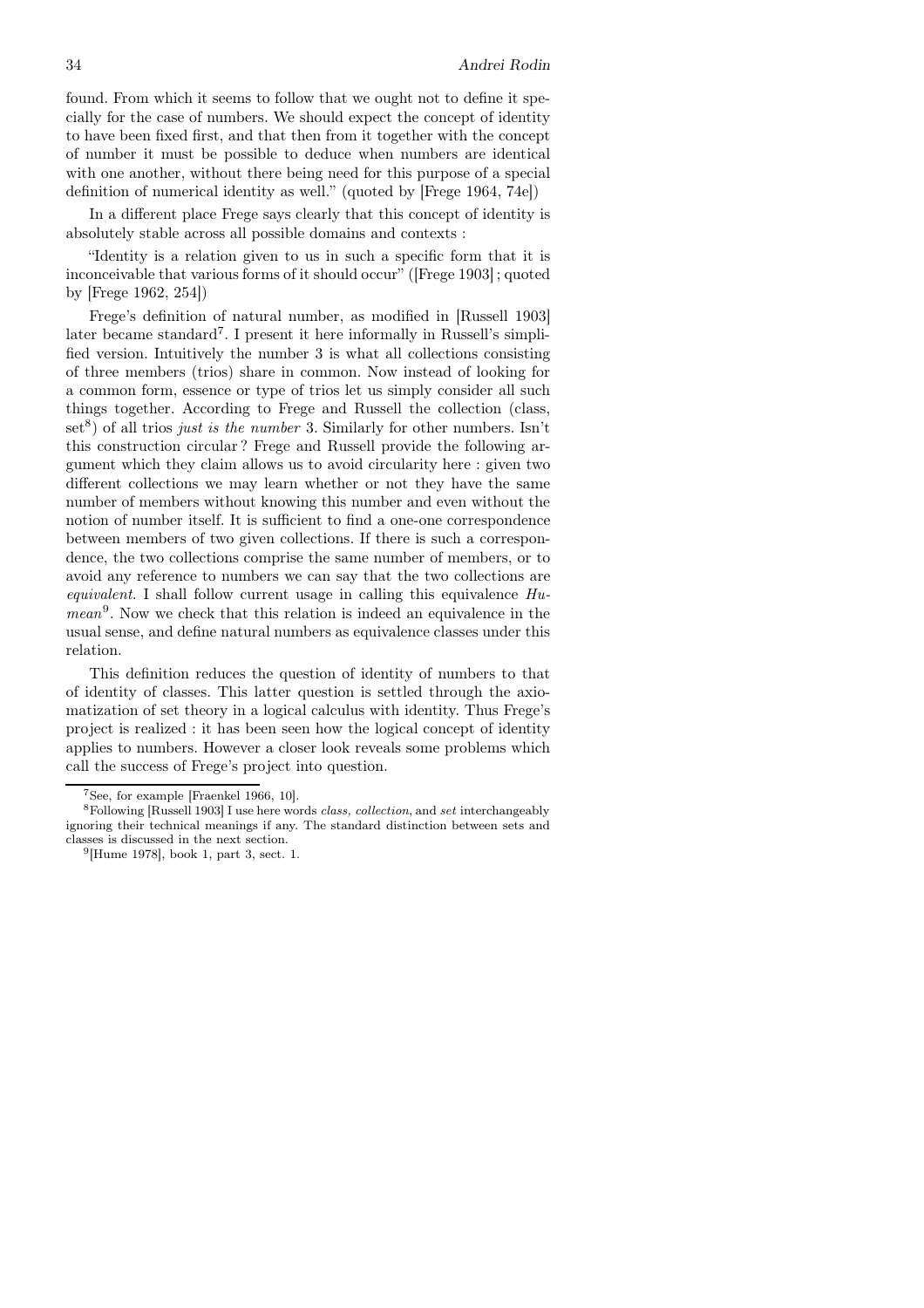### 5 Logical Identity at Work

In an axiomatic setting "identities" in Quine's sense (that is, identity conditions) of mathematical objects are provided by an axiom schema of the form

$$
\forall x \forall y (x = y \Leftrightarrow \_\_ )
$$
 (IS)

called in [Keranen 2001] the Identity Schema (IS). A paradigmatic example of IS is the Extensionality Principle (EP) for classes, according to which "two" classes are the same if and only if they consist of the same members, or in symbols :

$$
\forall x \forall y (x = y \Leftrightarrow \forall z (z \in x \Leftrightarrow z \in y))
$$
 (EP)

To see how EP helps to dispense with "mathematical doubles" consider this example which is on a par with the examples of equal natural numbers and of coinciding points given above. Namely, consider the Cartesian square  $A^2$  of a given class A, that is, the class of all ordered pairs  $(a, b)$ where a, b are members of A. In particular  $A^2$  contains pair  $(a, a)$ . Do we have the same a "taken twice" here, or two equal but still different "copies" of a, or something else ? Now EP provides a definite answer, which rules out the colloquial talk about "copies" and "repetitions". To see this define ordered pair  $(a, b)$  as follows :

$$
(a, b) =_{def} \{ \{a\}, \{a, b\} \}
$$

where  $\{x, y, ...\}$  stands for the class having exactly x, y, .. as its members. The rationale behind this definition is this : EP implies that

$$
\{\{a\}, \{a, b\}\} = \{\{c\}, \{c, d\}\}\
$$
if and only if  $a = c$  and  $b = d$ 

so our ordered pairs are "extensional". Then apply this definition to pair  $(a, a)$  and use EP again :

$$
(a, a) =_{def} \{ \{a\}, \{a, a\} \} = \{ \{a\}, \{a\} \} = \{ \{a\}
$$

Thus the "doubling" of a is explained away.

The set-theoretic formalism used in this example doesn't support the usual intuition about copying. This creates a tension between the formalism and the intuition, which is hardly helpful for doing mathematics. Assuming that the formalism is correct one should rather abandon the intuition about copying and develop another intuition supporting this formalism. Alternatively the intuition of copying could be kept and supported by a different formalism. The former option is problematic, on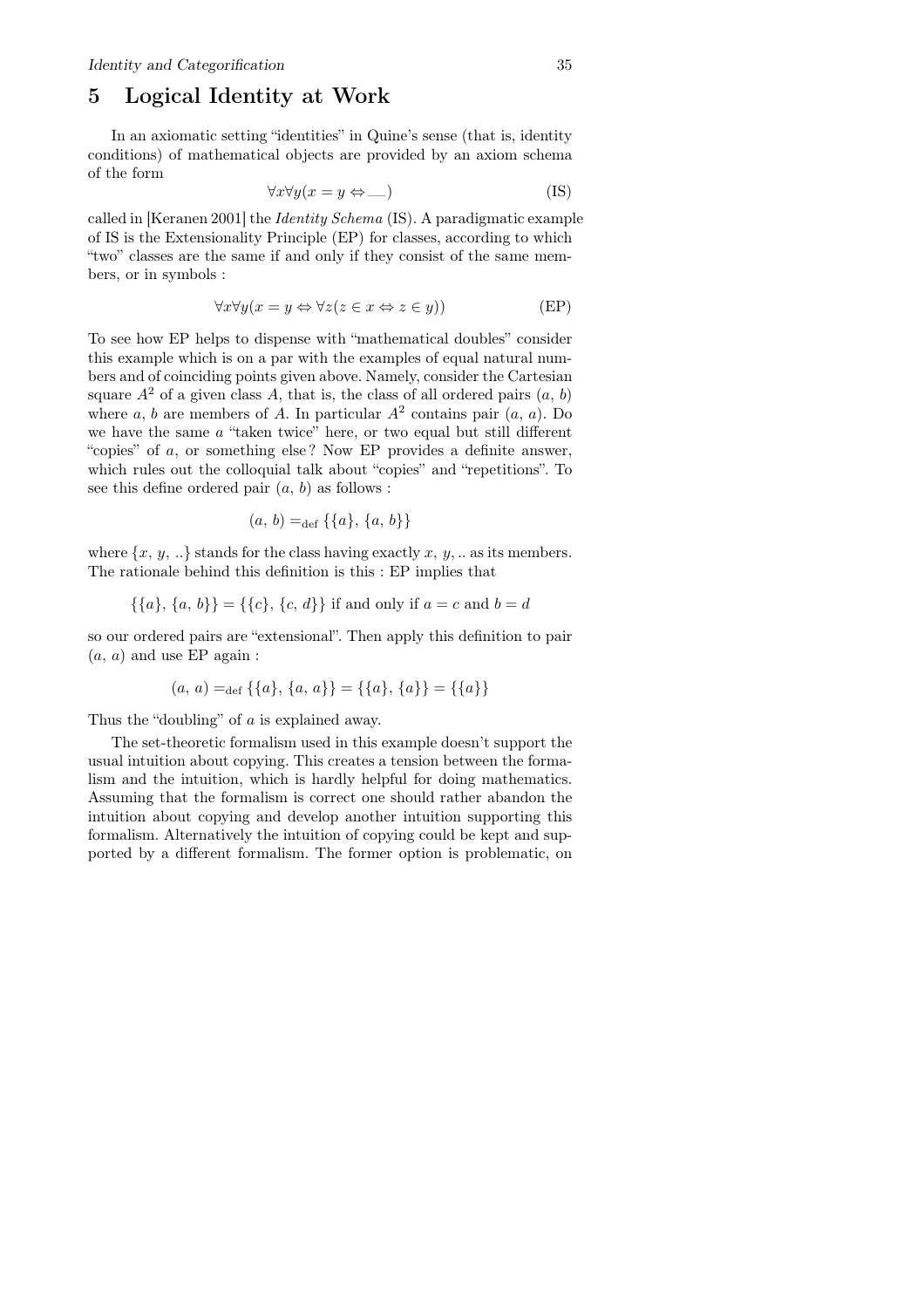the one hand, because the intuition of copying is virtually ubiquitous in today's mathematics, and on the other hand, because the difference between an object a, the class  $\{a\}$  (singleton), and class  $\{\{a\}\}\$  ("double singleton") has a very poor intuitive appeal if any. The latter option is also problematic because no formalism justifying the idea of copying of mathematical objects is presently known. (The two other options — doing mathematics purely intuitively and purely formally  $- I$  don't consider as viable.)

A tentative application of the same method to a more general situation, in particular for spelling out the Russell's definition of natural number as an equivalence class of classes brings more serious problems. Remind the idea : one considers class  $F$  of all finite classes, then splits its up into equivalence classes by Humean relation, and finally identifies the equivalence classes with natural numbers. The problem is that reasoning with classes like  $F$  easily leads to contradictions as Russell's famous paradox shows. I shall not trace here the history of struggling against this problem but only mention what is today commonly viewed as a reasonable solution<sup>10</sup>. One distinguishes between well-behaved classes called sets and ill-behaved classes called proper classes. Sets are subject of a system of restrictive axioms (like  $ZF$ ) safeguarding them from the known paradoxes ; proper classes are also allowed but classes of proper classes are not. This latter restriction (which doesn't apply to sets) allows for avoiding the known paradoxes and suggests the following informal explanation of the distinction : unlike sets proper classes are overcomprehensive, that is, "too big" to behave properly.

I believe that the idea that the bad behavior of proper classes is caused by their "size" is just wrong. I think that the notion of "class of all sets" and other similar notions are ill-formed in a different sense : elements of such collections are not properly individuated, hence such collections are not extensional, hence they are not classes. An evidence for this is the following : unlike sets proper classes don't have any definite cardinality, so strictly speaking they don't have any definite size at all. In other words elements of proper classes cannot be "counted" even in the generalized sense of the term in which elements of any set — and not only of "countable" set (in the usual technical sense) — can be counted by the corresponding cardinal. The idea that given a predicate  $P$  one also gets for free uniquely defined class  $EXT_{P}$  (called the *extension* of P) of "all" individuals x such that  $P(x)$ , in my view, cannot be justified. Recall that an analogous claim for sets (the Separation axiom) is much weaker. Given a set  $S$  and a predicate  $P$  such that for any element

<sup>10</sup>See [Bernays 1958].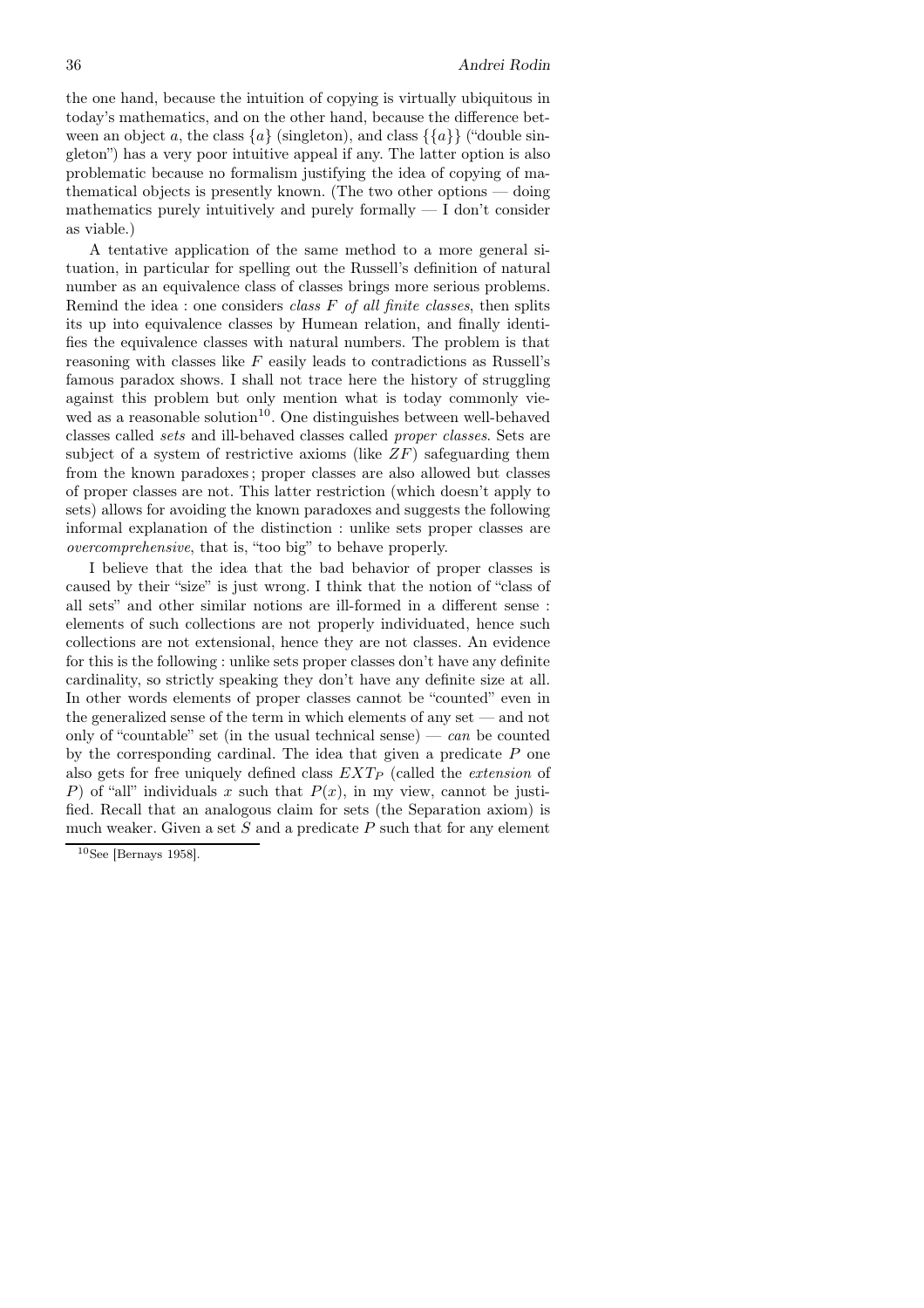x of  $S P(x)$  is either true or false this axiom ensures the existence of subset T of S such that  $P(x)$  holds for every x from T. So the Separation axiom allows for distinguishing between individuals (elements of S) which are previously given while its counterpart for proper classes is supposed to bring such individuals about. Even naive examples show that this doesn't work automatically. Think about the property of being a human. The expression "all humans" is usually taken to designate the class of all presently living humans. This is, of course, a well-defined finite set. However one might wish also to take all (or some) previous and future generations of humans into the account. Whether this is possible or not it is clear that the accounting for "all humans" is an empirical matter : we can imagine a possible world in which there is no humans just like in ours there is no unicorns. In logic and mathematics we need a general scheme applicable to different empirical situations. Hence the idea to collect all x such that  $P(x)$  living in all possible worlds<sup>11</sup> in one big proper class  $EXT_{P}$ . But this is a misleading idea, in my view. For it doesn't take it into account that any such  $x$  must be an individual to begin with, so something like Keranen's *Identity Schema* or another kind of individuating mechanism is required in every particular case. In different worlds (different theoretical settings) such mechanisms can be different. So as a general scheme appropriate for mathematics and logic we should rather conceive of the extension of a given predicate  $P$  as a function  $EXT_{P}(W)$  depending on possible world W (in the simplest case  $-$  *i.e.*, on a given "universal" set S). In other words the extension of a given predicate should be thought of as variable (except particular cases when the extension is provably constant, in particular, empty). I cannot develop this point further in this paper but only remark that the suggested view justifies the traditional strict distinction between concepts and their extensions.

Since the "class of all finite classes"  $F$  is a proper class but not a set Russell's definition of natural number doesn't go through (using this definition one couldn't ever talk about classes of numbers). The standard replacement is this : one first defines *ordinal* numbers as particular sets constructed by means of  $ZF$  or another similar theory, and then identifies cardinal numbers with particular ordinal numbers. In the finite case every ordinal number is also a cardinal number, so the difference between ordinals and cardinals can be neglected. Thus every natural number  $n$  is identified (by definition) with a particular set. Then one says that finite set s "has n elements" (or "has cardinality  $n$ ") when sets s and n are

<sup>11</sup>"All possible worlds" is another example of ill-defined class.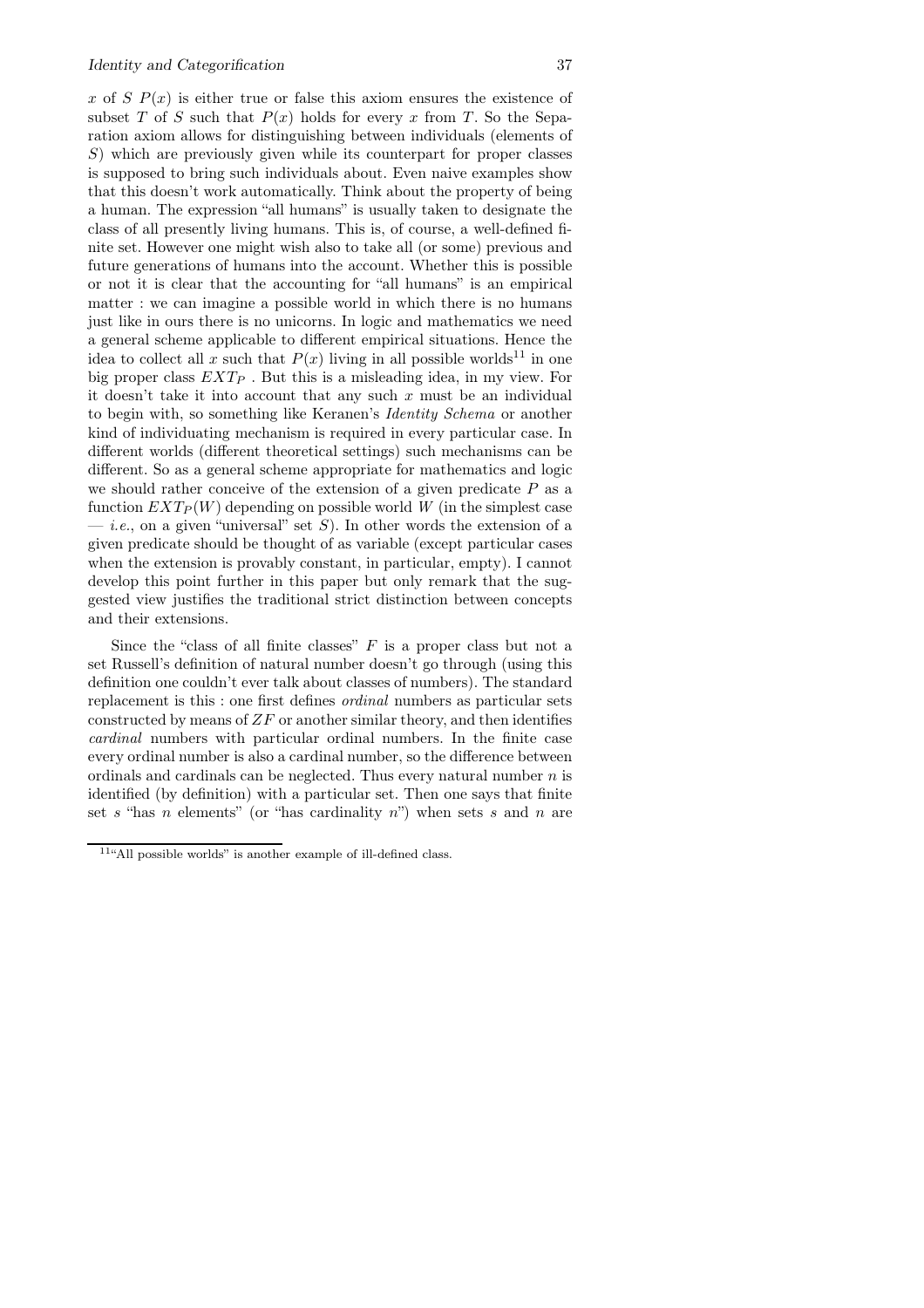equivalent (in the sense of the Humean equivalence)  $^{12}$ .

This standard definition differs strikingly from what Frege looked for in [Frege 1884]. To define the number 5, for example, as  $\{\{\{\{\{\emptyset\}\}\}\}\}\$ or alternatively as  $\{\emptyset, \{\emptyset, \{\emptyset, \{\emptyset\}\}\}\}\$  is not very unlike defining 5 as the set of fingers at the right hand of the Pope. Definitions of this sort certainly cannot be seen as realizing Frege's intention to grasp the meaning of n as a common feature of all sets having n elements. Since this intention has been given up the fact that theories like  $ZF$  allow for different choices of the definition of natural number (like the two just mentioned) is hardly surprising<sup>13</sup>.

Thus in spite of the fact that Frege's project of providing mathematics with solid logical foundations triggered very important mathematical and philosophical developments in  $20<sup>th</sup>$  century, the initial goals of this project has not been achieved. I shall not go here for general philosophical pros and contras Frege's basic assumption of the universal character and the uniqueness of the identity concept. But I shall challenge this assumption presenting some alternative views, including those associated with some recent mathematical developments. Before doing this let me mention another Frege's idea relevant to the present discussion.

### 6 Definitions by Abstraction

To pursue his project of reducing the various informal meanings of "the same" in mathematics to a standard notion of identity captured in a universal logic Frege proposed the method of "definition by abstraction". In [Frege 1884] the author gives the following example of such definition :

"The judgment "line a is parallel to line b", or, using symbols  $a//b$ , can be taken as identity. If we do this, we obtain the concept of direction, and say : "the direction of line  $a$  is identical with the direction of line  $b$ ". Thus we replace the symbol  $//$  by the more generic symbol  $=$ , through removing what is specific in the content of the former and dividing it between  $a$  and  $b$ ." (quoted by [Frege 1964, 74], italic mine)

Notice that the procedure as described here by Frege involves a change of notation : in the formula  $a=b$  the symbols a, b no longer stand for lines but denote the same direction. Calling this formal procedure definition by abstraction Frege suggests its interpretation. The idea is that the procedure picks out a property common to all members of a given equivalence class. As our earlier quotations from [Frege 1884] clearly

<sup>12</sup>For details see [Bernays 1958] or any modern textbook on the Set theory.

 $13$ [Benaceraff 1965].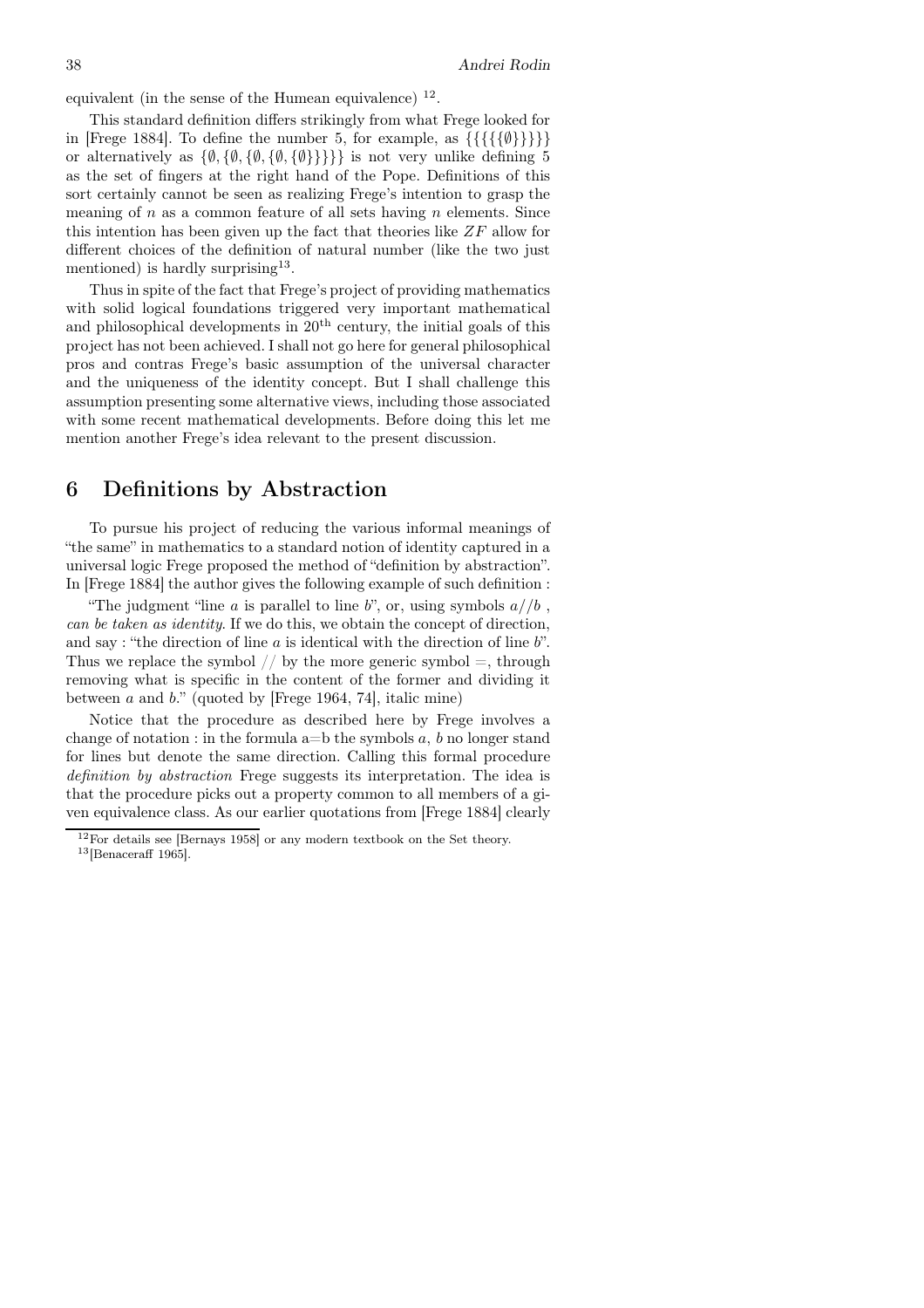show, in treating an equivalence  $E$  "as identity" Frege does not mean to replace identity by something else. He aims at the exact opposite : to introduce identity where mathematicians usually use only equivalencies.

Definition by abstraction is problematic from the logical point of view<sup>14</sup> (Frege himself gives it up after a thorough analysis). But I want to stress a different point. Even if definition by abstraction were justified logically it would not provide what a mathematician normally looks for. Frege's "direction" (not to be confused with orientation !) is hardly an interesting mathematical notion ; this concept might play at most an auxiliary role in geometry. The idea of a family of parallel lines does the same job as Frege's abstract direction but is more convenient and more intuitive<sup>15</sup>. Similarly it is more convenient to think of a natural number as a family of equal "doubles" rather than a unique abstract object. Such abstract numbers would be much like Plato's ideal numbers as distinct from the usal mathematical numbers. Let me shortly present a reconstruction of Plato's view on mathematics which gives an interesting alternative to Frege's view.

### 7 Plato

The usual talk about "copies" of mathematical objects (see section 5 above) carries echoes from Plato. A glance at Plato's philosophy of mathematics<sup>16</sup> shows some features which might be attractive for a mathematician resistant to the logical regimentation of talk of identity in different contexts proposed by Frege and Russell. If I understand Plato correctly, according to him identity applies only to the immutable ideas, and only ideas exist. (So Plato's view in this respect is in accord with Quine's dictum about "no entity without identity".) Material things don't exist but become (they change, come into and go out of being) and hence have no proper identities : this is another possible way out of the Paradox of Change. Mathematical things occupy an intermediate position between material stuff and ideas : they involve a weaker sort of becoming and a softer form of identity. In the case of numbers such "soft identity" is equality. Things in the three layers of Plato's ontology are partially ordered by "distorted copying" where ideas are the maximal

<sup>14</sup>See [Scholz & Schweitzer 1935] for a historical survey and further references.

<sup>&</sup>lt;sup>15</sup>In section 13 below I shall show that *family* in this context may mean something else than just a class.

<sup>&</sup>lt;sup>16</sup>Not to be confused with "Mathematical Platonism" in the sense of [Balaguer 1998] and many others, which has little if anything to do with historical Plato. For an introduction to Plato's philosophy of mathematics see [Pritchard 1995].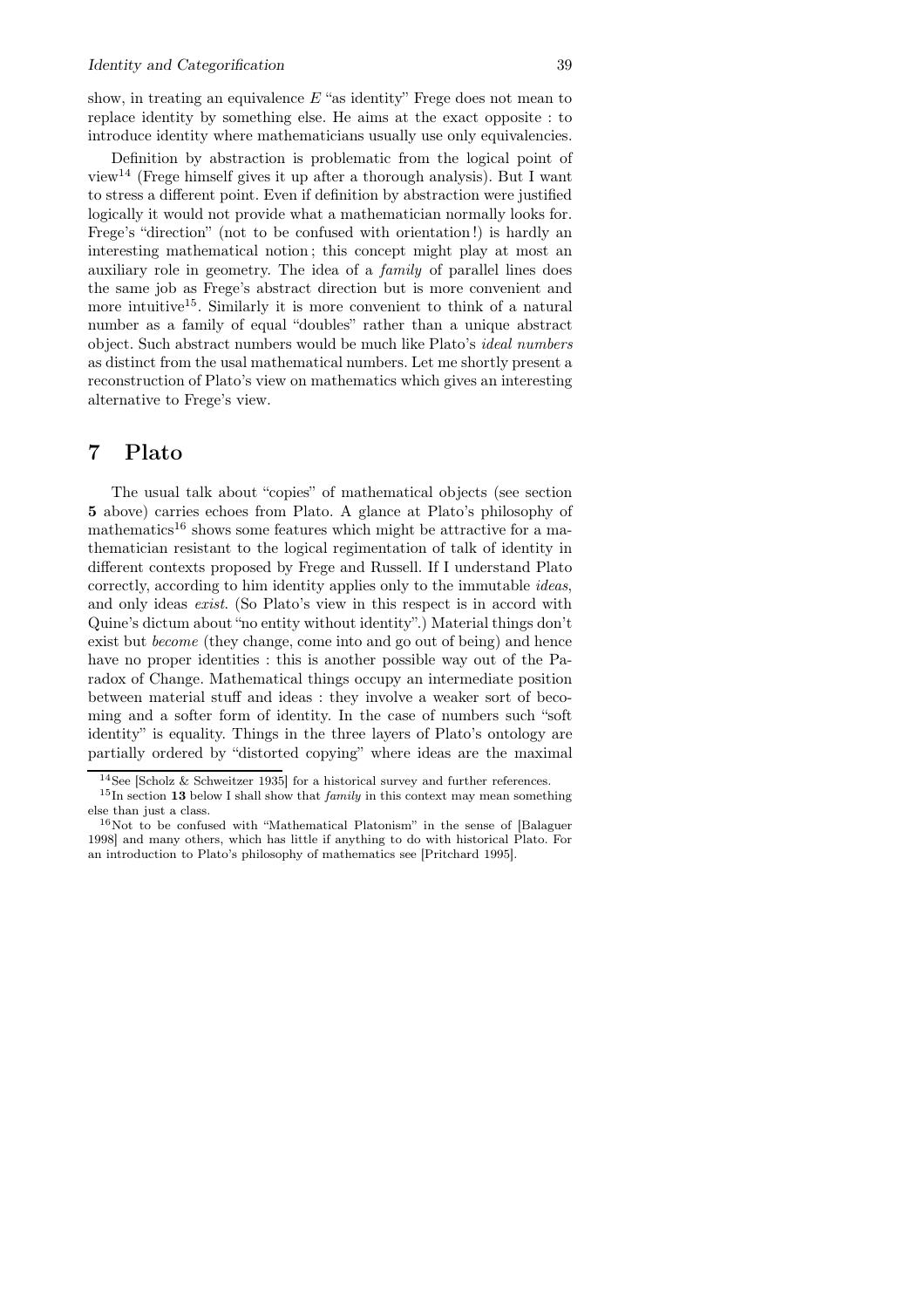elements, mathematical objects are distorted copies of ideas, and material objects are distorted copies of mathematical objects (and hence also of ideas). The distortion of self-identical ideal numbers amounts to their replacement by families of equal mathematical numbers. For example, there is a unique ideal number 3 and an indefinite number of its equal mathematical copies. To put it in the current jargon numbers in mathematics are defined up to equality but not up to identity <sup>17</sup>. I cannot provide here a full justification of this reading of Plato and give only the following hints referring to my [Rodin 2003a] for a systematic treatment. There are multiple passages in Plato where he speaks of "X itself", "X (thought of) through itself" ( $\kappa \alpha \vartheta' \alpha \nu \tau \omega$ ) and "Idea of X" interchangeably or explains the latter through the former. For example in Symposium (210-211) Plato does this with the notion of Beauty, and in Phedon (96-103) with number  $2^{18}$ . I interpret these passages in the sense, which seems me straightforward : the notion of "being identical to itself" applies to ideas but not to material things, nor to mathematical objects. To see that Plato's "idea of 2" is indeed something else than mathematical number see the last chapters of Aristotle's Metaphysics where the author criticizes the "Unwritten doctrine" developed by Plato in the later period of his life [Findlay 1974]. Here the distinction between ideal and mathematical numbers is made explicit. Aristotle stresses the fact that each ideal number is unique while their mathematical copies are many (Met. 987b) and the fact that ideal numbers are not a subject of arithmetical operations (Met. 1081a–1082b).

Thus unlike Frege Plato does not suppose that the notion of identity applies to whatever there is (or whatever occurs) indiscriminately. Instead Plato thinks of identity as a specific property of things he calls ideas and points to the fact that in mathematics the identity requirement is relaxed. In what follows I shall show that this Platonic insight is particularly appealing in the context of our contemporary category-theoretic mathematics.

<sup>17</sup>So Plato hints at the following division of labor : mathematicians work on equalities whilst philosophers take care of identities. This sounds like a veritable description of what mathematicians and philosophers like Frege or myself are doing for centuries !

<sup>&</sup>lt;sup>18</sup>In this dialog Socrates rejects the view that 2 is essentially the sum of two units pointing to the fact that 2 can be equally obtained through division of a given unit into two halves. Since each of the two operations is the reverse of the other none of them can be viewed as bringing 2 about. So one needs first to think of 2 "as it is" independently of operations of this sort.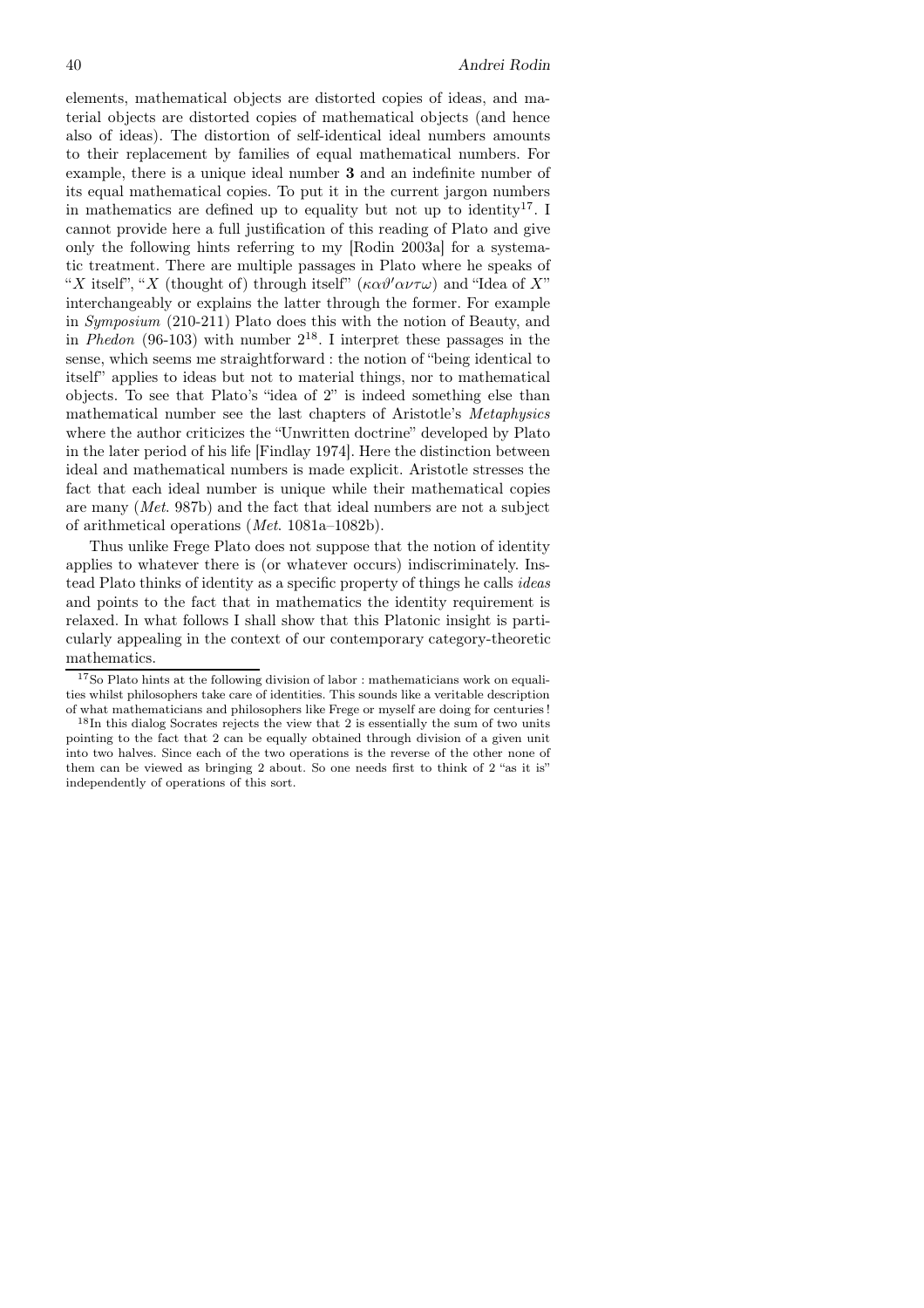### 8 Relative Identity

A more recent alternative to Frege's view on identity is given by the theory of Relative Identity due to Geach [Geach 1972, ch.7]. Remarkably this theory is motivated by the same sort of mathematical examples as Frege's definition by abstraction. Like Frege Geach seeks to give a logical sense to mathematical talk "up to" a given equivalence  $E$  through replacing  $E$  by identity but unlike Frege he purports, in doing so, to avoid the introduction of new abstract objects (which in his view causes unnecessary ontological inflation). The price for the ontological parsimony is Geach's repudiation of Frege's principle of a unique and absolute identity for the objects in the domain over which quantified variables range. According to Geach things can be same in one way while differing in others. For example two printed letters aa are same as a type but different as tokens. In Geach's view this distinction does not commit us to a-tokens and a-types as entities but presents two different ways of describing the same reality. The unspecified (or "absolute" in Geach's terminology) notion of identity so important for Frege is in Geach's view  $incoherent$ <sup>19</sup>.

Geach's proposal appears to account better for the way the notion of identity is employed in mathematics. It meshes particularly well with how the notion of identity is usually understood in Category theory :

"In a category, two objects can be "the same in a way" while still being different." [Baez & Dolan 1998, 7]

But from the logical point of view the notion of relative identity remains highly controversial. Let  $x, y$  be identical in one way but not in another, or in symbols :  $\mathbf{Id}(x, y)$ & $\neg \mathbf{Id}'(x, y)$ . The intended interpretation assumes that  $x$  in the left part of the formula and  $x$  in the right part have the same referent, where this last (italicized) same apparently expresses absolute not relative identity. So talk of relative identity arguably smuggles in the usual absolute notion of identity anyway. If so, there seems to be good reasons to take a standard line and reserve the term "identity" for absolute identity.

We see that Plato, Frege and Geach propose three different views of identity in mathematics. Plato notes that the sense of "the same" as applied to mathematical objects and to the ideas is different : properly speaking, sameness (identity) applies only to ideas while in mathematics sameness means equality or some other equivalence relation. Although Plato certainly recognizes essential links between mathematical objects

<sup>19</sup>For recent discussion see [Deutsch 2002].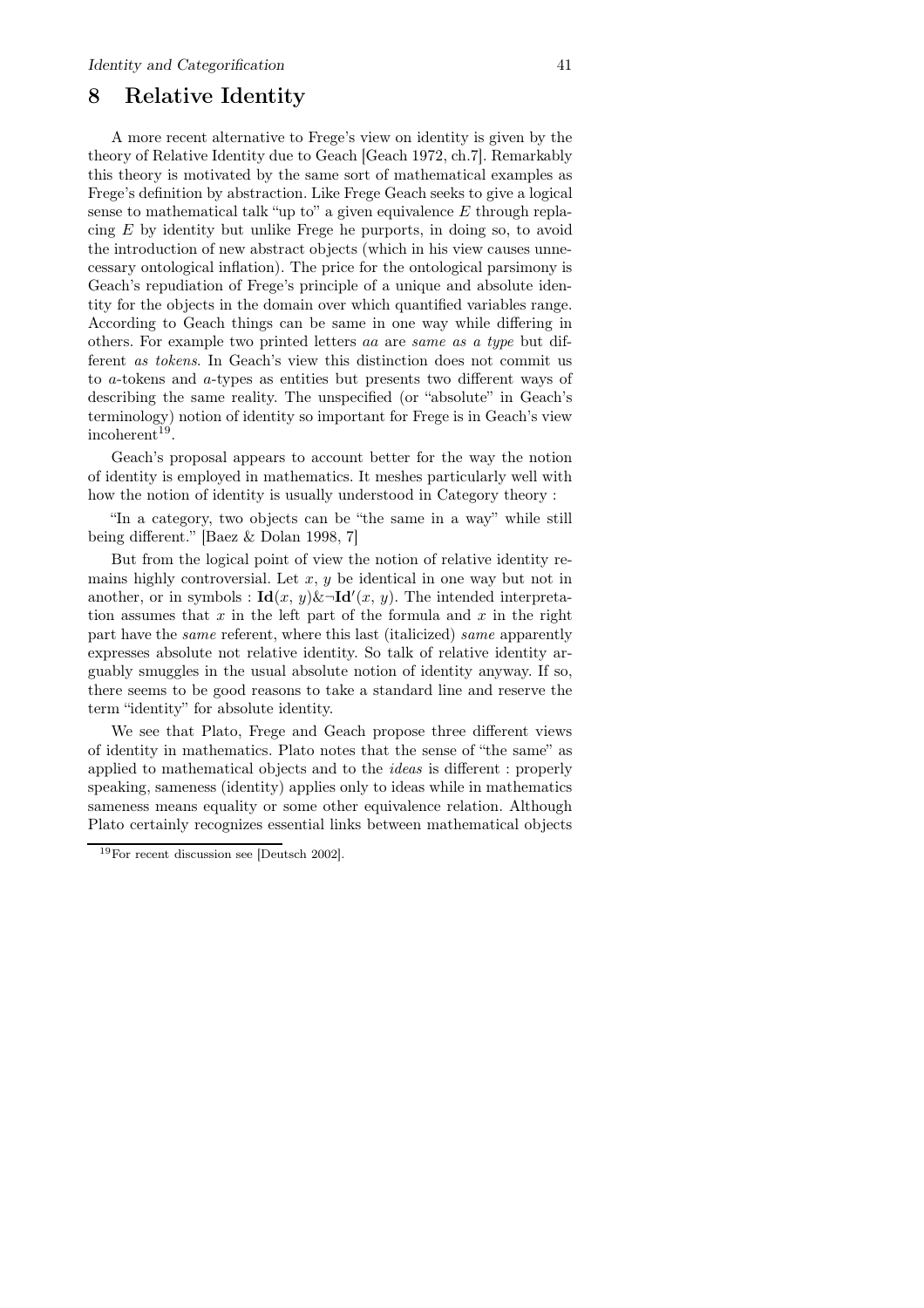and Ideas (recall the "ideal numbers") he keeps the two domains apart. Unlike Plato Frege supposes that identity is a purely logical and domainindependent notion, which mathematicians must rely upon in order to talk about the sameness or difference of mathematical objects, or any other kind at all. Geach's proposal has the opposite aim : to provide a logical justification for the way of thinking about the (relativized) notions of sameness and difference which he takes to be usual in mathematical contexts and then extend it to contexts outside mathematics :

"Any equivalence relation . . . can be used to specify a criterion of relative identity. The procedure is common enough in mathematics : e.g. there is a certain equivalence relation between ordered pairs of integers by virtue of which we may say that  $x$  and  $y$  though distinct ordered pairs, are one and the same rational number. The absolute identity theorist regards this procedure as unrigorous but on a relative identity view it is fully rigorous." [Geach 1972, 249]

Let me now present a different view on identity suggested by mathematics.

### 9 Relations versus Transformations

The replacement of the equivalence  $xEy$  by the identity  $x = y$  proposed by Frege allows for a stronger interpretation than Frege gave in his account of abstraction. Namely,  $E$  can be interpreted as a *reversible* transformation, which turns  $x$  into  $y$  and vice versa, and the identity  $=$  as identity *through* this transformation. In the case of congruence the transformation is (Euclidean) motion : y is the *same* object x but subject to translation and/or rotation in Euclidean space. Here x and y are said to be the same in the same sense in which, for example, an adult yesterday and today is the same person. So we think here of a given triangle in much the way we think of a *substantial continuant*  $-$  as an entity capable of changing its states and/or positions. Such a "substantialist" interpretation works also for Frege's example of parallel lines<sup>20</sup>.

The substantialist reinterpretation of mathematical relations may look like an exercise in old-fashioned metaphysics but it appears surprisingly fruitful from the mathematical point of view. Given an equivalence  $xEy$  there are, generally speaking, many distinguishable transformations turning  $x$  into  $y$  while  $xEy$  only says that one such transformation exists. So here the underlying naive metaphysics matters mathematically.

 $20$  For a modern account of the notion of substance and of identity through change see [Wiggins 1980].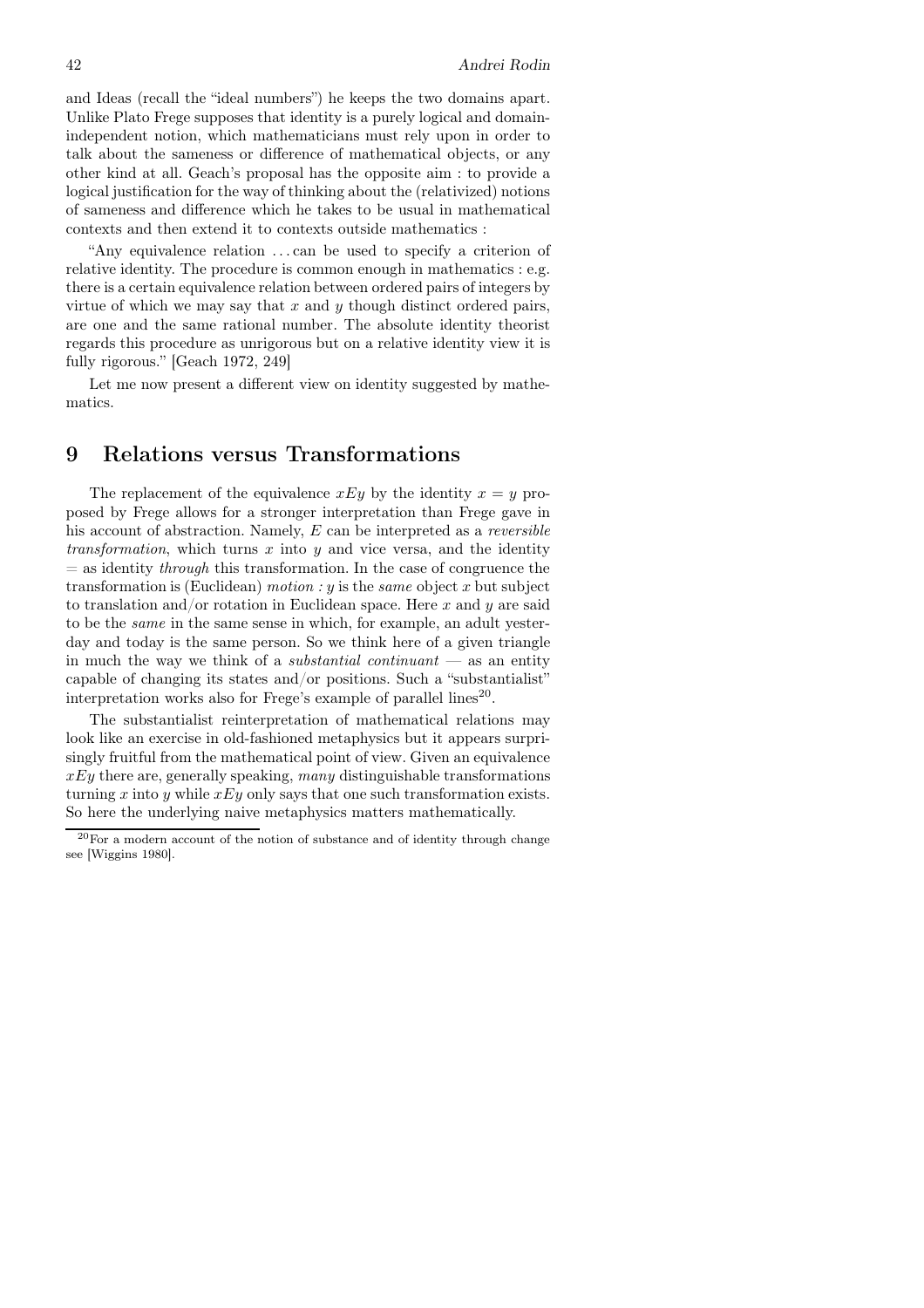The difference becomes particularly evident in the case of (global) reversible transformations of a given geometrical space. In the language of relations the existence of such transformations amounts only to the claim that a given space is equivalent to itself. But in fact such transformations contain the most basic information about the corresponding space as it was first recognized by  $Klein^{21}$ .

It is not the notion of a "substantial form" surviving through transformations that is the major issue in the new framework for the study of geometrical structure proposed by Klein. Rather there is something of a different sort, which also remains unchanged through the transformations. That something is the structure(s) or forms of the transformations themselves. I refer to the fact that reversible geometrical transformations like Euclidean motions form algebraic groups under composition. This fact remains completely hidden from view when one speaks about equivalences as relations. Thus the traditional metaphysics of substance and form fulfills a mathematical need which the new Frege-Russell metaphysics does not — whatever might be said in favor of the latter against the former for philosophical reasons.

Let me next specify some terminology, which will be useful for what follows. We have considered three different ways of thinking of what is involved in operating with an (arbitrary) equivalence relation  $xEy$ .

- 1) Extension Consider equivalence classes formed of those things equivalent under the relation E.
- 2) Abstraction : Replace the relation  $xEy$  by identity  $x = y$ , and read  $x, y$  anew as standing for a (relational) property common to all and only members of the same equivalence class under E.
- 3) Substantiation. Think of the given relation as a reversible transformation of relata into each other, and read  $E$  as identity through this transformation.

In the case of Humean relation  $H$  one may proceed from 1) to 3) through the following steps. Given certain class of classes  $x, y, \ldots$  equivalent by H

• think of the one-one correspondences between elements of given classes x, y as reversible transformations (isomorphisms)  $f, g \ldots$ turning elements of x into elements of y and conversely (reversibility implies that different elements of  $x$  turn into different elements of y and vice versa)<sup>22</sup>;

 $^{21}$ [Klein 1872].

 $22$ Noticeably such a reading is found already in [Cantor 1895] where he says : "es verwandelt sich dabai M in  $N$ " to the effect that elements of a source set M are replaced one-by-one by elements of an equivalent target set N.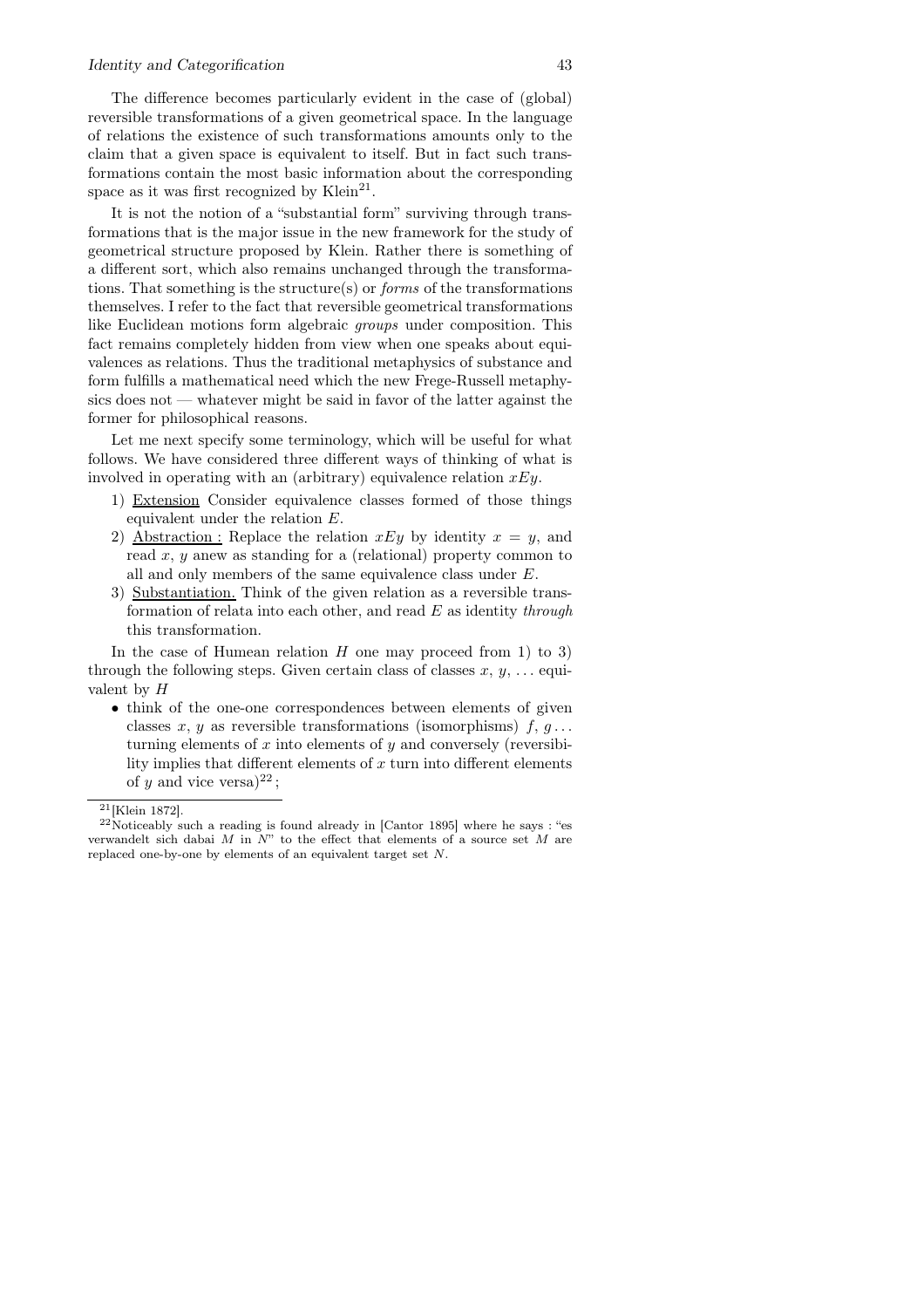- think of x, y as different states of the same underlying substratum X, and think of (auto)morphisms  $f, g, \ldots$  as changes of  $X$ ;
- similarly identify all classes equivalent to  $x$  and  $y$  with  $X$ .

A non-trivial fact, which makes mathematical sense of this metaphysical exercise, is that the automorphisms of X form a group called its permutation group or symmetric group. To better see what we gain and what we might lose in switching from relations to transformations consider the following table :

| Extensional reading         | Substantional reading                             |
|-----------------------------|---------------------------------------------------|
| we write $x = y$ for        | we write $f: X \longrightarrow X$ or simply f for |
| "class $x$ is equivalent    | an isomorphism from a class $X$ to itself         |
| (isomorphic) to class       | (automorphism)                                    |
| $y$ "                       |                                                   |
| $=$ is an equivalence       | Automorphisms of $X$ form a group;                |
| relation; this means        | this means that:                                  |
| that:                       |                                                   |
| $=$ is transitive : $x = y$ | given automorphisms $f, g$ there exists a         |
| and $y = z$ implies         | unique automorphism $gf$ resulting                |
| $x=z.$                      | from the application of $q$ after $f$ .           |
| $=$ is reflexive : every    | there exist an identity automorphism $1$          |
| class $x$ is isomorphic to  | such that $1f = f1 = f$ for any f                 |
| itself : $x = x$            |                                                   |
| $=$ is symmetric : if       | every atomorphism $f$ has an inverse              |
| $x = y$ then $y = x$        | $f^{-1}$ such that $ff^{-1} = f^{-1}f = 1$        |

The analogy between the two columns of the table characterizing a conceptual shift between the "language of relation" and the "language of transformations" is, of course, informal and incomplete<sup>23</sup>. Taking a more formal line one can note that everything told above about transformations (and in particular the above definition of group) can be coded into the language of relations : one doesn't need  $E$  for it but does need a threeplace relation between elements of the group (i.e. transformations). The converse is perhaps less known but not less straightforward : the notion of n-place relation can be defined in terms of transformations (morphisms) in the standard category-theoretic settings<sup>24</sup>. However since it is not immediately clear what these formal remarks bring to our understanding of the conceptual difference between relations and transformations

<sup>23</sup>Remark the lack of the associativity condition in the right column : it is not clear what counterpart it might have on the left side.

 $24$ [Borceux 1994, v.2 p.101].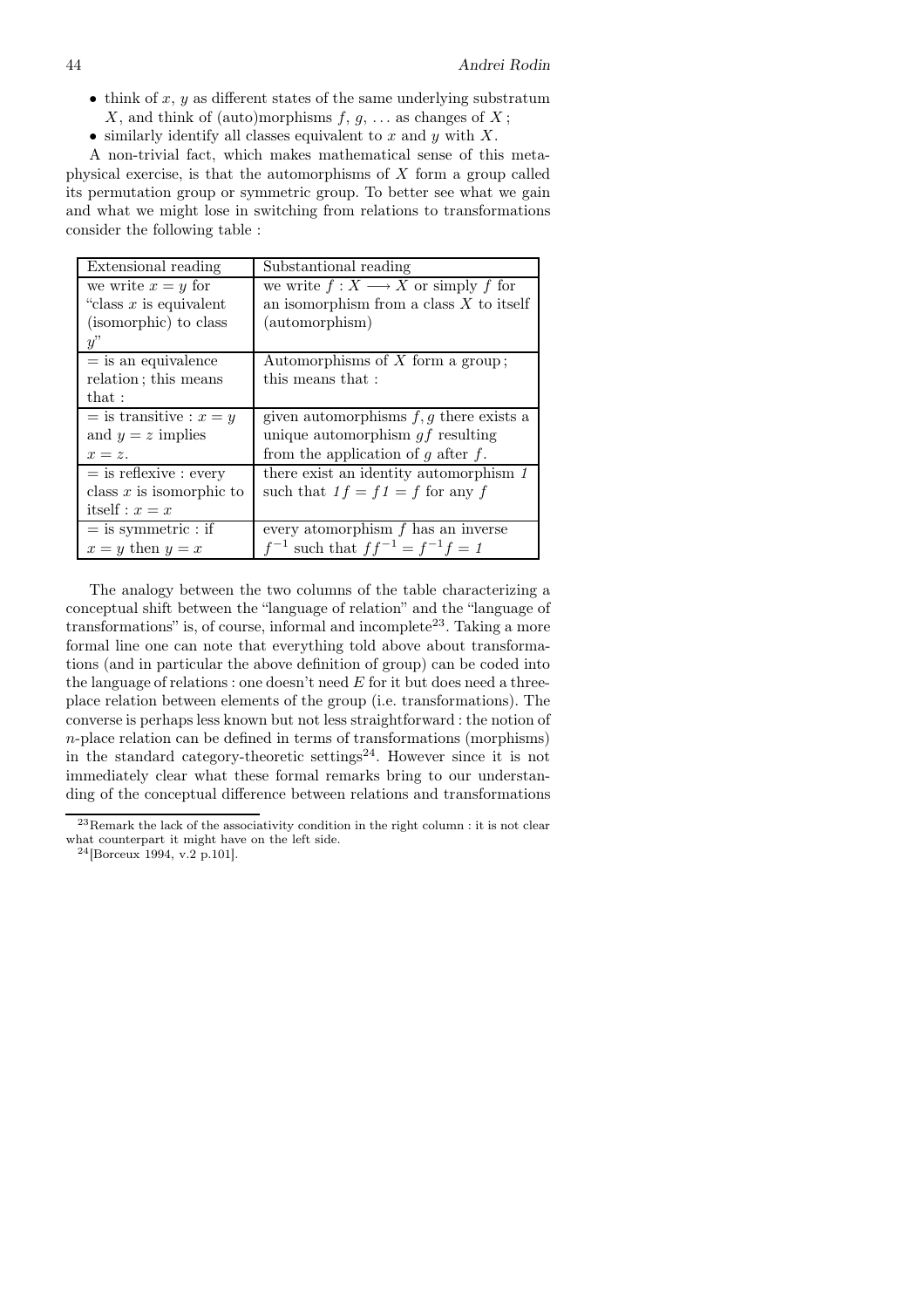I leave the analogy as it stands and ask the following question : Does the approach outlined above provide indeed a viable alternative to Frege's project of settling the question of identity in mathematics by external logical means ?

On the one hand, one may claim we have here a new formal concept of identity as the unit of a group of transformations, which meshes well with the metaphysical intuition that any changing entity contains a core invariant through changes. But on the other hand, it is not clear whether this group-theoretic identity has anything to do with the logical notion of identity, which was Frege's concern. For one may argue that the unity of a group is just a particular mathematical object which needs identity conditions of its own. Remark that in order to define a group of transformations  $f, g, h, \ldots$ , and in particular to distinguish its unit 1, one still needs the "usual" equality  $=$  which appears every time one writes composition of transformations (an action of group operation)  $fg = h$ . So one may argue that like everywhere in mathematics it is  $=$  but not 1 which functions as identity here.

This is quite a serious objection. Let's see how it can be at least partly met through upgrading the concept of group to that of category.

### 10 Categorification or How to Think Circle ?

Arguably the best way to explain what is a circle is to show one (see Fig. 3).



Fig. 3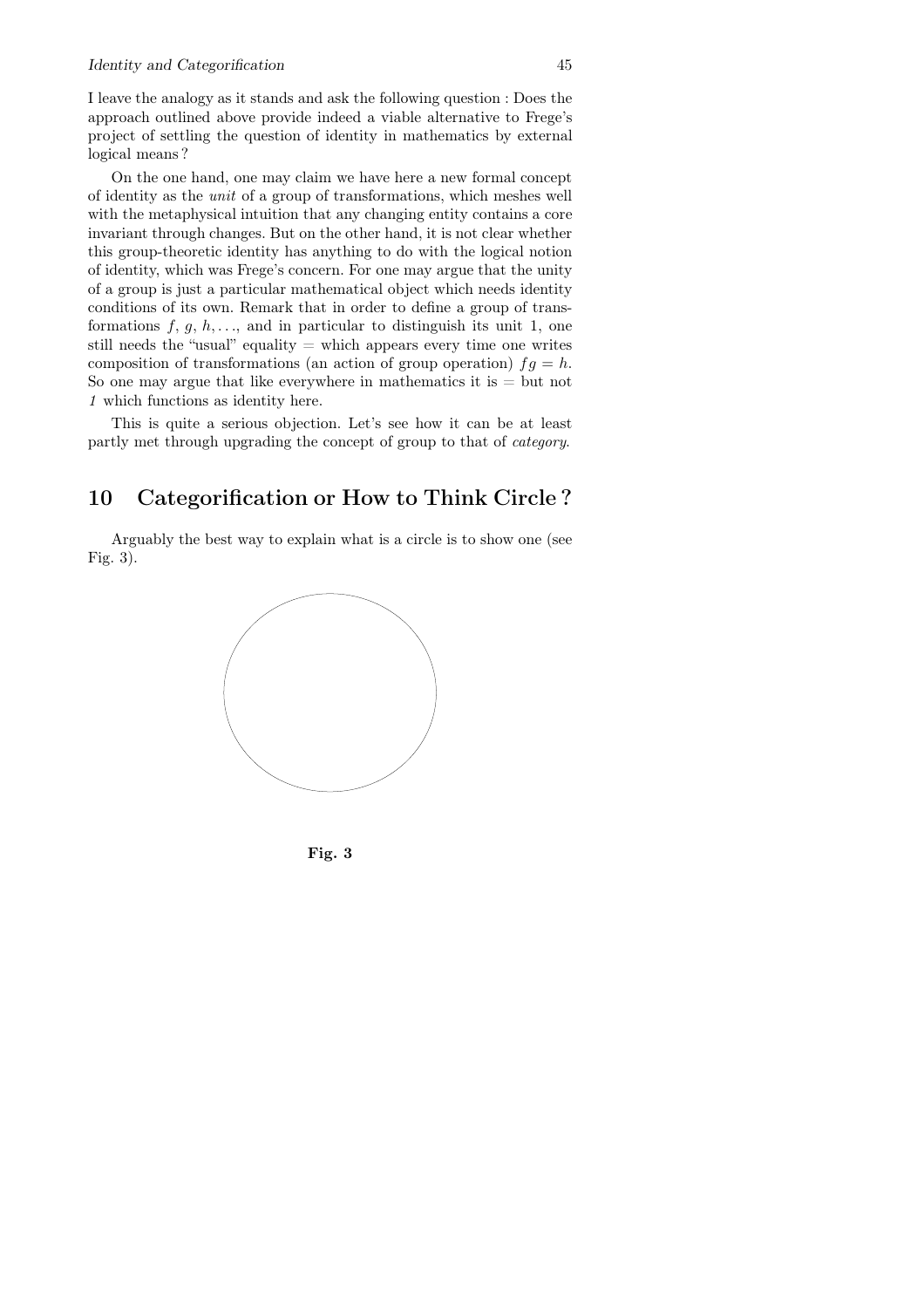However this would hardly work unless you have seen some circles before. For otherwise you wouldn't know to which features of the shown picture I'm trying to attract your attention. A way to make this clear is to show many circles of different size, color, etc., so your capacity for abstraction would allow you to grasp common features of all these things. (It is also helpful to demonstrate some figures like ovals, which look much like circles but are not, so you could also grasp the difference).



#### Fig.4

Computer educational media allow for a different option : instead of showing you different circles I might show a moving circle changing its color and size but not its shape (unfortunately I cannot do this in the printed paper).

The two options just mentioned correspond to what I called in the previous section extension and substantiation of a given concept. Speaking in a more abstract manner, in the former case we have a class of objects instantiating the given concept while in the latter case we have just one object of the given type provided with a group of transformations. Now remark that mathematicians usually need both these ways of representation of their concepts : they need many different objects of any given type to play with (many circles, for examples), and they also need to transform these objects. Just like in the everyday life in mathematics people deal with many changing and moving things of each kind but not just one. But to the contrary to what one might expect from a strict science ambiguities about identity of changing objects are even more common in mathematics than in the everyday life. One should be a philosopher to wonder if yesterday and today I am the same guy or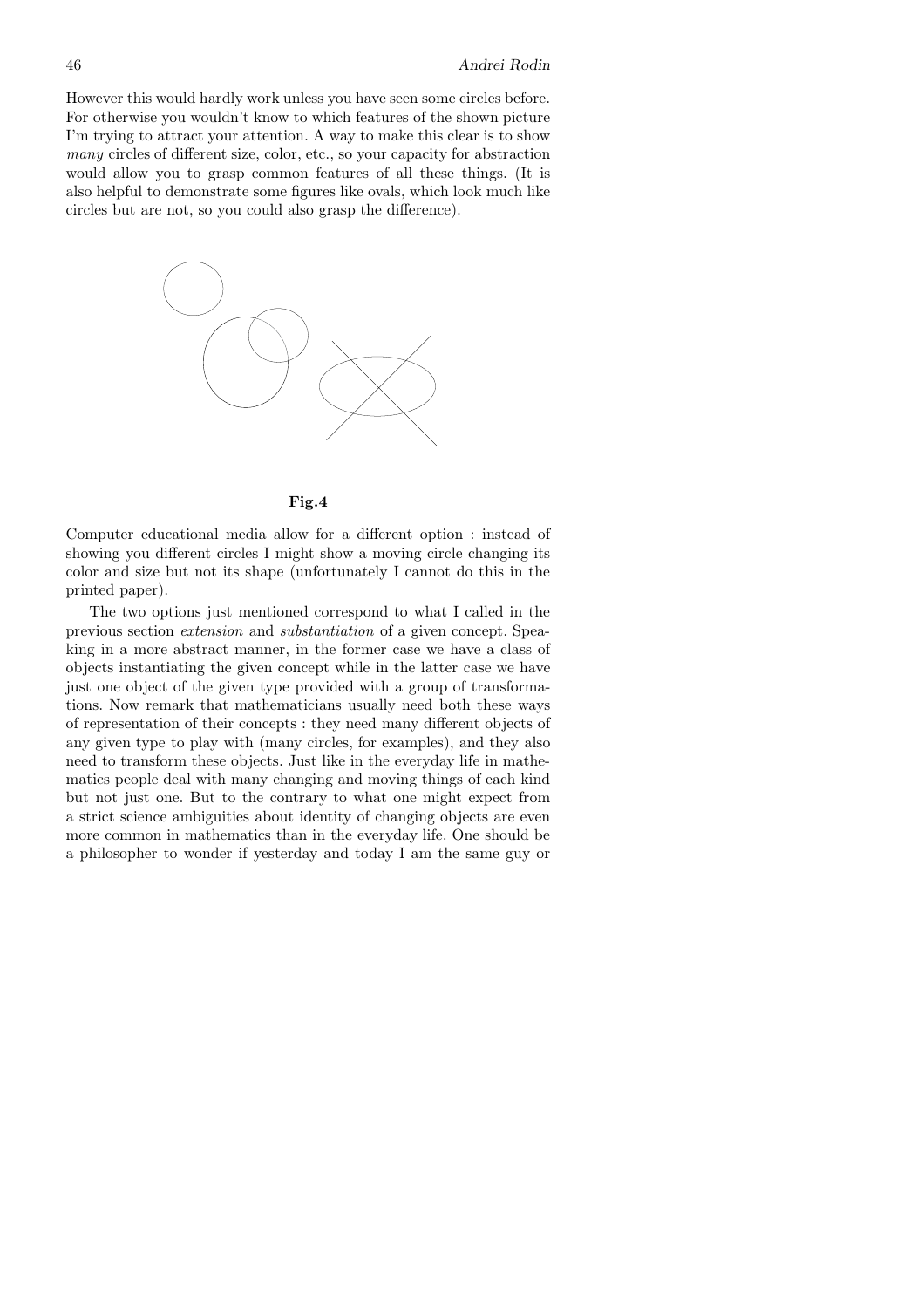invent examples like The Ship of Theseus. But in mathematics like in the world of Ovidius' Metamorphoses [Ovidius 2004] such examples are found everywhere. Given two circles  $C, C'$  one is always allowed to think of  $C'$  as a transformed version of  $C$  making no commitment about preservation of identity through the change similar to those we are usually making in the case of pets and persons. We are so accustomed to these ambiguities through school education that rarely pays any attention to them. I can quite understand Frege's concern about this issue even if I'm not sympathetic with his attempts to improve on it.

From the metaphysical viewpoint taken in the previous section extension and substantiation look like two incompatible options<sup>25</sup> however there is the following obvious way to combine them mathematically. Given a class of (immutable) circles, for example, provide them with transformations (transforming them into each other and to themselves) without collapsing the circles into one. This construction involves an important choice : one should somehow distinguish between selftransformations of any given object and transformations between different objects. But in most cases like in the case of circles on Euclidean plane this choice can be made rather naturally : for example, in the case of circle one may naturally opt for considering only rotations of circles around their centers as self-transformations of the circles. Although any particular choice of this sort is questionable an important advantage of the construction is that it requires to make such choices explicitly.

To complete the definition of *category* of circles  $C$  there remains only very few things to say. The transformations (of both kinds) are composed in the usual way (so the associativity of the composition is assumed) but since the transformations involve different objects one should keep track of what is transformed : transformations  $f, g$  are composable only if the target (codomain) of  $f$  coincides with the source (domain) of  $g$ . Finally with every circle A we associate a special self-transformation  $1_A$ called *identity of A* and having the following property :  $f1_A = f$  and  $1_Ag = g$  for any transformations f, g such that compositions f  $1_A$  and  $1_Ag$  exist. Denoting circles by capital letters A, B, C and transformations by arrows we get the following diagram (see Fig. 5) :

<sup>&</sup>lt;sup>25</sup>Think about the ongoing ontological debate between 3D and 4D ontologies otherwise referred to as *endurantism* and *pendurantism*. For a recent discussion see [McKinnon 2002].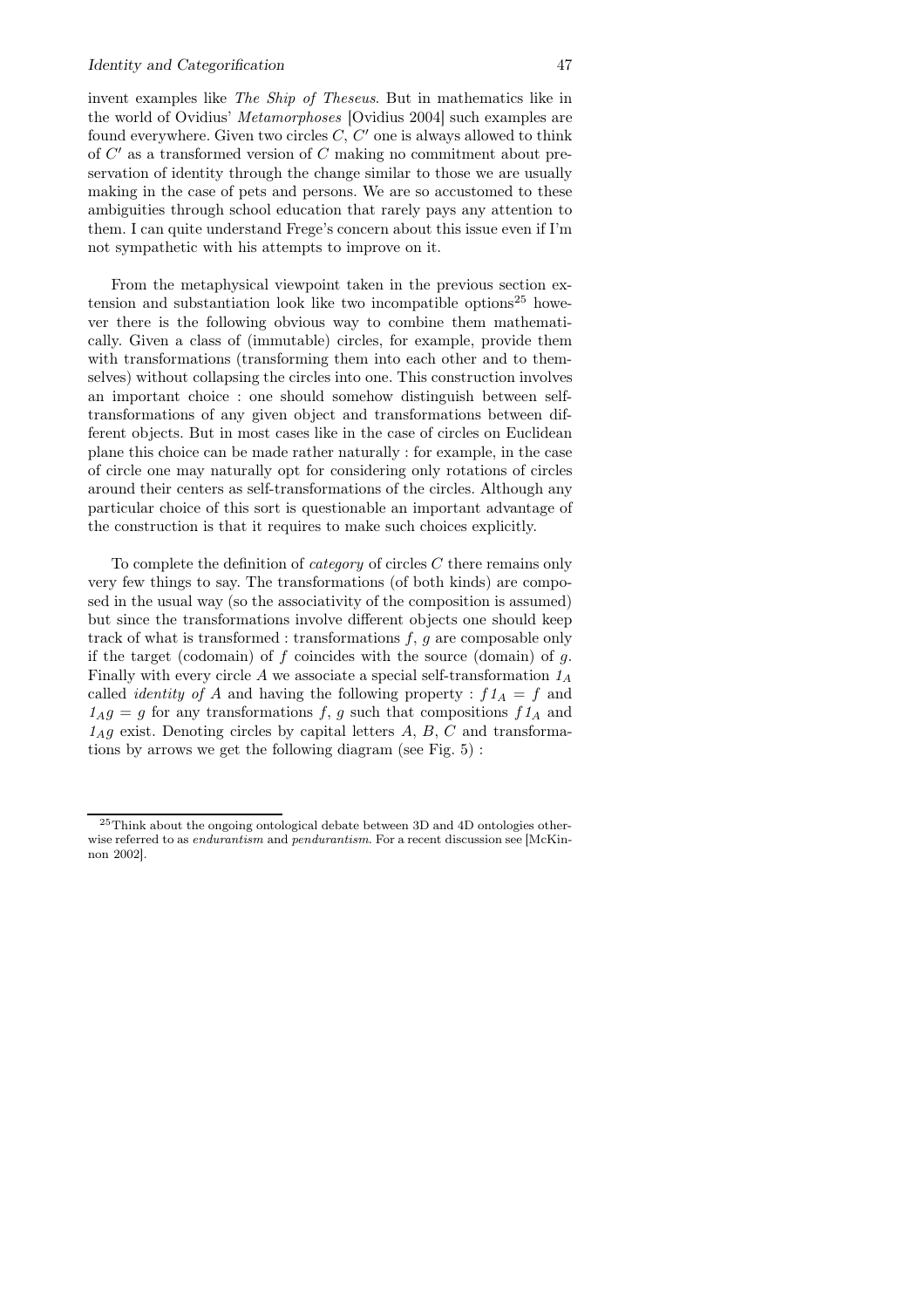



Notice that (to the contrary to what Fig.5 might suggest) given circles A, B there are, generally speaking many transformations (a class of transformations) from A to B. In particular (in addition to  $I_A$ ) there is a class of rotations transforming circle A into itself.

In order to get a general definition of category from this example we need only to replace circles by abstract objects and talk about *morphisms* rather then transformations. Thus a category comprises :

- Class of its objects  $A, B, C, \ldots;$
- For each ordered pair of objects  $A, B$  class of morphisms  $f: A \to B, g: A \to B, \ldots$  from A to B; given  $f: A \to B, A$  is called domain of  $f$  and  $B$  is called codomain of  $f$ ;
- Composition  $gf$  of morphisms  $f, g$  such that the codomain of  $f$ equals the domain of  $g$  (see the above diagram); the composition is associative :  $h(qf) = (hg)f = hgf$ ;
- Identity morphism  $1_A$  associated with each object  $A$  and defined by the condition : for any morphisms f, g,  $1_A f = f$  and  $g1_A = g$ (provided the compositions  $1_A f, g 1_A$  exist).

When in a categorical diagram any arrow  $A \rightarrow C$  equals to any other arrow between A and C obtained through composition of arrows shown at this diagram (like at Fig.5) the diagram is said to be commutative.

Notice that our category of circles C has the following additional property not assumed in the general definition of category : all its morphisms (transformations) are reversible . The reversibility is a basic property of all usual geometrical transformations like motion or scale transformation in virtue of which such transformations form groups. In the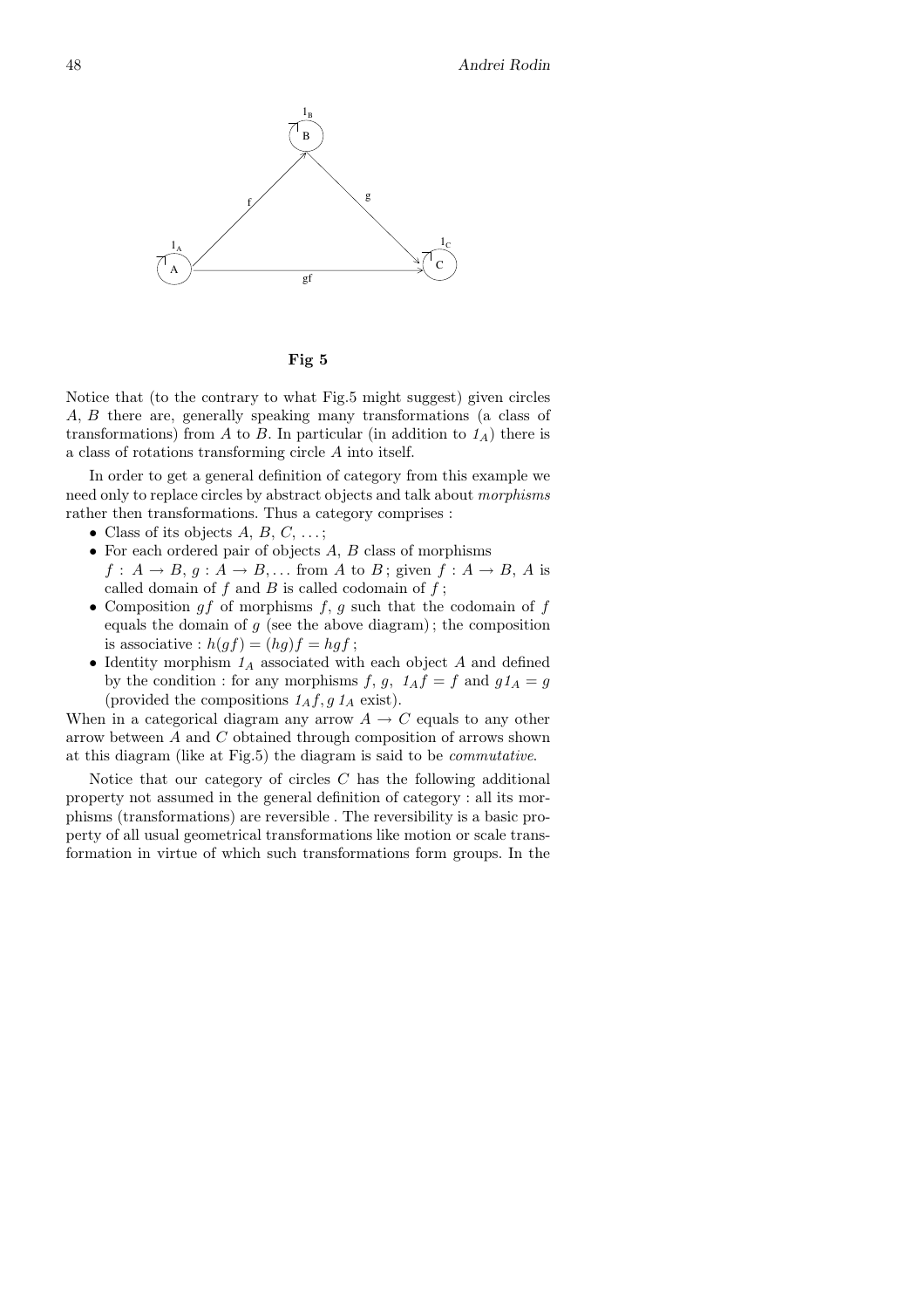category-theoretic terms just introduced the reversibility of transformation (morphism)  $f : A \rightarrow B$  amounts to existence of transformation (morphism)  $q : B \to A$  (called the *reverse* of f) such that  $q f = 1_A$  and  $fq = 1_B$ . In Category theory this property is taken as the definition of isomorphism, so isomorphisms are reversible morphisms. A category like  $C$  such that all its morphisms are isomorphisms is called *groupoid*. Thinking of objects of a groupoid "up to isomorphism" one gets a group. (So group is a category with only one object such that all its morphisms are isomorphisms.) However such identification causes a lost of information, namely the lost of distinction between morphisms of objects to themselves (automorphisms) and morphisms of objects to other objects. Thus groupoids provide an important counter-example against the widespread belief according to which in categories all isomorphic objects can always be viewed as identical (see the next section).

The full strength of the notion of category is revealed through the case when morphisms between objects are not all reversible, that is, are not all isomorphisms. A basic example is the category of sets having sets as objects and functions between sets as morphisms. Further examples are obtained through equipping sets with various structures like group structure or topological structure. Then morphisms are required to "preserve" or "respect" the corresponding structure : so in the category of groups morphisms are homomorphisms of groups, and in the category of topological spaces morphisms are continuous transformations<sup>26</sup>.

Thus the upgrade of the notion of group up to that of category involves two independent steps : (i) introduction of multiple identities (multiple objects) instead of unique identity (unique object), and (ii) allowing for non-reversible morphisms. This upgrade can be shown with the following diagram<sup>27</sup>:

<sup>&</sup>lt;sup>26</sup>Recall the definitions. Homeomorphism between groups  $G, G'$  is function  $f$  between underlying sets of G, G' such that if  $a * b = c$  in G then  $f(a) \otimes f(b) = f(c)$  in  $G'$ , where  $*$  and  $*$  are group operations in  $G$  and  $G'$  correspondingly. Continuous transformation  $f : T \to T'$  between two topological spaces is a function between underlying sets of T, T' such that any inverse image of an open in T' is open in T. Notice that the talk of 'preservation of structure' is at least partly misleading because it too easily makes one think about homomorphisms as if they were isomorphisms. Consider the case of group homomorphism f such that  $f(a) = f(b) = f(c) = 1_{G'}$ : the "structure" of group  $G$  is not preserved here in anything like the usual sense of the word but reduced to group unit. The talk of "respect" of structure is less popular but in my view better fits its intended meaning.

 $^{27}{\rm In}$  the standard set-theoretical setting monoid is defined as set  $M$  provided with a binary operation and unit. Unlike the case of group the existence of inverse elements is not required.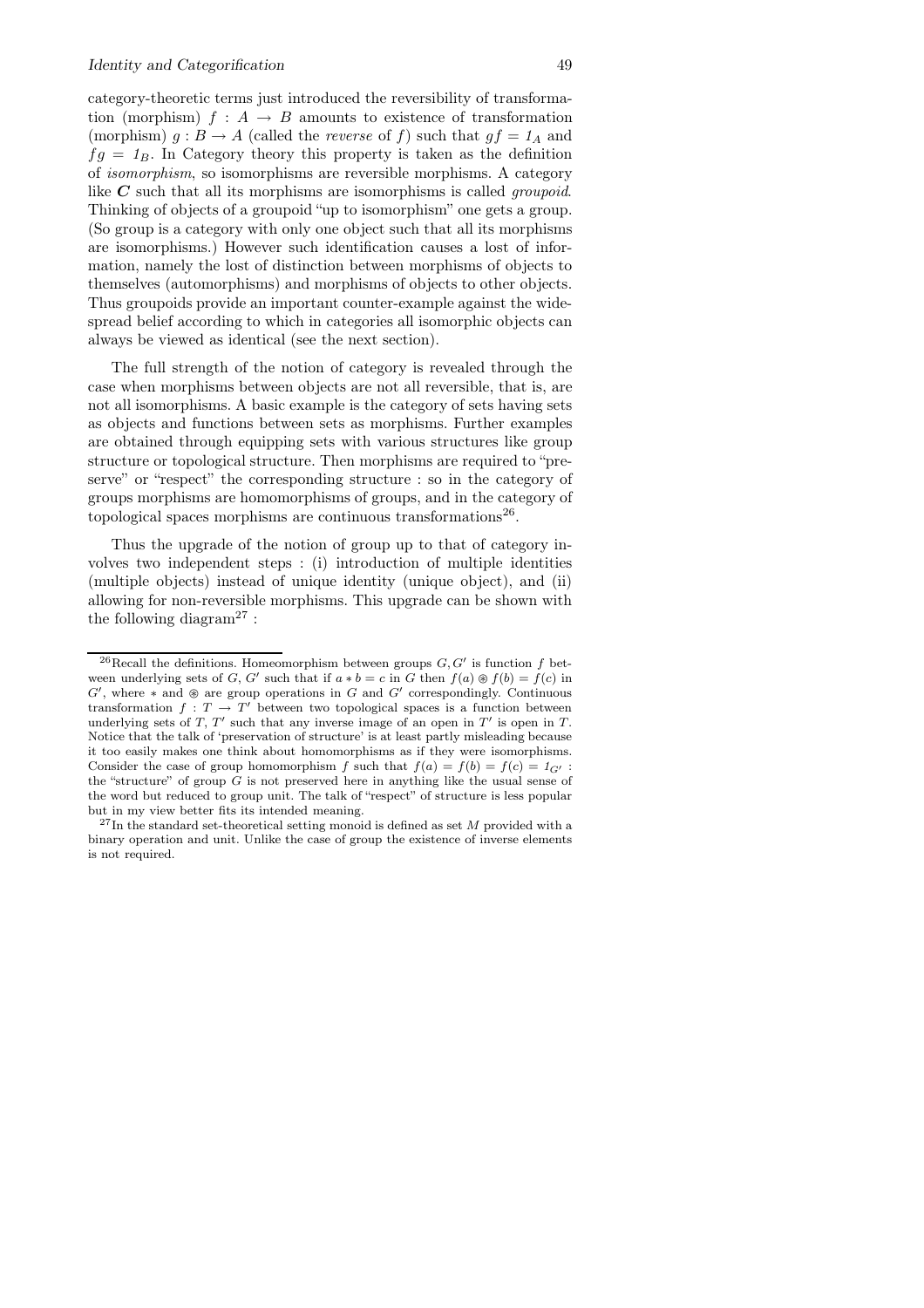

Fig 6

Examples of categories given so far are *concrete* categories. This means that objects of such categories are specified in advance (usually this means that they are construed à la Bourbaki as structured sets), so a category could be seen as a structure over and above a class of its specific objects. However the Category theory allows for a different approach : starting with the general notion of category one specifies its algebraic properties to the effect that the structure of morphisms between objects and their compositions determines properties of these objects. (A specification of a given abstract category amounts to the requirement that certain morphisms exist and certain diagrams commute.) In particular a properly specified abstract category "becomes" the category of sets [Lawvere 1964] in the sense analogous to that, in which logical variables in axiomatic systems like  $ZF$  "become" sets under its intended interpretation. I cannot go here for details but mention these facts in order to stress that the idea of "replacement of relations by transformations" is pushed much further forward in Category theory than in Group theory. So the argument according to which transformations unlike relations have nothing to do with logic and with identity in the category-theoretic context doesn't go through, or at least doesn't go through straightforwardly.

# 11 Identity and Isomorphism

The mathematical notion of category just introduced makes paradoxes of identity of mathematical objects discussed in the beginning of this paper more explicit than usual. Consider the category of (all)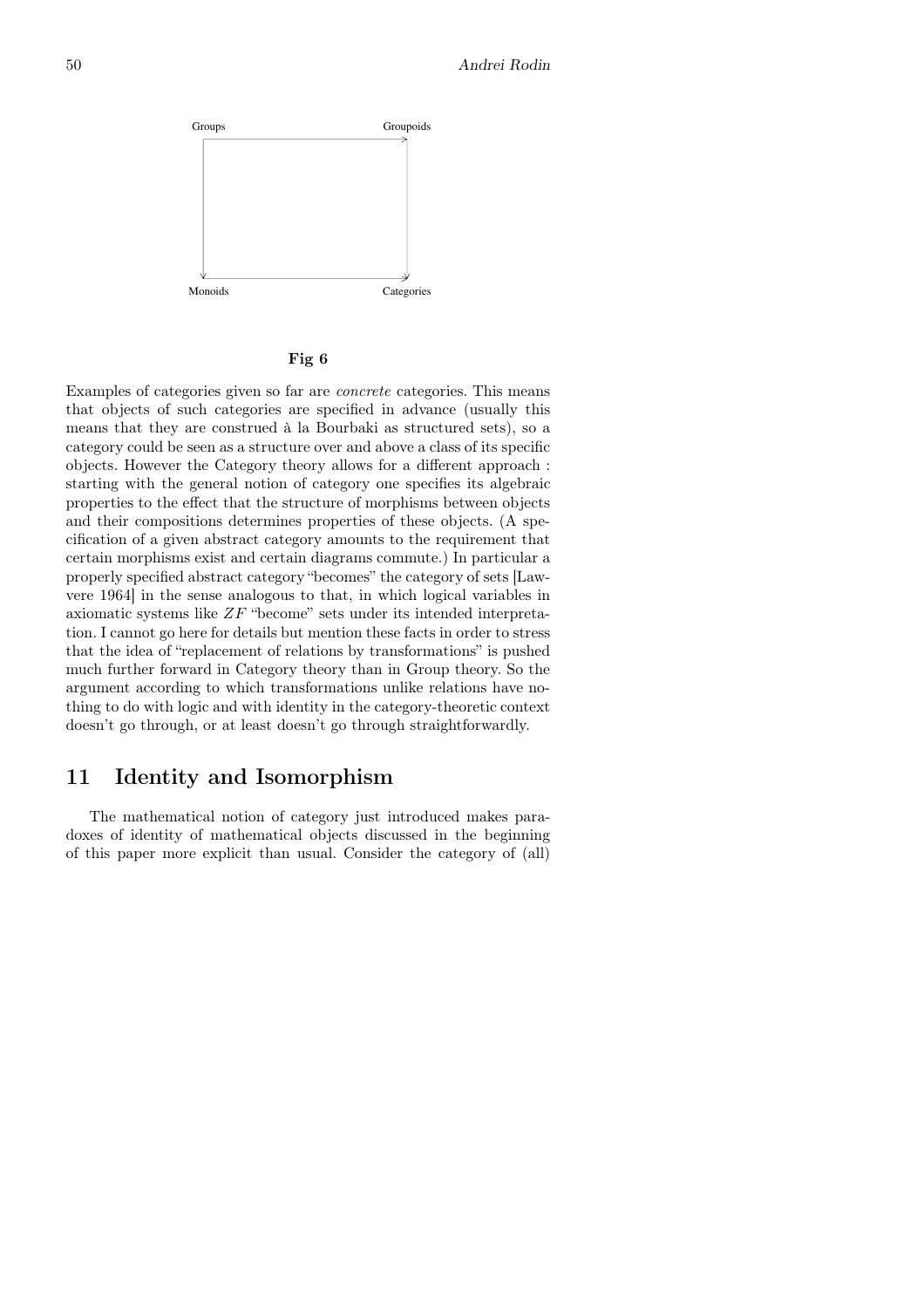groups  $G$ , for example, and take  $S_2$  (symmetric group with two elements : unit and involution) as an example of group. Outside  $G$  one may think about  $S_2$  either as a particular object (*the symmetric group* with two elements) or as *kind* of (isomorphic) objects dependently on a given context just like one does it with numbers, circles and whatnot. However since  $G$  is supposed to comprise all groups (whatever this might mean) the switching between different senses of "the" cannot any longer remain unnoticed. Similar problems arise in abstract categories. The notion of *terminal object* defined as object having exactly one incoming morphism from each object of a given category (including itself) is a typical example. This definition immediately implies that any two terminal objects are isomorphic, and moreover that there is exactly one isomorphism between any two such objects. In any reasonable context (I don't know about exceptions) terminal objects can be identified "up to unique isomorphism", and this is exactly what people do. This identification cannot be hidden by switching to a new context and should be mentioned explicitly. Having no suitable theory of identity in hands category-theorists often justify their liberal use of the equality sign by remarks like this one taken from [Fourman 1977]. Referring to a formula involving equality the author makes the following reservation :

"Strictly speaking the "canonical" isomorphisms. . . are necessary (instead of equality  $-A.R.$ )... Having realized this it is best, in the interests of clarity, to forget them." (p. 1076)

The fact that isomorphic objects are often (albeit not always) regarded as identical in categorical contexts was used by some philosophers as an evidence supporting the claim that Category theory provides "a framework for mathematical structuralism" (see [Landry & Marquis 2005] for a recent summary of continuing discussion on this issue in Philosophia Mathematica). Mathematical structuralism is, roughly, the view according to which the identity up to isomorphism is the only kind of identity available for mathematical objects. This view squares well with what mathematicians say in informal remarks like the following :

"The recursive weakening of the notion of uniqueness, and therefore of the meaning of "the", is fundamental to categorification." [Baez & Dolan 1998, 24]

or

"The basic philosophy is simple : never mistake equivalence for equa $lity"$  (ibid., p. 46, italic of the authors)

Notice that the "philosophy" suggested by Baez & Dolan here is in accord with my reconstruction of Plato's views given above and exactly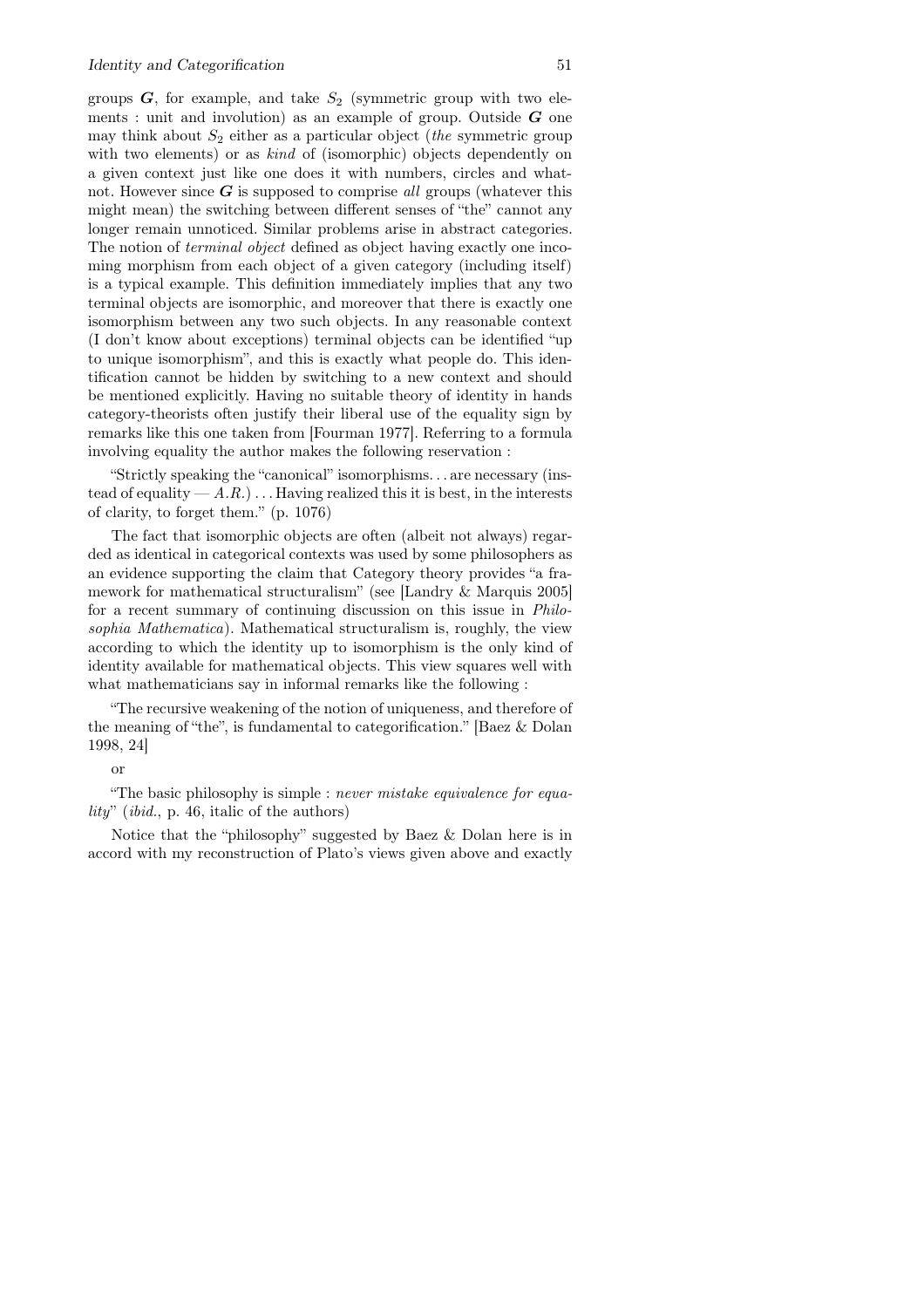the opposite to Frege's attempts aiming to *strengthening* "the meaning" of "the"" in mathematics<sup>28</sup>. I shall not discuss here mathematical structuralism and its relationships with Category theory but remark that mathematically speaking the issue is far from being straightforward. Notice that in the standard categorical setting explained above the identity "up to isomorphism" doesn't apply to all morphisms. To define the notion of terminal object and the very notion of isomorphism (as reversible morphism) one needs to know precisely which morphisms are equal and which are not. So equalities in categories cannot be simply dispensed with and replaced by isomorphisms in any obvious way.

Another part of the same problem concerns isomorphism of categories. It has been widely observed that although this notion is easily definable it is quite "useless" [Gelfand & Manin 2003, 70]. Take category  $G$  of (all) groups for example. Isomorphic copy  $G'$  of  $G$  cannot be anything else but the  $(?)$  category of groups. But as far as  $G$  is supposed to comprise all groups (including all isomorphic groups) the talk of isomorphic copies of  $G$  comprising all these groups once again doesn't make sense (or even is contradictory is "all" is taken seriously). For this reason equivalence of categories is defined as a weaker relation than isomorphism. To give strict definitions we need the notion of functor, which is morphism *between categories* respecting the basic categorical structure in the same sense in which homomorphisms of groups respect the basic group structure. Then isomorphism of categories is defined as usual (as reversible functor). To define the equivalence between categories we need also the notion of *natural transformation*, which is morphism between functors sharing domain and codomain. A natural isomorphism is reversible natural transformation. Now functor  $F : A \rightarrow B$  is called equivalence if there exist functor  $G : B \to A$  (called quasi-inverse of F) such that  $GF$  is *isomorphic* to the identity of  $A$  and  $FG$  is isomorphic to the identity functor of  $B^{29}$ .

The equivalence of categories so defined preserves isomorphisms in categories but doesn't preserve identities. This suggests the following view : the "real" sameness of objects in a category is isomorphism but not equality and the "real" sameness of categories is their equivalence but not isomorphism. However we need equality and identity morphisms (in particular, identity functors) in order to define these notions. So a more

<sup>28</sup>Since Frege interpreted this replacement of equivalences by equality as abstraction, this gives an interesting possibility to account for abstraction in terms of decategorification introduced in [Baez & Dolan 1998] further on.

<sup>&</sup>lt;sup>29</sup> For details see Gelfand & Manin 2003, ch. 2 or any introductory text in Category theory.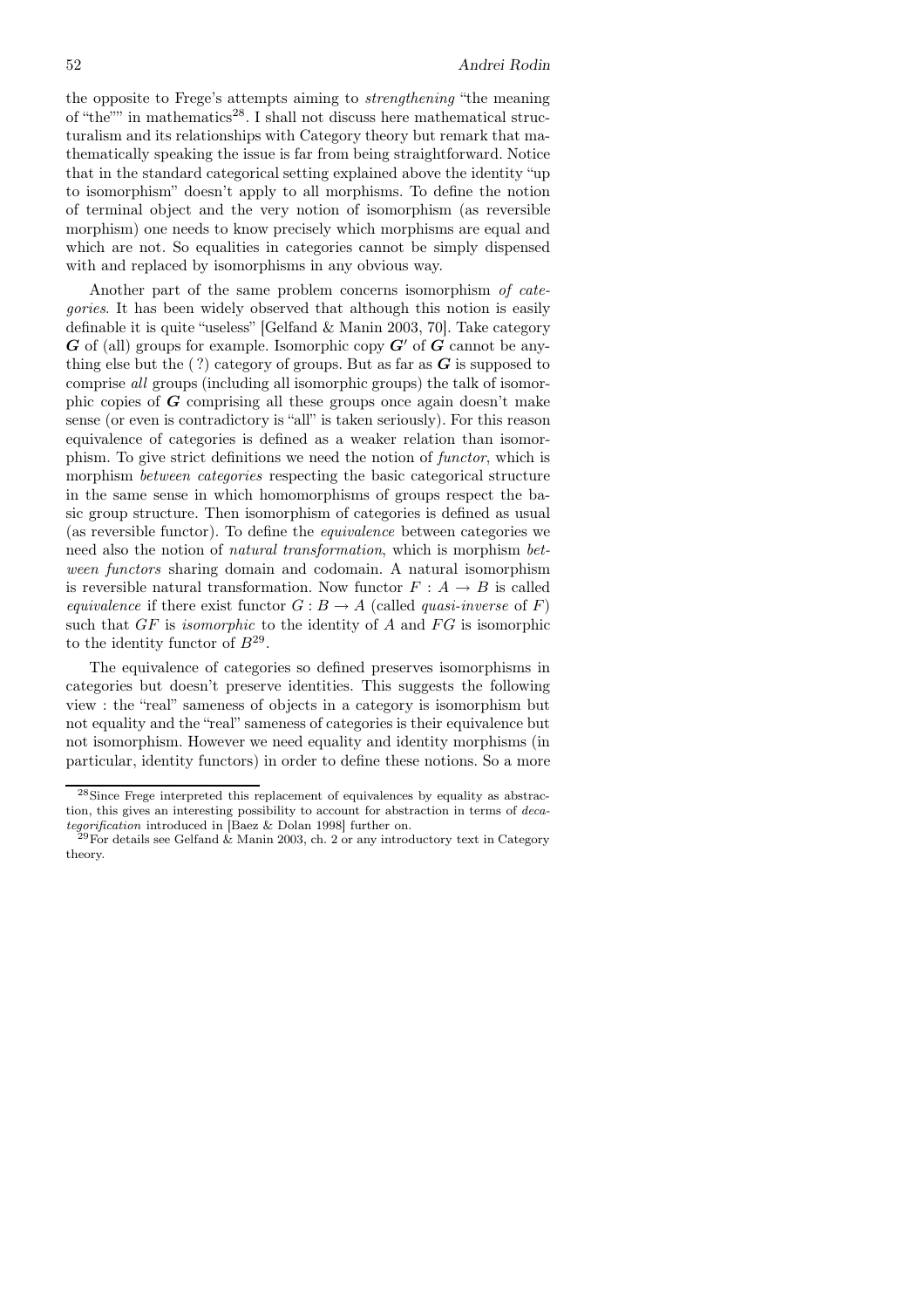precise analysis is in order before making any philosophical judgement about identity in categories.

# 12 Equality Relation and Identity Morphisms

Just like a group a category comprises two very different identityrelated elements : the "usual" mathematical equality and identity morphisms. (Remind that groups can be viewed as a special case of categories, namely as categories having only one object and such that all their morphisms are isomorphisms.) As I mentioned in the end of section 10 in a category-theoretic context a relevance of the notion of identity morphism to logic cannot be ruled out on a general ground. However in order to claim such relevance we need to be more specific. Let me try to show what is going on with logic in categories without entering into details.

With a suitable category  $T$  (noticeably with a topos) one may associate logical calculus  $L$  called *internal language* of  $T$  to the effect that each formula provable in L corresponds to certain commutative diagram in  $T$  (soundness)<sup>30</sup>.  $T$  is a semantic for L in the usual sense but  $T$  may also represent certain features of  $L$  that the usual (Tarskian) semantic doesn't, for example, the truth-values. This gives reason for the reversal of the usual point of view on semantic and syntax and explains the term "internal" :  $L$  may be viewed as a secondary structure (or even just a symbolic convention) associated with  $T$  and reflecting specific features of  $T$  rather than a self-standing syntactic construction waiting for an interpretation. L brings with itself identity predicate  $\equiv$  while the construction of  $\boldsymbol{T}$  comprises the "external" ("usual") equality = from the outset. The "adjustment" of L to T makes  $\equiv$  and  $=$  interchangeable. However this doesn't mean that  $=$  (or  $\equiv$ ) gets "internalized" in the same sense in which people speak about internalization of truth-values and logical connectives : the internalization of logic in a category amounts to representation (or replacement) of the usual logical syntax by categorical constructions while  $=$  is *not* a categorical construction but just the "usual" mathematical equality ! Identity morphisms of  $T$  are not used for representing  $\equiv$ . Thus we can see that the standard "internalization" of logic in a topos" with an internal language has indeed no bearing on the identity issue. Although the idea to account for identity in categorical terms cannot be ruled out on a general ground the standard

<sup>30</sup>See for example [McLarty 1992].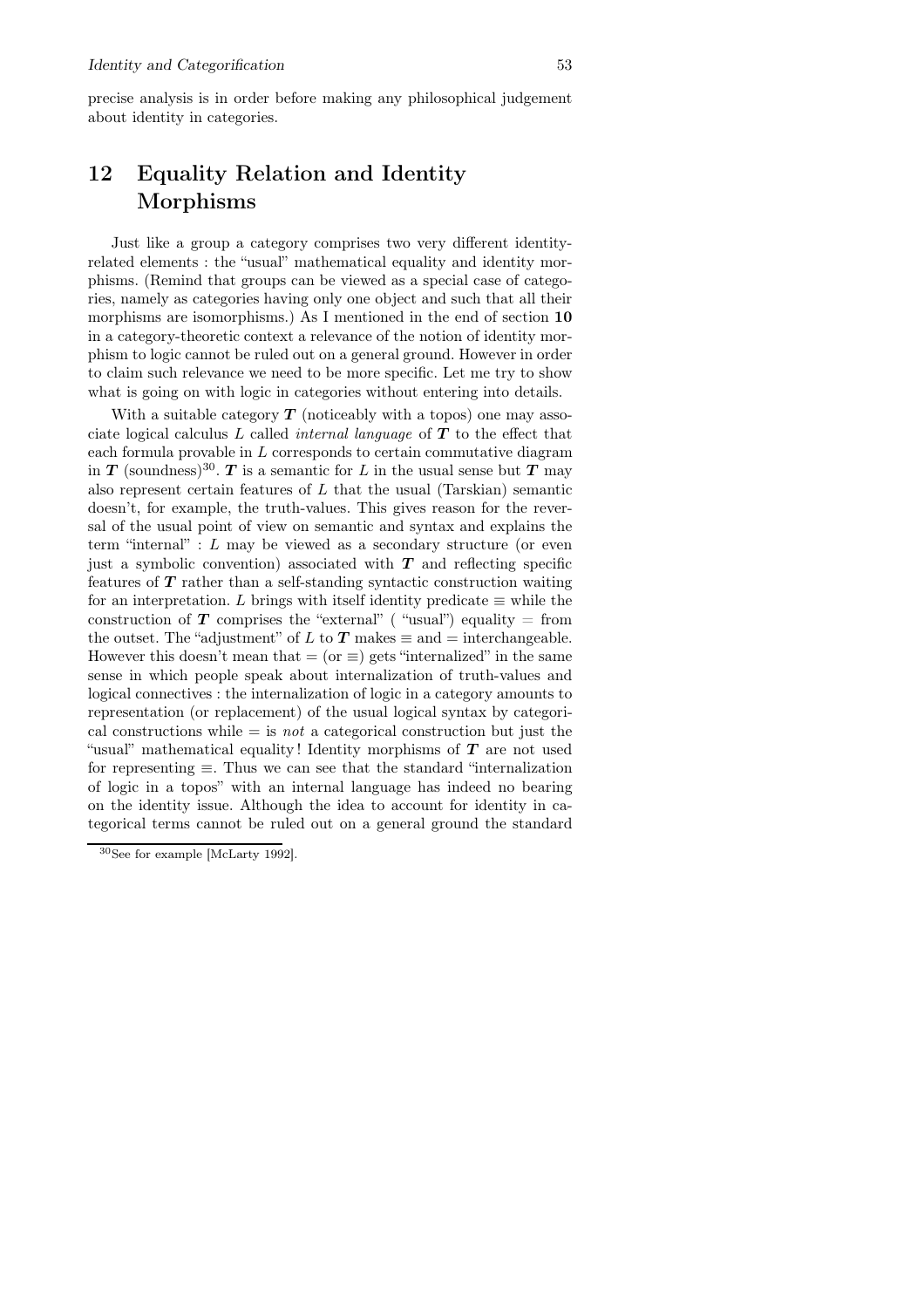device of "internal logic" doesn't realize this idea. Let's look for different possibilities.

### 13 Fibred Categories

The following discussion is based on [Bénabou 1985]. The idea is the following. Recall that categories have been introduced in section 10 as classes of a certain kind. Which properties of classes are used in the "naive" Category theory? Let category  $C$  be our "object of study" and category  $\bm{B}$  be our "optical instrument" for studying  $\bm{C}$ .  $\bm{B}$  can be thought of as category  $S$  of sets however we can also consider different possibilities, in particular abstractly defined toposes. Following Bénabou I shall call objects of  $\bf{B}$  sets (remembering that they could be somewhat different than usual sets) and call classes of morphisms or objects of  $C$ families. (In what follows *families* will reappear as multiplicities of a different sort than classes.) Now given a set I (an object of  $\bf{B}$ ) we may master category  $C(I)$  called *fiber over I* whose objects and morphisms are families of objects and morphisms of  $C$  indexed by elements of  $I$ , that is, families of the form  $X = (X_i)$  and  $f = (f_i : X_i \to Y_i)$  where  $i \in I$ . Bénabou remarks that speaking about categories naively we assume more than this, so we cannot just fix some sufficiently large set  $I$  and use it for indexing every time when this is needed. Namely, we also assume the possibility of re-indexing : given families  $X = (X_i)$ ,  $Y = (Y_i)$  in C where  $i \in I, j \in J$  and morphism  $u : J \to I$  in **B** we assume that family of objects  $X_{u(j)}$  and family of morphisms  $f = (f_i : Y_i \to X_{u(j)})$  is uniquely defined and "behaves properly". This allows us to extend  $C(I)$  through introducing new category  $Fam(C)$  of *families of* C where objects are families of objects of  $C$  indexed by different sets and morphisms are pairs of the form  $(u, f)$  where u and f are as just described. Morphisms of the form  $f = (f_i : X_i \to Y_i)$  we identify with  $(id_I, f)$  where  $id_I$  is identity morphism of I in **B**. The composition of morphisms in  $Fam(C)$  is defined in the obvious way. We equipe the construction with projection functor  $p_{C}$  which sends every family of objects of C to the set by which this family is indexed and every morphism  $(u, f)$  between families to morphism u between sets :  $p_C : (X_i) \to I$ ,  $(u, f) \to u$ .

Now suppose that we know what equality is in  $Fam(C)$  and in B but not in  $C$ . This implies that we cannot think of families (of objects and morphisms of  $C$ ) extensionally as usual. In particular given a family  $X = (X_i)$  where  $i \in I$  and morphism  $u : J \to I$  in **B** we cannot define another family  $Y = (Y_j)$  by saying that  $Y_j = X_{u(j)}$  because the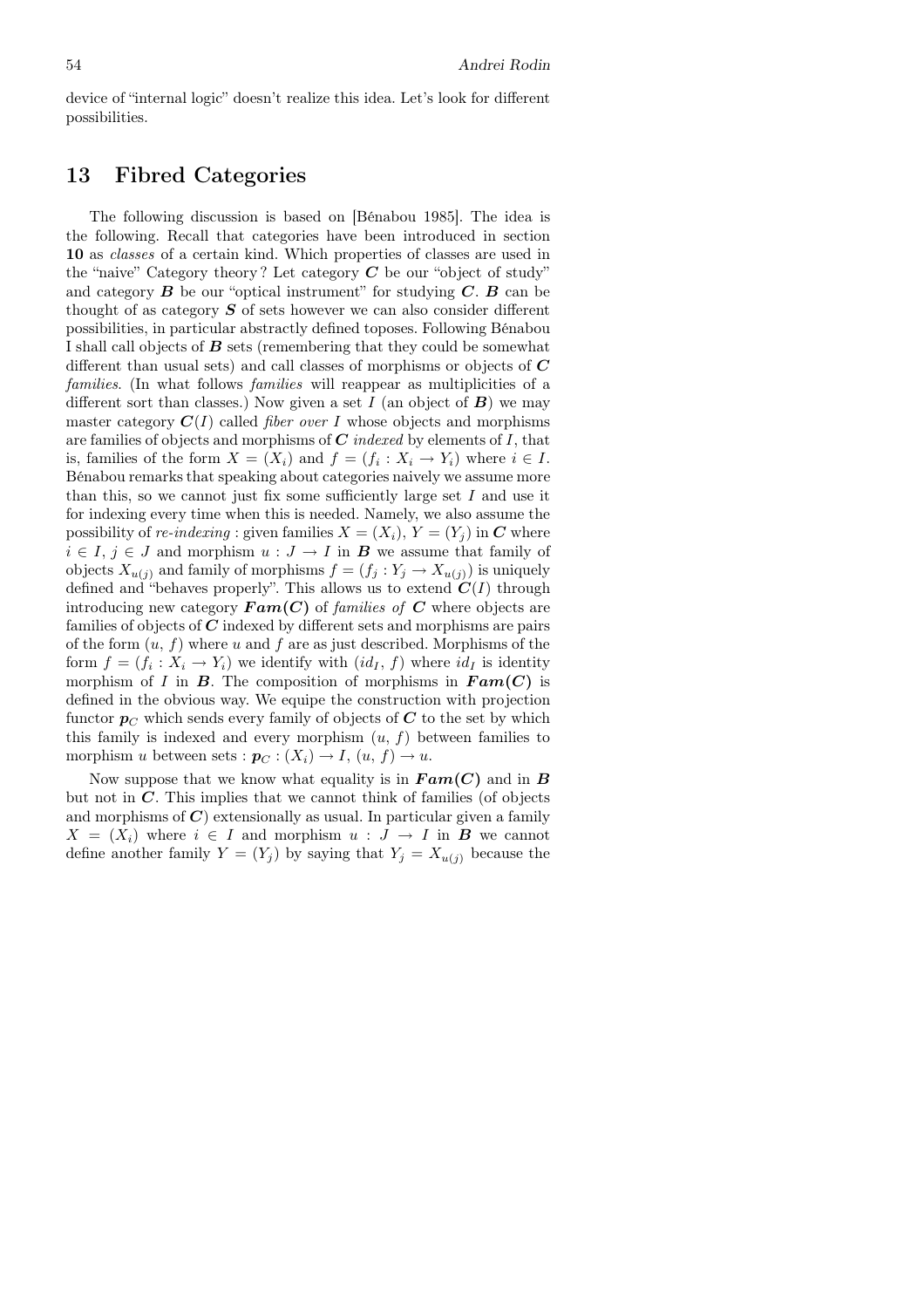latter equality doesn't make sense for us. Nevertheless we can achieve the same effect through requiring certain properties of  $Fam(C)$  and  $p<sub>C</sub>$ . What we need for it is to characterize morphism  $\varphi_{(u, X)} = (u, (id_{Y_i}))$  in  $\text{Fam}(C)$  without using equality in  $C$ ;  $(id_{Y_i})$  to be the family of identity morphisms of objects  $Y_j = (X_{u(j)})$  in C. Given  $u : J \to I$  and  $X = (X_i)$  $\varphi$  is characterized up to unique isomorphism by the following property (i) : for any morphism  $\psi = (v, g)$  with codomain X in  $\text{Fam}(C)$  and any v' such that  $v = uv'$  in **B** there exist in  $\text{Fam}(C)$  a unique  $\psi'$ such that  $\psi = \phi \psi'$  and  $\mathbf{p}_C(\psi') = v'$ . In addition morphisms of the form  $\varphi = (u, (id_{Y_i}))$  satisfy the functoriality conditions (ii) :  $\varphi_{(u, X)} = id_X$ (identity morphism of family X), and  $\varphi_{(uv, X)} = \varphi_{(u, X)} \varphi_{(v, Y)}$  for each  $v: K \to J$ . Now we use these properties as definition of abstract functor  $p: F \to B$  called *fibration over* **B** (or *fibred category over* **B**) in the case when only the property (i) is taken into account, and called split fibration over **B** in the case when in addition for each pair  $(X, u: J \to$  $p(X)$  one makes a particular choice of  $\varphi_{(u, X)}$  (called *splitting*) satisfying functoriality conditions (ii). Thus equality in a category can be defined as splitting of fibration over an appropriate base. Noticeably given a fibration its splitting might not exist or not be unique. I refer the reader for further details to [Bénabou 1985].

Bénabou's theory of equality in categories allows for regarding objects and morphisms of a given category as families rather than bold individuals ; these families can be occasionally split into elements through a (split) fibration in different ways dependently of the choice of base. Such splitting is reverse operation with respect to the informal identification of isomorphic objects and morphisms mentioned in the section 11, and unlike the latter it is performed more rigorously and more "categorically". This reversal is remarkable : it shows that given the definition of equality through split fibration families are no longer thought of as extensional multiplicities, that is, as classes. Recall however that given a fibration  $p: F \to B$  categories F, B are construed in the usual way and in particular assume the "usual" equality of morphisms and objects, so the internalized equality relates only to hypothetical category  $C$  such that  $F = Fam(C)$ . This situation is quite analogous to that in the Model theory when a formal theory is interpreted in a semantical structure construed independently of this theory either informally or with the help of a meta-theory. As Bénabou stresses in the end of his paper such "meta-equality" is indispensable "unless you do something different from Category theory". In the end of the following section I shall argue that this "something different" can be a real option (however I shall not pursue it in this paper).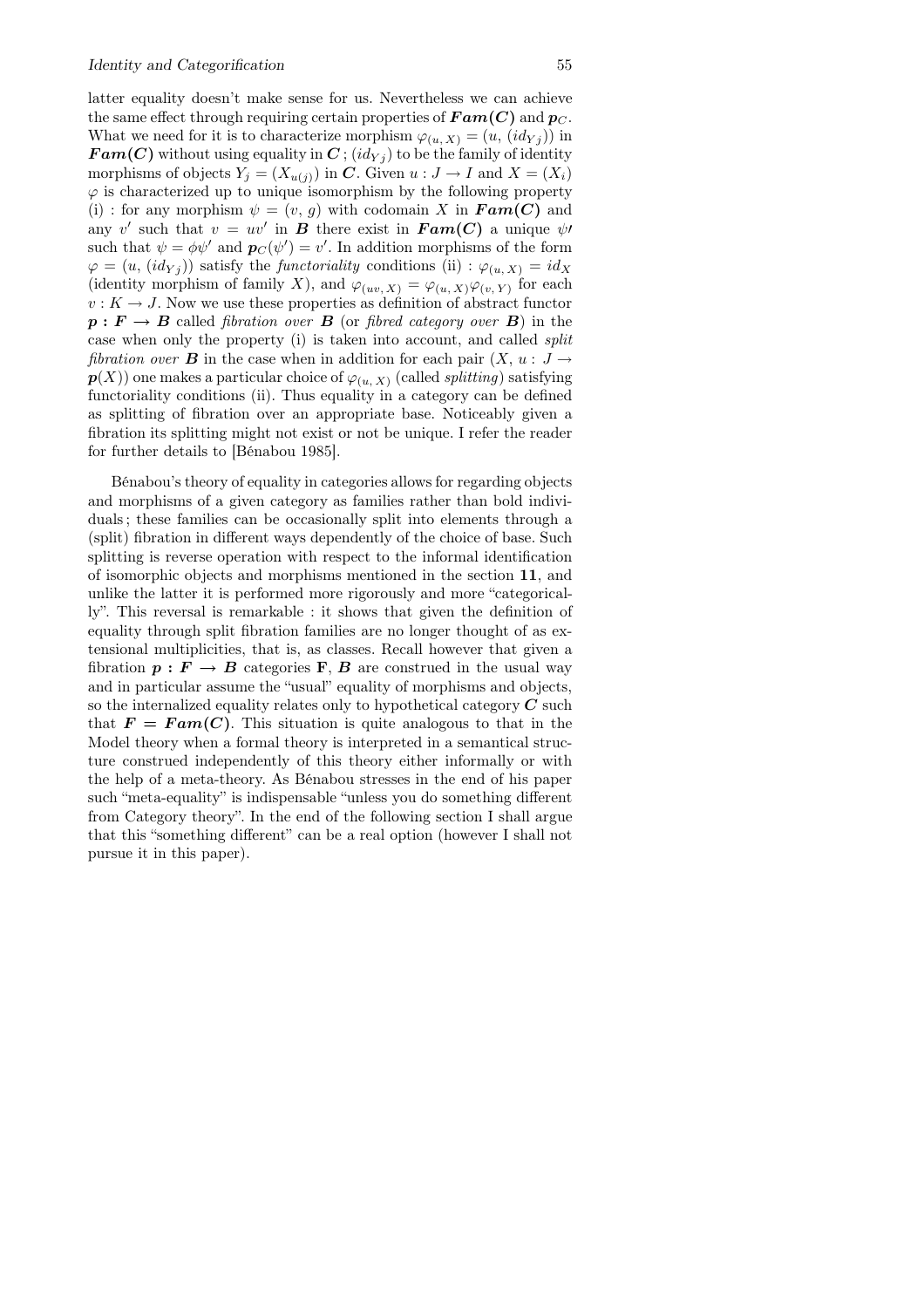### 14 Higher Categories

Given objects A, B of category C consider class  $\mathbf{Hom}(A, B)$  of morphisms f, g, ... of the form  $A \to B$ . Then turn  $\text{Hom}(A, B)$  into a new category formally introducing morphisms of the form  $\alpha : f \to g$  (that is, morphisms between morphisms of  $C$ ). Do this for all pairs of objects of C. Observe that morphisms  $\alpha$  can be composed in two different compatible ways shown at the below diagram :



#### Fig 7

Requiring now a natural equational condition to the effect that all morphisms "work properly" (which I shall not list here) we obtain a 2 category. It comprises objects A, B ..., morphisms  $f, g, \ldots$  between objects (the same as in  $C$ ) called in this context 1-morphisms, and "morphisms between morphisms"  $\alpha$ ,  $\beta$ , ... called 2-morphisms. An example of 2-category which has been around from the very beginning of Category theory (that is, some 20 years earlier than the abstract notion of 2 category has been introduced in [Ehresmann 1965]) is 2-category  $2\text{-}Cat$ having (some or all) categories as objects, functors between these categories as 1-morphisms and natural transformations between the functors as 2-morphisms. Let me now explain what 2-categories have to do with the internalization of identity (equality).

Remark that in a 2-category we have not only the usual composition of 1-morphisms  $(f : A \to B)(g : B \to C) = gf : A \to C$  but also functor  $\mathbf{F} : \mathbf{Hom}(A, B) \times \mathbf{Hom}(B, C) \to \mathbf{Hom}(A, C)$  (provided that in category  $Hom_C$  having Hom-categories of C as objects Cartesian product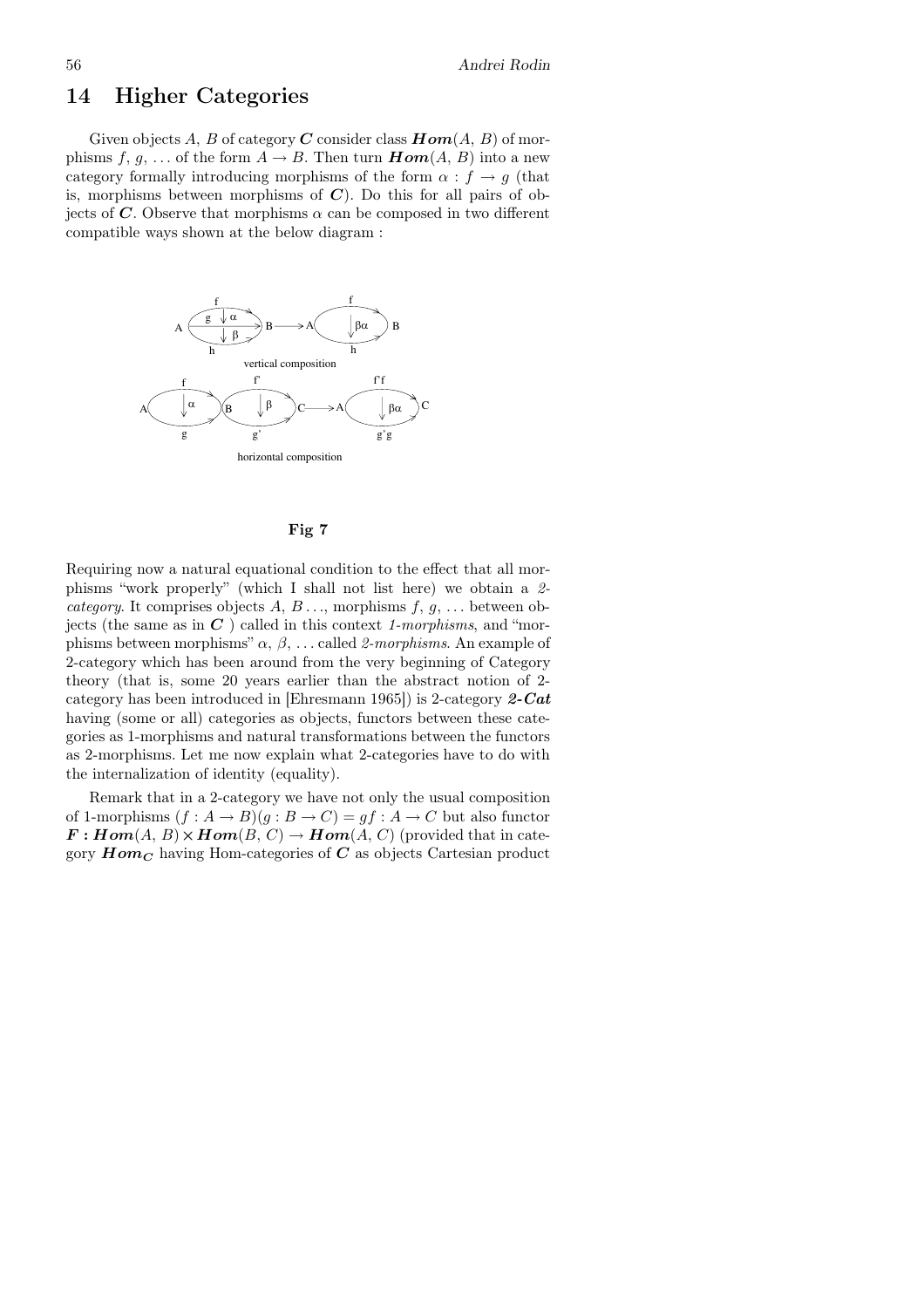$\times$  is available <sup>31</sup>). On 2-morphisms this functor acts as their *horizontal* composition (while in Hom-categories 2-morphisms are composed vertically). If functors of the form  $\bf{F}$  preserve identities in Hom-categories (2-identities) then equalities in  $C$  may be omitted without any lost. This means that we don't even need to define  $C$  as a category but may think of it as a class of "objects" and "morphisms" between these objects, and then define composition of these morphisms "from above" through functors like  $\boldsymbol{F}$ . In this case one may speak indeed about "replacement of relations by morphisms" : 2-identites from Hom-categories make in  $C$ the job of equalities. The situation here is quite analogous to one we've seen in fibred categories : at the top "meta-" level of construction (namely in Hom-categories and in the category  $Hom_C$  of the Hom-categories) one uses the "god-given" equality but at the bottom level equalities are got rid of.

An apparent difference between the two approaches is this : in higher categories the notion of class is used at all levels including the lowest one while in fibred categories this notion is used only at the "meta-" level and at the lower "internalized" level classes are replaced by nonextensional families. But is the assumption that objects of 2-category form a class necessary ? Prima facie it is the case. For in order to compose 2-morphisms  $\alpha$ ,  $\beta$  in a Hom-category (that is, vertically) we need to check that domain of  $\beta$  equals codomain of  $\alpha$ . So 1-morphisms (objects

<sup>&</sup>lt;sup>31</sup>Given objects A, B in a category their product  $A \times B$  is defined up to unique isomorphism by the following (universal) property : given any object  $X$  with morphisms  $X \to A$ ,  $X \to B$  there exist unique morphism  $X \to A \times B$  such that the following diagram commutes :



Fig. 8

Check that this works as usual when  $A, B, X, A \times B$  are sets.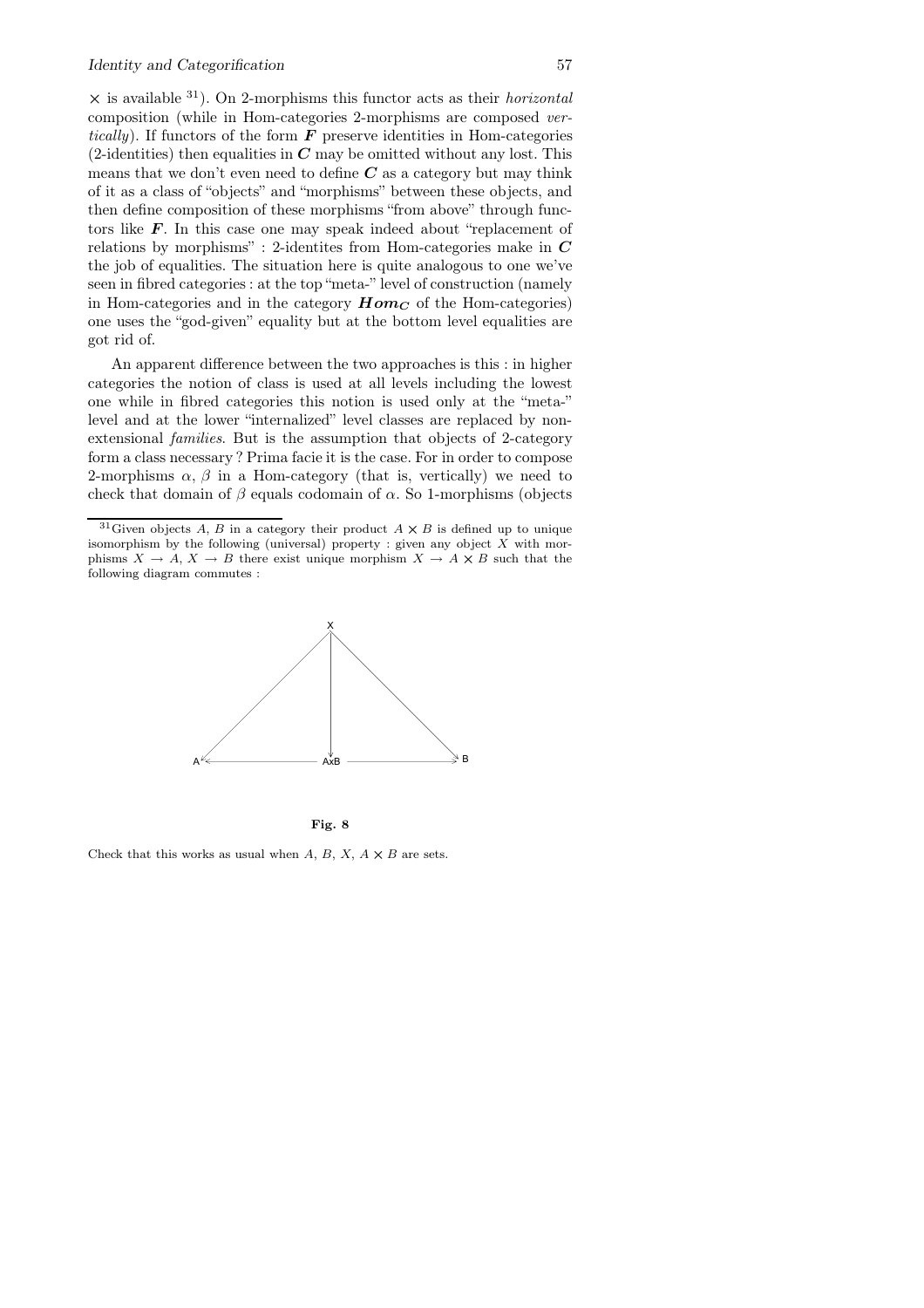of Hom-categories) should form a class of well-distinguishable elements (provided with a notion of equality allowing for distinguishing them). Notice that if we take this view then the internalization of equality in  $C$  just described will be only partial : it will apply to equalities of the form  $gf = h$  but not to equalities of the form  $f = f$ . However it is easy to get around this point through identification of 1-morphisms with 2 identities, so all needed equational conditions could be written in terms of 2-morphisms. Then one may claim that in  $C$  "there is no equality", and hence its elements don't need to form a class.

It should be noted that the common interest of people working in higher Category theory is not internalization of equality as such but weakening of equality, that is, finding a rigorous way of "replacing" equalities with certain isomorphisms. This approach is quite natural in the given context since the requirement that functors of the form  $\bm{F}$  preserve all 2-identities is unreasonably strong (see section 11). Since we are no longer obliged to think of  $C$  as a category in the usual sense we get a room for playing. Instead of imposing on Hom-categories and on  $Hom_C$ equational conditions implied by the assumption that  $C$  is a category we can use weakened conditions which don't imply that 2-isomorphisms replacing equalities in  $C$  are identities. Such weak 2-categories have been first introduced in [Bénabou 1967] under the name of *bicategories*. In bicategories (i) the usual associativity law  $h(qf) = (hq)f$  in C is replaced with the requirement of existence of associativity  $(2-)isomorphism$  $a : h(qf) \rightarrow (hq)f$  (eventually called *associator* by other authors), and (ii) the usual axiom of identity  $f1_A = f$  and  $1_B f = f$  for  $f : A \rightarrow B$ is replaced by the requirement of existence of unit  $(2-)$  isomorphisms  $l : f1_A \rightarrow f$  and  $r : 1_B f \rightarrow f$ . These isomorphisms are subjects of equational conditions called *coherence laws*, which I shall not list here<sup>32</sup>.

The notion of 2-category allows for a straightforward geometrical analogy : think of objects as points, of 1-morphisms as oriented lines, and of 2-morphisms as oriented surfaces bounded by the lines. Whether we use this analogy (which is more profound than it might appear at the first glance) or not the notion of 2-category calls for the inductive generalization to the notion of *n*-category for arbitrary *n* and further to  $\omega$ -category (leaving bigger ordinals apart). The strict (meaning non-weakened) versions of the notions of n- and  $\omega$ -category look unproblematic : the *enrich*ment of a given category  $C$  bringing the notion of 2-morphism explained in the beginning of this section can be easily reformulated as an inductive step bringing the notion of  $k$ -morphism provided with  $k$  different kinds of composition [Leinster 2001, 8]. However the notions of weak n- and  $\omega$ -

 $32$ See [Bénabou 1967] or [Leinster 2001, 9].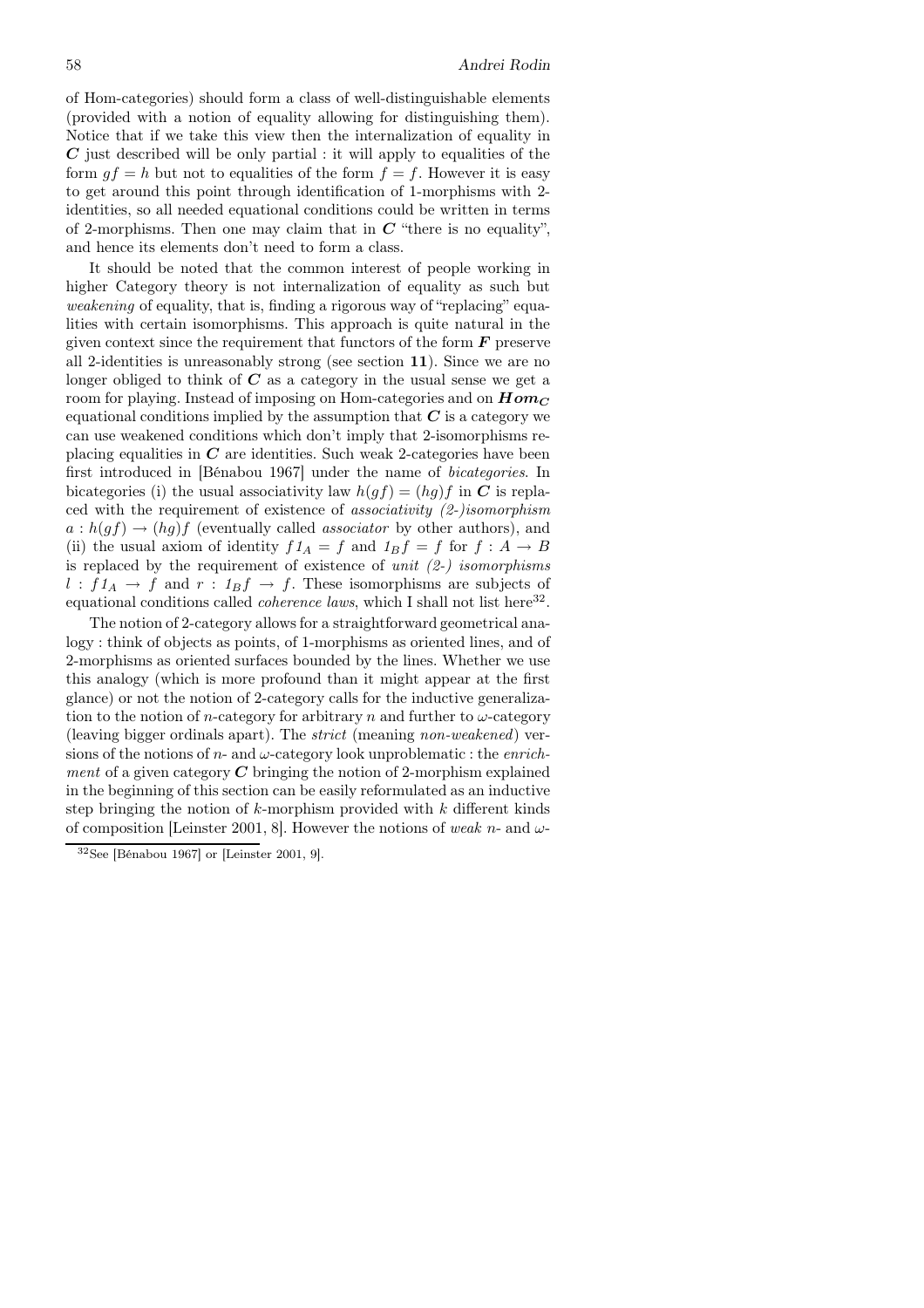categories which are more interesting (both purely mathematically and for applications) are much less obvious. There are many alternative definitions of weak *n*- and  $\omega$ -categories around; ten of them are presented in [Leinster 2001]. A somewhat different approach based on introduction of a new kind of morphism rather than relaxing axioms is presented in [Kock 2005]. A specific obstacle for putting these things into order, which is not irrelevant to the issue discussed in this paper, is this : it is not clear which notion of equivalence one should apply to answer the question whether two given definitions of weak n-category are equivalent or not. There are obvious reasons to think that the suitable notion of equivalence should be n-categorical itself but this makes the reasoning circular. It seems that new conceptual inventions and not only technical developments are still wanted in this field.

The construction of strict n-  $(\omega)$  category is transparent because it is built in the strict upward order. However as we have seen in the case of weak n-categories the opposite downward order of construction gets involved. In fact the idea of the downward construction is basic for Category theory but not specific for its higher-dimensional branch33. At the same time the core upward inductive construction of  $n$ -category (strict) or weak) starting with a class of objects, morphisms between the objects, morphisms between these morphisms, etc., remains present in all alternative definitions of this notion. Although the co-presence of these two opposite orders is ubiquitous in mathematics (think about Euclidean triangles for example<sup>34</sup>) it seems that in the case of *n*-categories the two orders fail to match each other. As far as we start to build a n-category from classes of objects and morphisms we tacitly assume a lot about their identities, so the sense of further "weakening of identity" through higher-dimensional conditions becomes unclear. For this and other reasons it seems interesting to figure out a categorical (or categorical-like) construction which would avoid the classical upward geometrical concept-building leaving more room for the downward approach.

From an epistemological viewpoint the case of *n*-categories with  $n > 2$ is interesting because it no longer allows for thinking of different levels of the construction along the distinction between the "object level" and the "meta-level". When  $n$  becomes big the reiteration of "meta-" becomes

 $33$ The talk about dimensions refers to the geometrical aspect of the notion of ncategory modestly mentioned above in the main text as an "analogy".

 $34$ I mean the following. To *construct* a triangle one proceeds in the bottom-up order : one takes three points and connects them by straight lines. But to define the notion of triangle, say, as a 3-angled polygon one proceeds in the opposite sense assuming the notion of polygon first.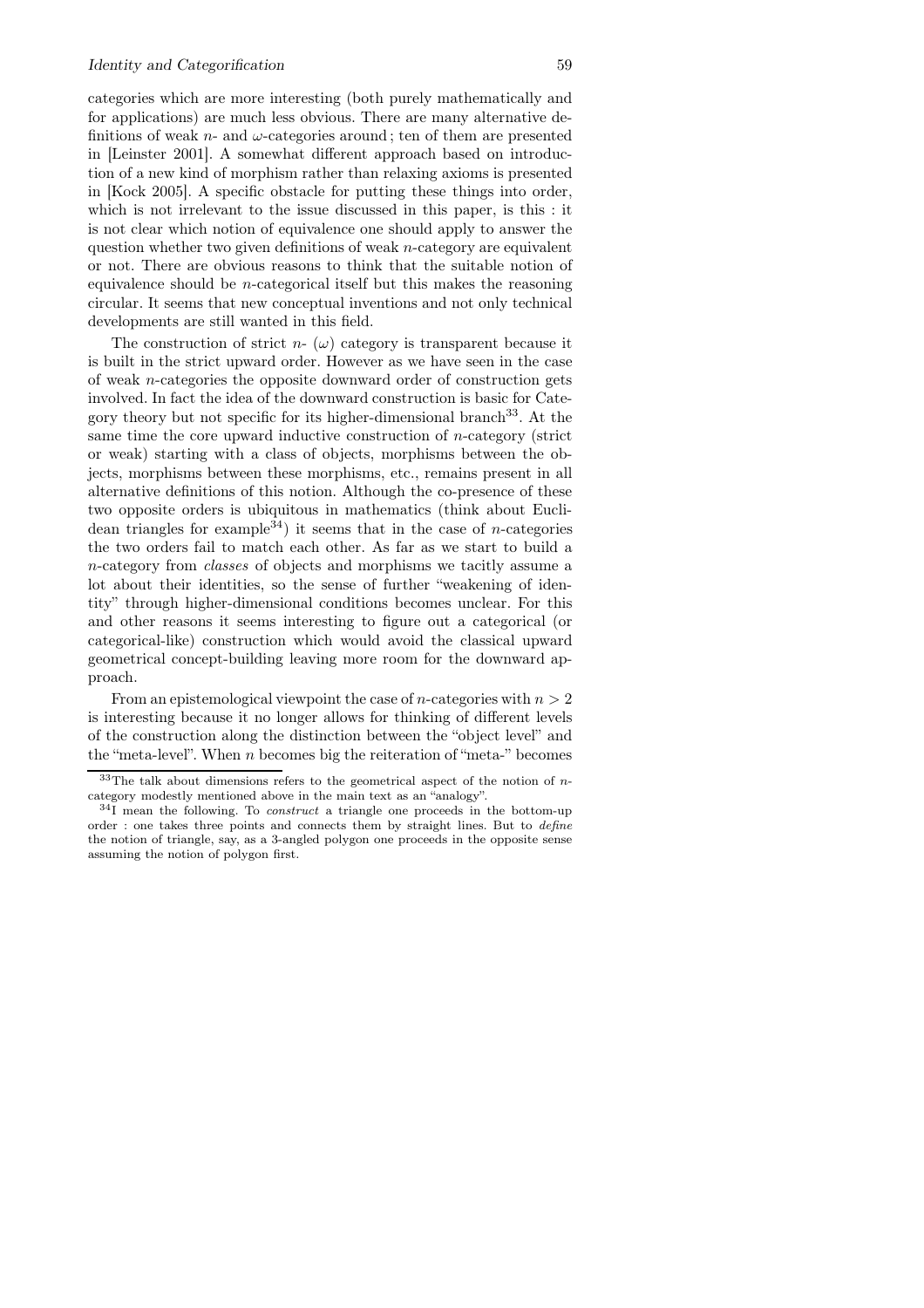pointless and with  $n = \omega$  it becomes senseless. So we cannot take refuge at the "meta-level" but must revise our understanding of identity from the outset. Let me demonstrate this with the following simple example.

Remind the "partial categorification" of an isomorphism class of sets which we have achieved in section **9** : given such a class we considered all isomorphisms between its member-sets, then identified the sets and some (but not all) isomorphisms and got a symmetric group. Let it be finite symmetric group  $S_N$  for simplicity. Now we can see that a more profound alternative to Fregean approach requires turning all sets into a category. Let us however for the sake of the example improve on  $S_N$  in a different way. Namely, let us categorify it further taking into account isomorphisms of  $S_N$ , that is, group  $Aut(S_N)$  of *automorphisms* of  $S_N$ . Here we can remark something interesting. Except the trivial cases  $N = 1$  and  $N = 2$  when there exist only the identity authomorphisms, and except the "pathological" case  $N = 6$  we have  $Aut(S_N) = S_N^{35}$ . (This latter equality sign can be read as the isomorphism relation. Considering isomorphisms in question explicitly we get  $S_N$  back!) So taking into consideration automorphisms of higher order  $(Aut(Aut(S_N)) = Aut^2(S_N))$ and so on) brings nothing new : we have  $Aut^n(S_N) = S_N$  for all n and all  $N \neq 1, 2, 6$ . Remark that  $S_N$  equipped with  $Aut^k(S_N), k = 1, 2, \ldots n$ is a very simple albeit not completely trivial example of strict n-category. The property of symmetric groups just mentioned is a case of what Baez and Dolan [Baez & Dolan 1998] call stabilization in n-categories (p.13).

Now we can fix some n, assume the "usual" equality only in  $Aut^n(S_N)$ and for  $k < n$  write the group operation as  $ab \rightarrow c$  (instead of  $ab =$  $c)$  claiming that this operation is determined up to isomorphism by the fact that  $Aut^k(S_N)$  (in particular,  $Aut^0(S_N) = S_N$ ) is isomorphic to  $Aut^{n}(S_{N})$ . The elementary character of this construction makes its downward determination just as easy as the upward one. However it also makes the whole idea of the reiteration of "levels" plainly redundant : given  $Aut(S_N) = S_N$  our "*n*-group" is just  $S_N$  "up to itself"! This suggests a different move : instead of describing the group operation through equational conditions reverse the optic and reconstruct a notion of equality (identity) on the basis of the operation.

What we can expect to get in this way is "identity up to  $S_N$ " rather than a universal identity concept suitable for all mathematical and logical needs. Remark however that identity "up to symmetric group of isomorphisms" applies to such a fundamental mathematical object as a class. Thus this particular kind of identity has a very general significance in mathematics and logic<sup>36</sup>.

<sup>35</sup>[Kurosh 1960, 92].

 $36\text{I}$  realize the risk of drawing any general conclusion concerning *n*-categories on the basis of the example of "symmetric n-group" and suggest the reader to consider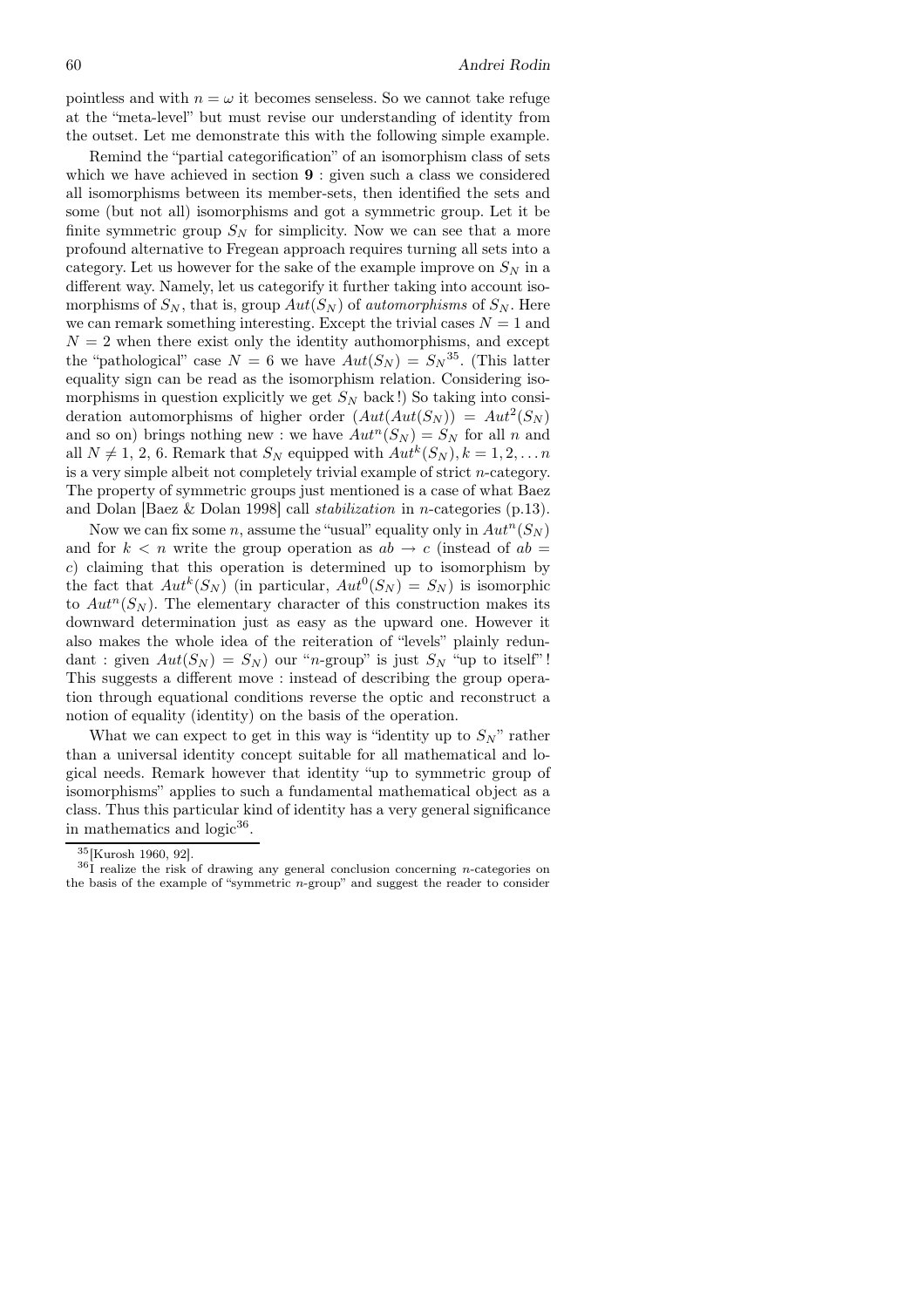### 15 Conclusion

It might be argued that before a new account of identity is well established in mathematics it is premature to start any philosophical discussion about it. I don't think so. I dare think that not only philosophers can find a lot of interesting stuff relevant to their subject in the contemporary mathematics but that mathematicians too can be motivated by new philosophy in their work, moreover if it concerns such a traditional philosophical issue as identity. This is how things worked for centuries (including the heroic time of debates on foundations of mathematics at the edge of  $19<sup>th</sup>$  and  $20<sup>th</sup>$  centuries), and I cannot see any reason why in the  $21<sup>st</sup>$  century they should be different. Although philosophical motivations could and in many contexts certainly should be swept out of ready-made mathematical theories philosophical reasons often play an important role in bringing new mathematical theories about. That is why the fact that the issue of identity in categorical mathematics is not yet well settled in mathematics gives me reason to discuss it right now rather than to the opposite.

Paraphrasing [Quine 1966] we can say : one man's paradox is another man's definition. Considering the invariance through change as a basic feature (if not a definition) of identity we may avoid the Paradox of Change but the price will be the lost of primitive and universal character of the identity concept. In my view this price must be paid anyway. People use the word "same" in many different context-dependent senses in everyday talks as well as in scientific discourses. What physicists exactly mean talking of the "same experiment", "same observation", "same effect", "same model", "same theory", "same event" or "same particle" ? The type/token distinction doesn't give us all needed answers. In biology and social sciences things become even more complicated. A philosophical approach to the issue requires first of all distinguishing, specification and theoretic systematization of different senses of the "same" rather than picking one of them, stipulating it as basic and explaining away others. I don't think that Frege is right assuming that the notion of identity is unique and simple. I think that Plato was more to the point noticing that nothing like the "absolute" identity applies to physical and mathematical matters, so he had to stipulate a special realm of eternal Ideas where it might work. But unlike Plato I am rather interested in identities, which might work in mathematics, physics and other sciences.

this example in its own rights. Anyway a n-categorical view on symmetric groups seems interesting to me.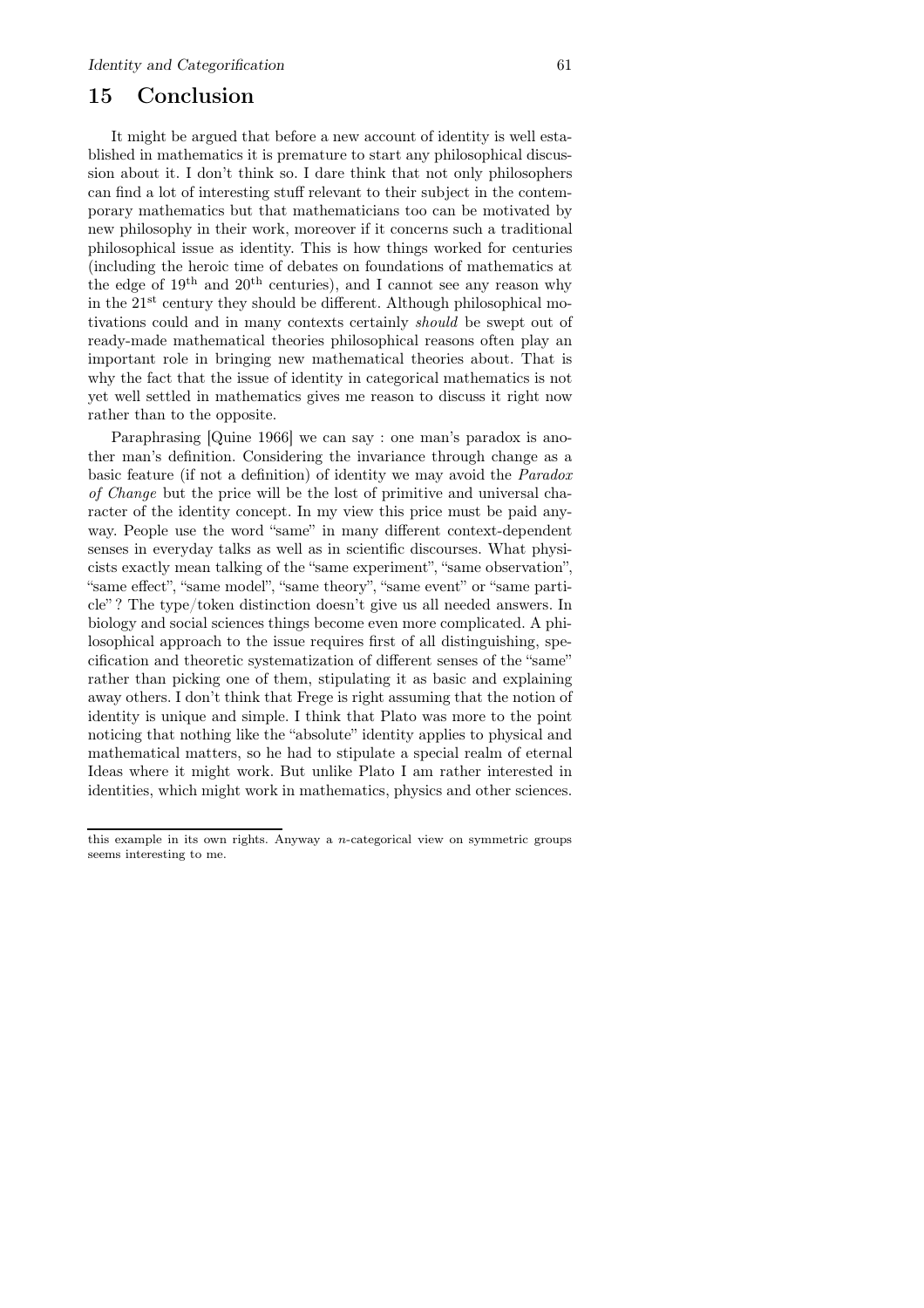We have seen that the issue of identity has been crucial in the development of programs of unification of mathematics since the end of 19th century. Frege's attempts to "fix the identity" of natural numbers as continued by Russell shaped the mainstream philosophy of mathematics (although hardly the mainstream mathematics) in the XXth century. The issue of identity remains central in the current program of categorification of mathematics. The fact that the working concept of identity in mathematics is weak and diversified noticed by Plato has been interpreted by Frege, Russell, and their followers as an evidence of the lack of rigor in this discipline, and they tried to fix the problem through introduction of a universal logical notion of identity. Categorification, in contrast, purports to further weakening and diversification of identity revealing genuinely new mathematics in doing so. Interestingly categorification revives certain philosophical ideas, which during the XX-th century remained marginal, like Geach's idea of relative identity. It also leads to a repudiation of the idea shared by the majority of Analytic philosophers since Frege that the issue of identity must be firmly fixed from the outset in any serious theoretical enterprise. In the category-theoretic framework the issue of identity is an issue to be studied (both from a general point of view and in every particular case) but not one to be rigidly fixed in advance<sup>37</sup>.

# Bibliography

**ARISTOTLE** 

Metaphysics (any edition).

Baez, John & Dolan, James

1998  $Categorification: arXiv: math.QA/9802029.$ 

Balaguer, Mark

1998 Platonism and Anti-Platonism in Mathematics, Oxford : Oxford University Press.

Barwise, Jon (ed.)

1977 Handbook of mathematical logic, Amsterdam : North-Holland Publishing Company.

<sup>37</sup>An extended version of the paper can be found at : http ://arxiv.org/pdf/math.CT/0509596.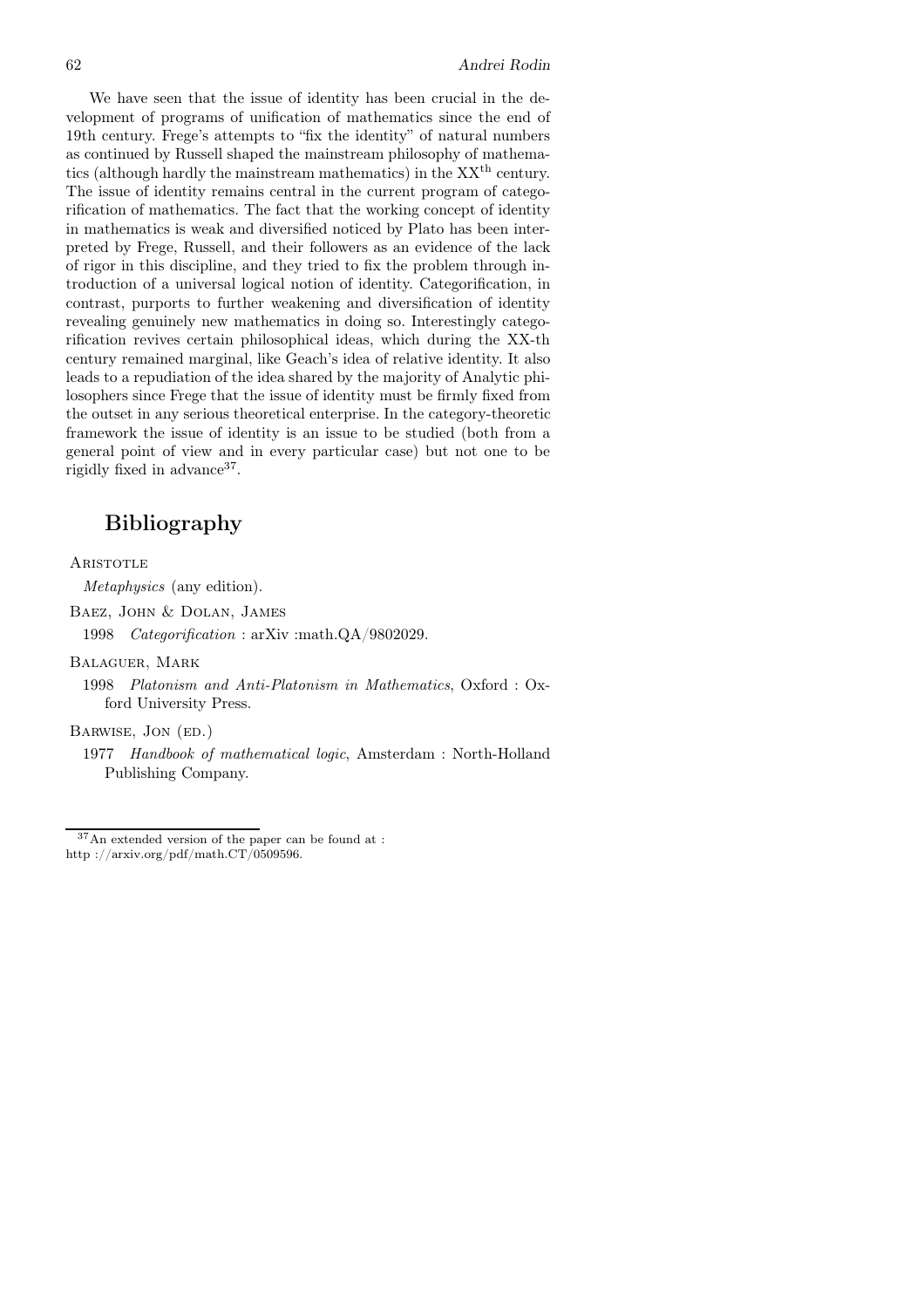#### Bénabou, Jean

- 1967 Introduction to bicategories in : [Bénabou et al. (eds.) Reports of the Midwest Category Seminar (Lecture Notes in Mathematics, 47), Berlin : Springer,] 1–77.
- 1985 Fibred Categories and the Foundation of Naive Category Theory, The Journal of Symbolic Logic, 50, 1, 10–37.
- Benacerraf, Paul

1965 What Numbers Could Not Be, Philosophical Review, 74, 47-73.

- Bernays, Paul
	- 1958 Axiomatic Set Theory, Amsterdam : North-Holland Publishing Company.
- Borceux, Francis
	- 1994 Handbook of Categorical Algebra 2, Cambridge : Cambridge University Press.

CANTOR, GEORG

1895 Beitraege zur Begrundung der transfiniten Mengenlehre Math. Ann.,46, 481-512. Quoted by : Gesammelte Abhandlungen mathematischen und philosophischen Inhalts, Berlin : Springer, 1932.

### Deutsch, Harry

- 2002 Relative Identity in : Stanford Encyclopedia of Philosophy (http ://plato.stanford.edu).
- Ehresmann, Charles

1965 Catégories et Structures, Paris : Dunod .

### Findlay, John. N.

- 1974 Plato : The Written and Unwritten Doctrines, London : Routledge.
- Fourman, Michael

1977 The Logic of Topoi in [Barwise 1977], 1053–1090.

### Fraenkel, Abraham

1966 Set Theory and Logic, London : Addison-Wesley.

- FREGE, GOTLOB
	- 1884 Die Grundlagen der Arithmetik, Breslau : W. Koebner (Quoted by English translation by M. Furth : The basic laws of Arithmetic, Berkeley & Los Angeles : California Press 1964).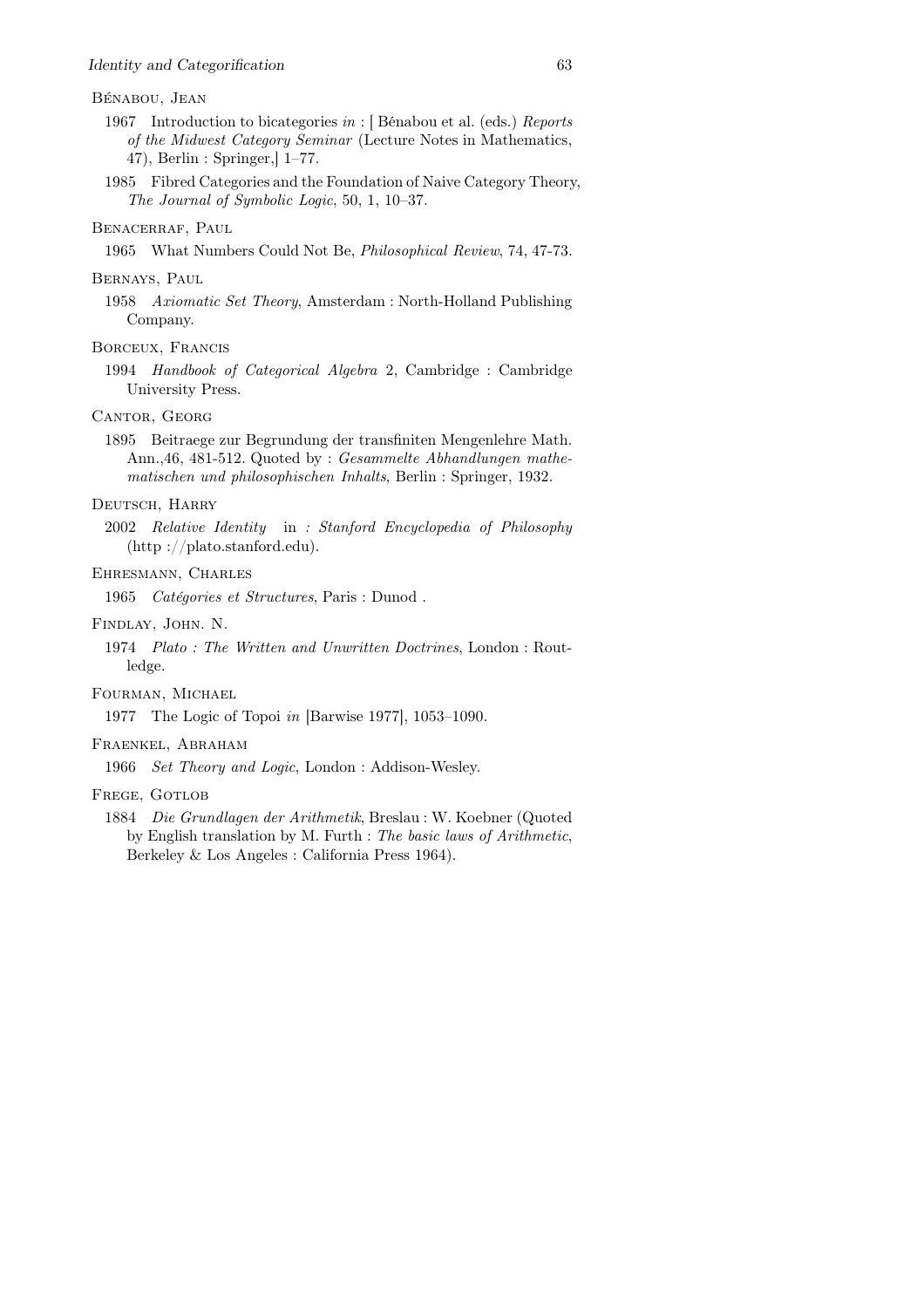- 1903 Grundgesetze der Arithmetik, Jena : Verlag Hermann Pohle, Band II ; reprinted Hildesheim : Olms, 1962.
- French, Steven and Krause, Décio

2006 Identity in Physics, Oxford : Oxford University Press.

Geach, Peter T.

1972 Logic Matters, Oxford : Basil Blackwell.

Gelfand, Sergei I. and Manin, Yury I.

2003 Methods of Homological Algebra, Berlin et al. : Springer.

### HUME, DAVID

A treatise of human nature (any edition).

#### Keranen, Jukka

2001 The Identity Problem for Realist Structuralism, Philosophia Mathematica, 9, 308–330.

### Klein, Felix

1872 Vergleichende Betrachtungen ueber neuere geometrische Forschungen ("Erlanger Programm"), Erlangen : Deichert.

### Kock, Joachim

2005 Weak identity arrows in higher categories, arXiv :math.CT/0507116.

#### Kurosh, Alexandr G.

1960 The Theory of Groups, New York : Chelsea Publishing Company.

#### Landry, Elaine and Marquis, Jean-Pierre

2005 Categories in Context : Historical, Foundational, and Philosophical, Philosophia Mathematica, 13, 1–43.

### Lawvere, F. William

1964 An Elementary Theory of the Category of Sets, Proceedings of the National Academy of Sciences U.S.A., 52, 1506–1511.

### Leinster, Tom

2001 A Survey of Definitions of n-Category, arXiv :math.CT/0107188.

#### Lucas, John R.

1973 Treatise on Time and Space, London : Methuen & Co.